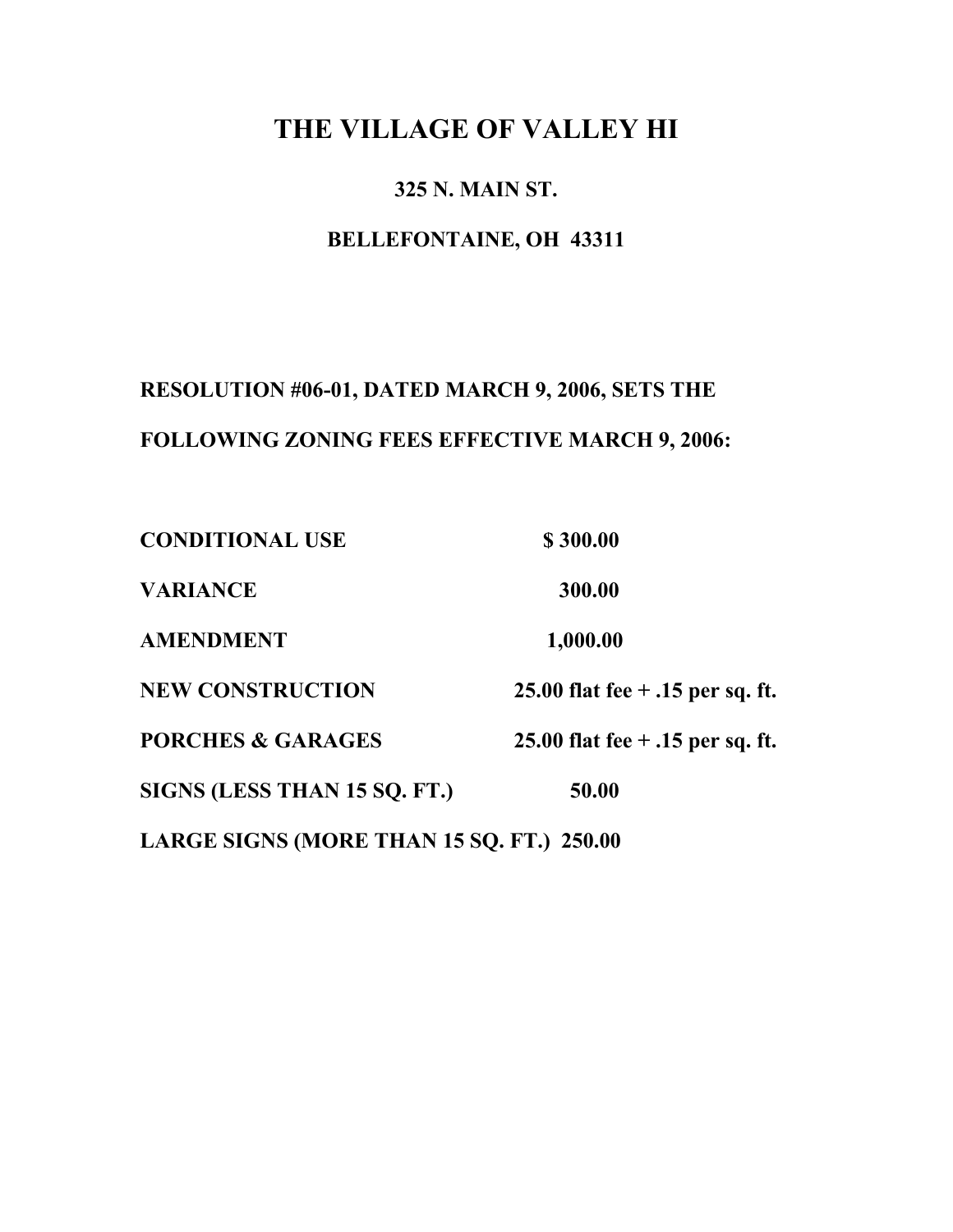# **APPLICATION FOR ZONING PERMIT**

The Village of Valley Hi

Logan County, Ohio

Application  $#$ 

The undersigned applies for a zoning permit for the following use, said permit to be issued on the basis of the information contained within this application. The applicant hereby certifies that all information and attachments to this application are true and correct. The applicant is required, in addition to the information requested on this form, to submit plans, in duplicate and drawn to scale, showing the actual dimensions and shape of the lot, exact sizes and locations of existing buildings on the lot, and the location and dimensions of the proposed buildings or alterations.

| (If not located in platted subdivision, attach a map or drawing.)<br>2. Name of Owner |
|---------------------------------------------------------------------------------------|
|                                                                                       |
|                                                                                       |
|                                                                                       |
|                                                                                       |
|                                                                                       |
|                                                                                       |
| 3. Existing Use                                                                       |
|                                                                                       |
|                                                                                       |
|                                                                                       |
|                                                                                       |
| Size Size Set Back from Road                                                          |
|                                                                                       |
|                                                                                       |

6. Type of Sewage Disposal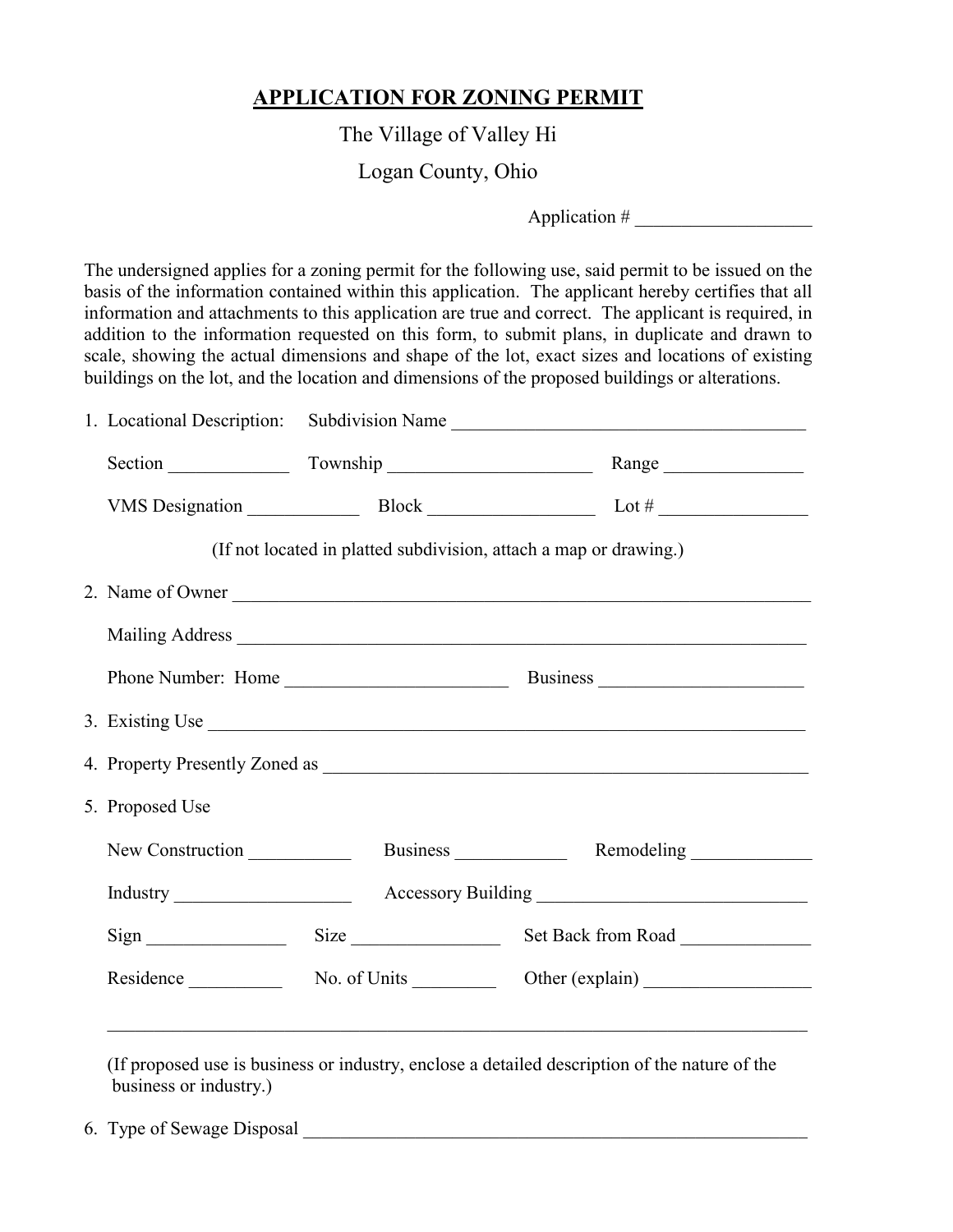| 7. Percentage of lot to be occupied _______________________%                                                                                                   |                       |                                     |      |  |
|----------------------------------------------------------------------------------------------------------------------------------------------------------------|-----------------------|-------------------------------------|------|--|
|                                                                                                                                                                |                       |                                     |      |  |
|                                                                                                                                                                |                       |                                     |      |  |
| 10. Square Feet in Garage Basement Research Accessory Bldg.                                                                                                    |                       |                                     |      |  |
| 11. Square Feet of Commercial ______________ Industrial _________________ Office __________________                                                            |                       |                                     |      |  |
|                                                                                                                                                                |                       |                                     |      |  |
|                                                                                                                                                                |                       |                                     |      |  |
|                                                                                                                                                                |                       |                                     |      |  |
| 14. Accessory Building Dimensions: Height Feet Feet Side                                                                                                       |                       |                                     |      |  |
|                                                                                                                                                                |                       |                                     |      |  |
| 15. Number of Off-Street Parking Spaces to be Provided _________________________                                                                               |                       |                                     |      |  |
| 16. Number of Off-Street Loading Berths to be Provided _________________________                                                                               |                       |                                     |      |  |
| 17. On a separate sheet attach a list of other supplemental requirements or conditions that will be<br>met, or explain any points you feel need clarification. |                       |                                     |      |  |
| NOTE: This permit shall be void if work is not started within 180 days or completed within<br>$1\frac{1}{2}$ years.                                            |                       |                                     |      |  |
| Signature                                                                                                                                                      |                       |                                     | Date |  |
|                                                                                                                                                                | For Official Use Only | ___________________________________ |      |  |
|                                                                                                                                                                |                       |                                     |      |  |
|                                                                                                                                                                |                       |                                     |      |  |
|                                                                                                                                                                |                       |                                     |      |  |
|                                                                                                                                                                |                       |                                     |      |  |
|                                                                                                                                                                |                       |                                     |      |  |
|                                                                                                                                                                |                       |                                     |      |  |
|                                                                                                                                                                |                       |                                     |      |  |

 $\mathcal{L}_\text{max}$  and  $\mathcal{L}_\text{max}$  and  $\mathcal{L}_\text{max}$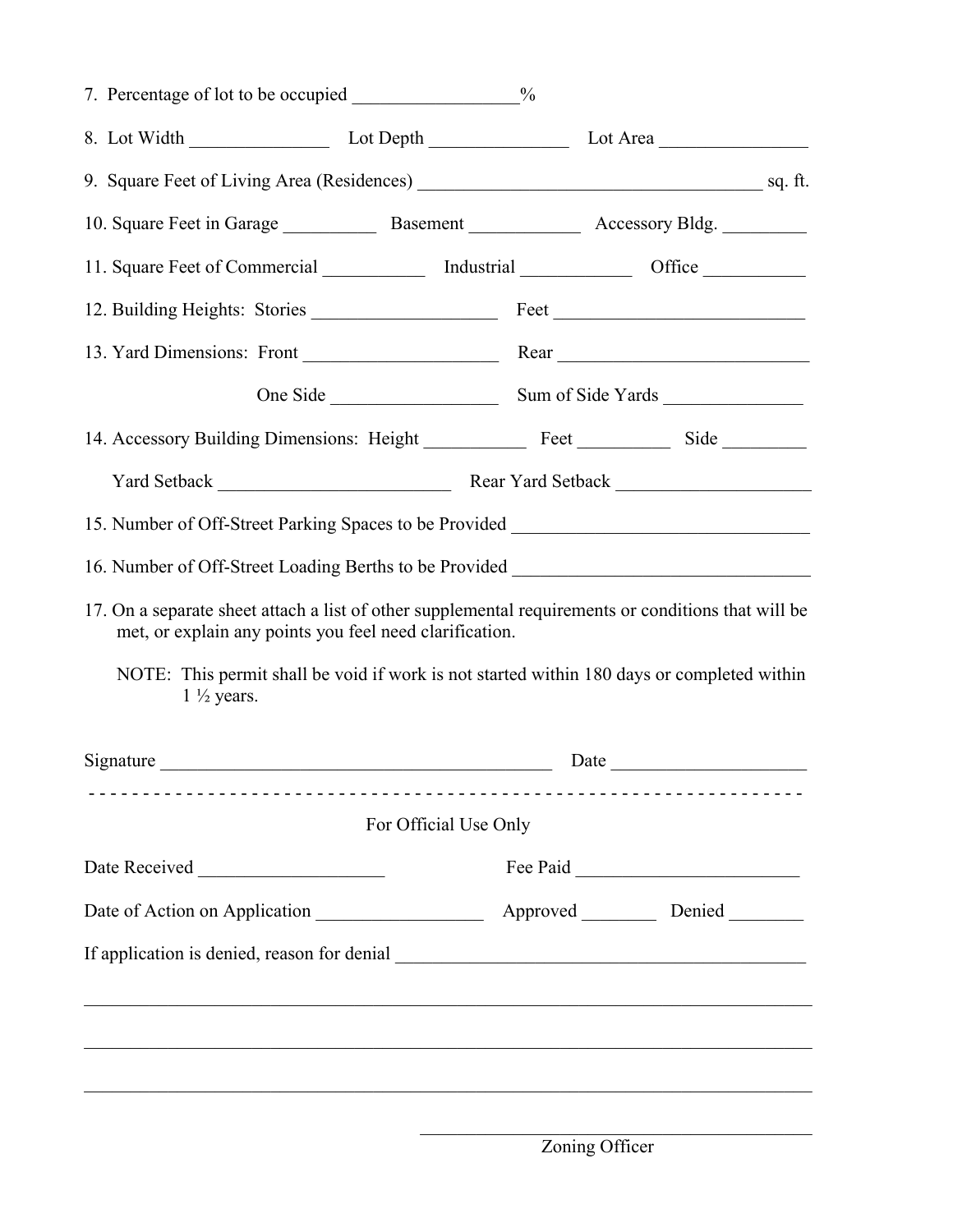# Village of Valley Hi Zoning Regulations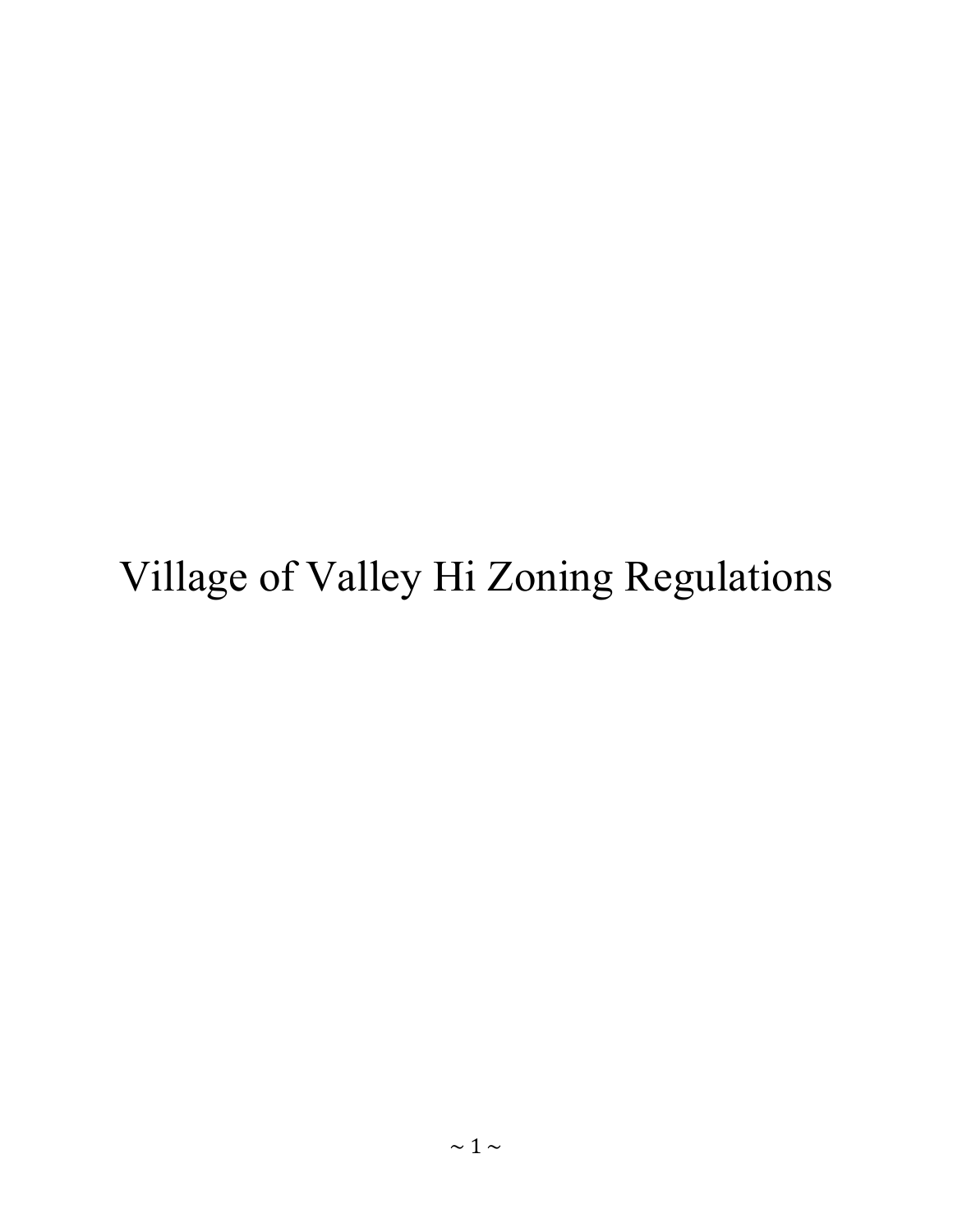# TABLE OF CONTENTS

# PREAMBLE AND ENACTING CLAUSE

| <b>ARTICLE I</b>   | TITLE, INTERPRETATION, AND ENACTMENT                                                       |    |
|--------------------|--------------------------------------------------------------------------------------------|----|
| Section 100        | Title                                                                                      | 8  |
| Section 110        | Provisions of Ordinance Declared to be Minimum Requirements                                | 8  |
| Section 120        | Separabillity Clause                                                                       | 8  |
| Section 130        | Repeal of Conflicting Ordinances, Effective Date                                           | 9  |
| <b>ARTICLE II</b>  | <b>DEFINITIONS</b>                                                                         |    |
| <b>ARTICLE III</b> | <b>ENFORCEMENT</b>                                                                         |    |
| Section 300        | Zoning Permits Required                                                                    | 21 |
| Section 301        | Contents of Application for Zoning Permit                                                  | 22 |
| Section 302        | Approval of Zoning Permit                                                                  | 22 |
| Section 304        | <b>Expiration of Zoning Permit</b>                                                         | 22 |
| Section 310        | Certificate of Occupancy                                                                   | 23 |
| Section 311        | Temporary Certificate of Occupancy                                                         | 23 |
| Section 312        | Record of Zoning Permits and Certificates of Occupancy                                     | 23 |
| Section 320        | Failure to Obtain a Zoning Permit or Certificate of Occupancy                              | 23 |
| Section 330        | Construction and Use to be as Provided in Applications, Plans,<br>Permits and Certificates | 23 |
| Section 340        | <b>Complaints Regarding Violations</b>                                                     | 23 |
| Section 350        | <b>Penalties for Violation</b>                                                             | 23 |
| Section 360        | Schedule of Fees, Charges and Expenses                                                     | 24 |
|                    |                                                                                            |    |
| <b>ARTICLE IV</b>  | NON-CONFORMITIES                                                                           |    |
| Section 400        | Intent                                                                                     | 24 |
| Section 410        | Incompatibility of Non-conformities                                                        | 24 |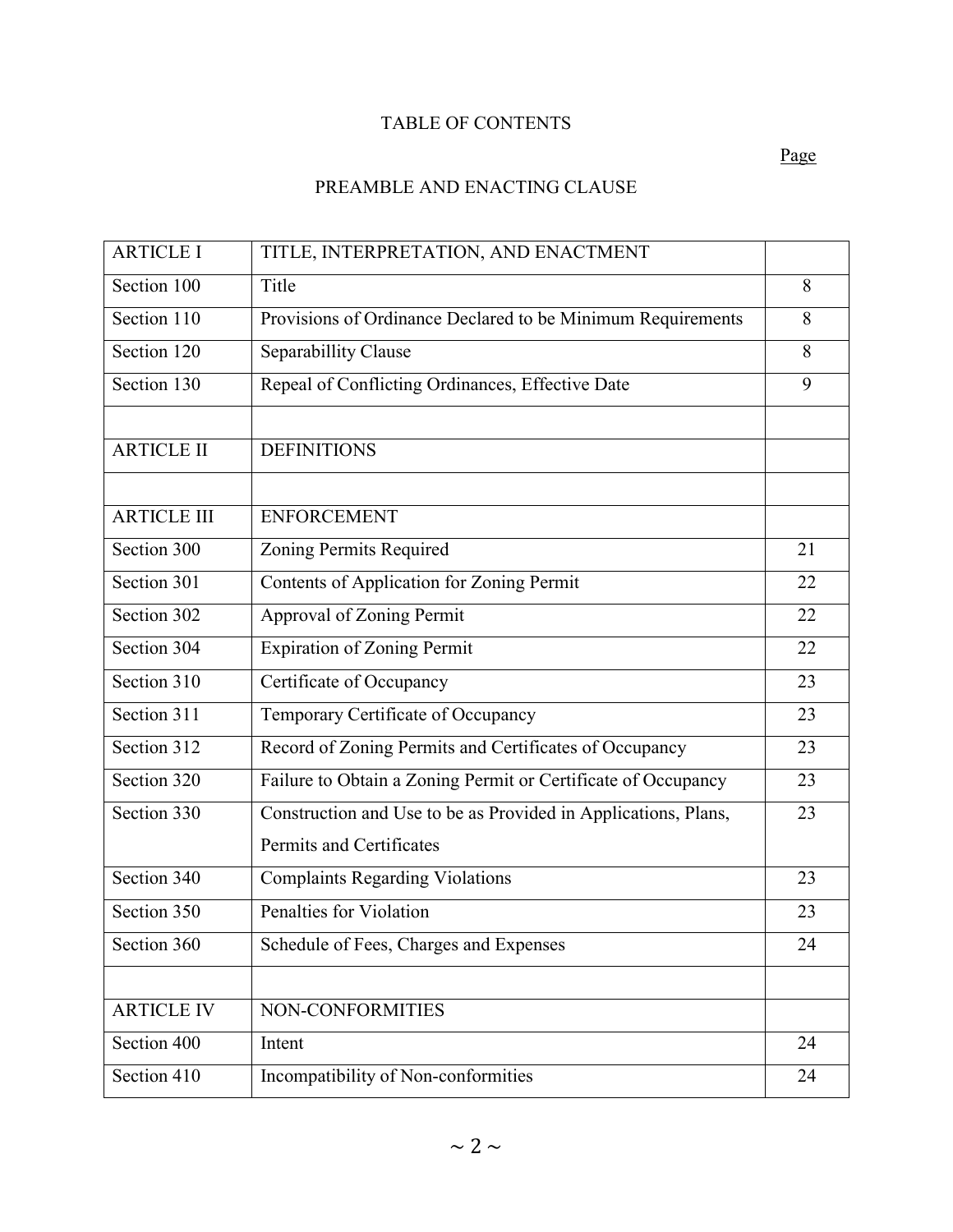| Section 420      | Avoidance of Undue Hardship                                      | 24 |
|------------------|------------------------------------------------------------------|----|
| Section 430      | Single Non-Conforming Lots of Record                             | 24 |
| Section 431      | Non-Conforming Lots of Record in Combination                     | 25 |
| Section 440      | Non-Conforming Uses of Land                                      | 25 |
| Section 450      | Non-Conforming Structures                                        | 25 |
| Section 460      | Non-Conforming Uses of Structures or of Structures and Land in   | 26 |
|                  | Combination                                                      |    |
| Section 470      | Repairs and Maintenance                                          | 26 |
| Section 480      | Uses Under Conditional Use Provisions Not Non-Conforming         | 27 |
|                  | Uses                                                             |    |
|                  |                                                                  |    |
| <b>ARTICLE V</b> | <b>ADMINISTRATION</b>                                            |    |
| Section 500      | Office of Zoning Inspector Created                               | 27 |
| Section 501      | Duties of Zoning Inspector                                       | 27 |
| Section 510      | Proceedings of Planning Commission                               | 27 |
| Section 511      | Duties of Planning Commission                                    | 27 |
| Section 520      | <b>Board of Zoning Appeals Created</b>                           | 27 |
| Section 521      | Proceedings of the Board of Zoning Appeals                       | 28 |
| Section 522      | Duties of the Board of Zoning Appeals                            | 28 |
| Section 530      | Duties of Zoning Inspector, Board of Zoning Appeals, Legislative | 28 |
|                  | Authority and Courts on Matters of Appeal                        |    |
| Section 540      | Procedure and Requirements for Appeals and Variances             | 29 |
| Section 541      | Appeals                                                          | 29 |
| Section 542      | <b>Stay of Proceedings</b>                                       | 29 |
| Section 543      | Variances                                                        | 29 |
| Section 544      | Application and Standards for Variances                          | 29 |
| Section 545      | Supplementary Conditions and Safeguards                          | 30 |
| Section 546      | Public Hearing by the Board of Zoning Appeals                    | 30 |
| Section 547      | Notice of Public Hearing in Newspaper                            | 30 |
| Section 548      | Notice to Parties in Interest                                    | 30 |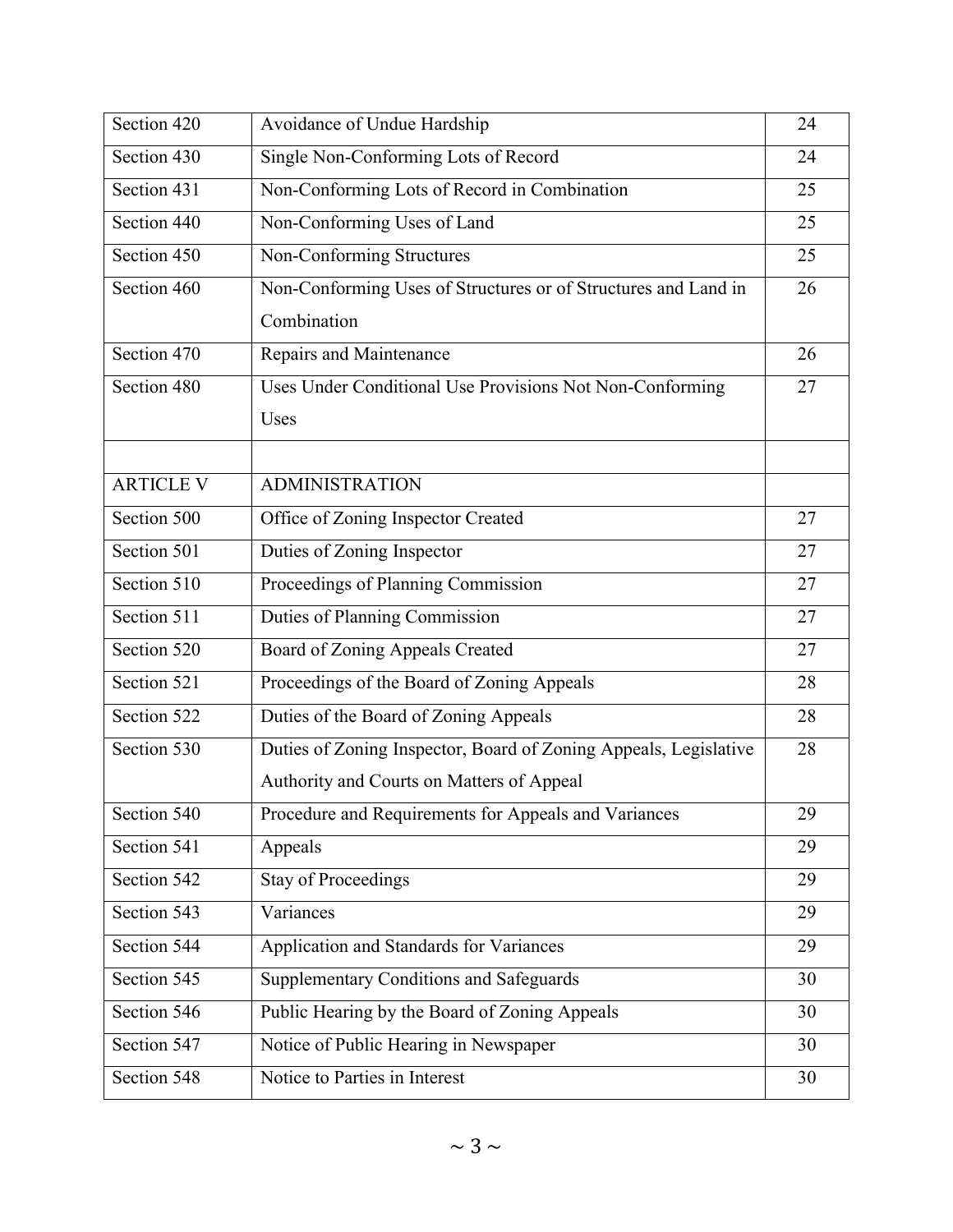| Action by Board of Zoning Appeals                          | 31 |
|------------------------------------------------------------|----|
| Procedure and Requirements for Approval of Conditional Use | 31 |
| Permits                                                    |    |
| General                                                    | 31 |
| Contents of Application for Conditional Use Permit         | 31 |
| General Standards Applicable to all Conditional Uses       | 31 |
| Supplementary Conditions and Safeguards                    | 32 |
| Procedure for Hearing, Notice                              | 32 |
| Action by the Board of Zoning Appeals                      | 32 |
| <b>Expiration of Conditional Use Permit</b>                | 32 |
|                                                            |    |
| <b>AMENDMENT</b>                                           |    |
| Procedure for Amendment or District Changes                | 33 |
| General                                                    | 33 |
| <b>Initiation of Zoning Amendments</b>                     | 33 |
| <b>Contents of Application</b>                             | 33 |
| <b>Transmittal to Planning Commission</b>                  | 33 |
| Recommendation by Planning Commission                      | 33 |
| Public Hearing by Village Commission                       | 34 |
| Notice of Public Hearing in Newspaper                      | 34 |
| Notice to Property Owners by Village Commission            | 34 |
| Action by Village Commission                               | 34 |
| <b>Effective Date and Referendum</b>                       | 34 |
| Annexation                                                 | 35 |
|                                                            |    |
| PROVISIONS FOR OFFICIAL ZONING MAP                         |    |
| Official Zoning Map                                        | 35 |
| Identification of the Official Zoning Map                  | 35 |
| <b>Interpretation of District Boundaries</b>               | 35 |
|                                                            |    |
|                                                            |    |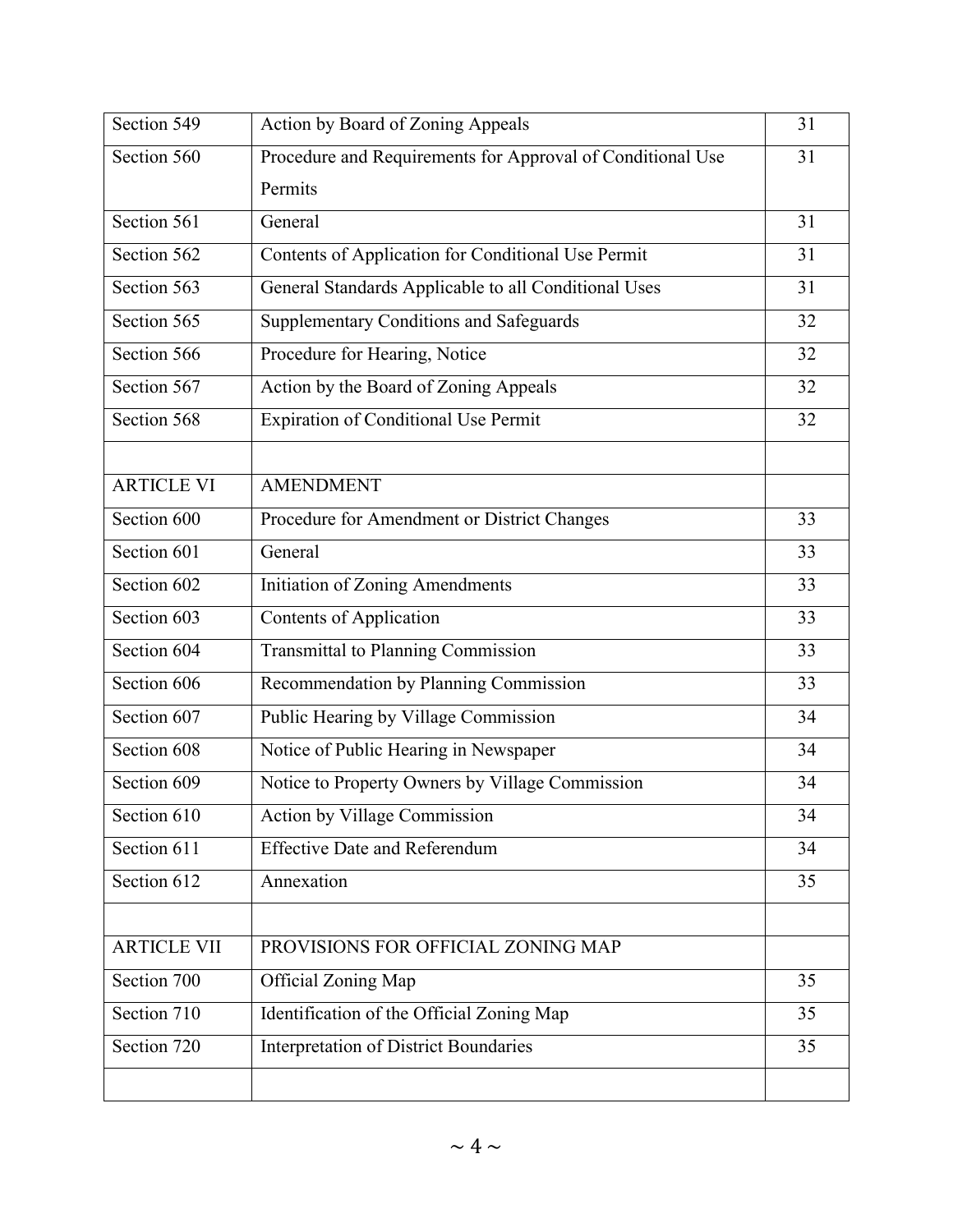| <b>ARTICLE VIII</b> | ESTABLISHMENT AND PURPOSE OF DISTRICTS                           |    |
|---------------------|------------------------------------------------------------------|----|
| Section 800         | Intent                                                           | 35 |
| Section 810         | Low Density Residential District (R-1), (Areas F through R on    | 36 |
|                     | Master Development Plan)                                         |    |
| Section 811         | Medium Density Residential District (R-2), (Areas D and E on     | 36 |
|                     | Master Development Plan)                                         |    |
| Section 812         | High Density Residential District (R-3), (Area C on Master       | 36 |
|                     | Development Plan)                                                |    |
| Section 820         | Recreational Business District (B-1), (Ski Resort Area on Master | 36 |
|                     | Development Plan)                                                |    |
| Section 821         | Local Business District (B-2), (Areas A and B on Master          | 36 |
|                     | Development Plan)                                                |    |
| Section 840         | Flood Plain Area                                                 | 36 |
|                     |                                                                  |    |
| <b>ARTICLE IX</b>   | <b>DISTRICT REGULATIONS</b>                                      |    |
| Section 900         | <b>Compliance With Regulations</b>                               | 37 |
| Section 910         | Official Schedule of District Regulations Adopted                | 37 |
| Section 920         | Identification of the Official Schedule of District Regulations  | 37 |
|                     |                                                                  |    |
| <b>ARTICLE X</b>    | SUPPLEMENTARY DISTRICT REGULATIONS                               |    |
| Section 1000        | General                                                          | 37 |
| Section 1002        | Private Swimming Pools                                           | 37 |
| Section 1003        | <b>Community or Club Swimming Pools</b>                          | 38 |
| Section 1004        | <b>Temporary Buildings</b>                                       | 38 |
| Section 1005        | Parking and Storage of Certain Vehicles                          | 38 |
| Section 1006        | Required Trash Areas                                             | 38 |
| Section 1010        | Supplemental Yard and Height Regulations                         | 39 |
| Section 1011        | <b>Setback Requirements for Corner Buildings</b>                 | 39 |
| Section 1012        | Visibility at Intersections                                      | 39 |
| Section 1014        | Yard Requirements for Multi-Family Dwellings                     | 39 |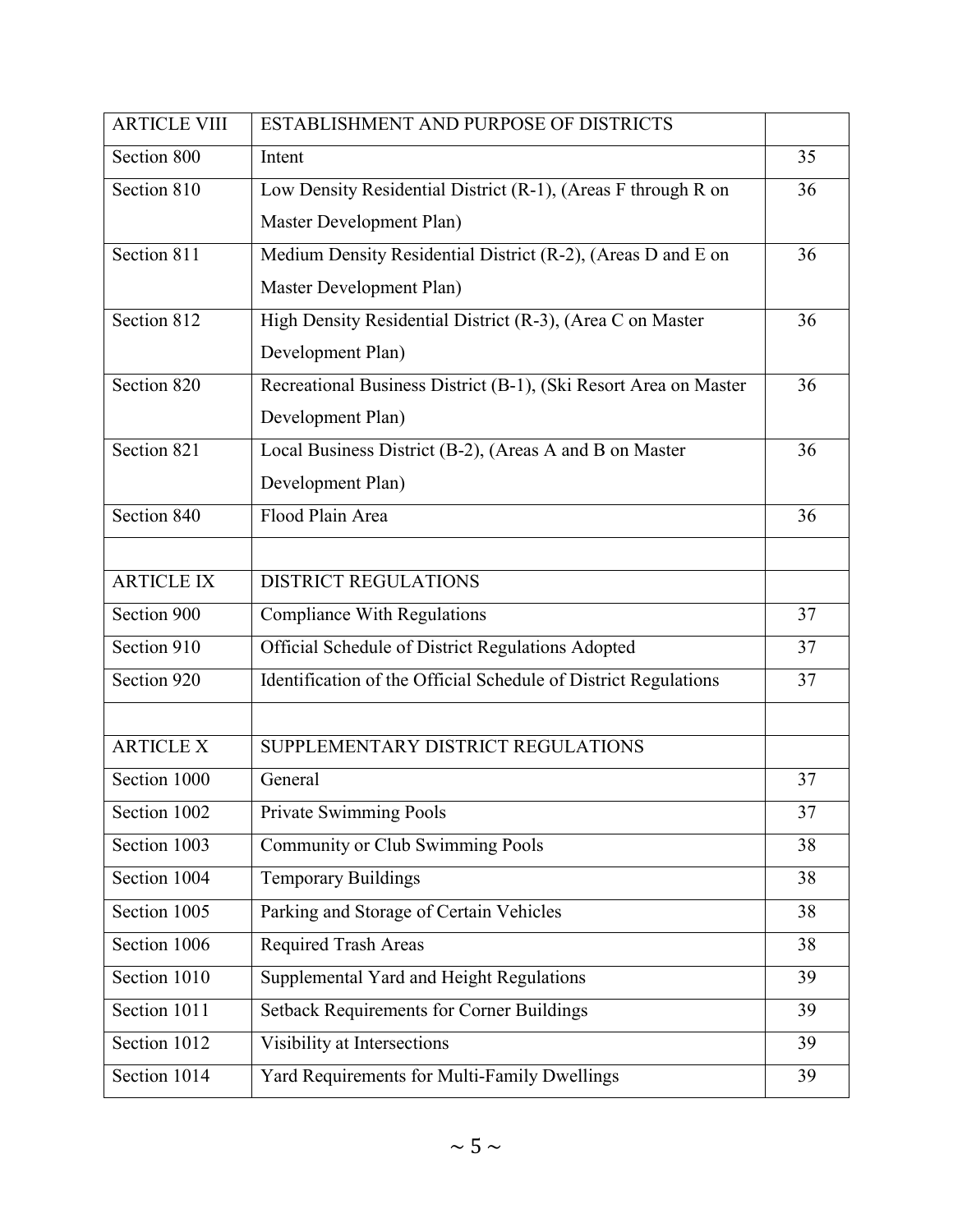| Section 1015       | Side and Rear Yard Requirements for Non-Residential Uses | 39 |
|--------------------|----------------------------------------------------------|----|
|                    | <b>Abutting Residential Districts</b>                    |    |
| Section 1016       | <b>Architectural Projections</b>                         | 39 |
| Section 1017       | <b>Exceptions to Height Regulations</b>                  | 39 |
| Section 1020       | <b>Special Provisions for Commercial Uses</b>            | 39 |
| Section 1021       | <b>Fire Hazards</b>                                      | 40 |
| Section 1022       | <b>Electrical Disturbance</b>                            | 40 |
| Section 1023       | <b>Enforcement Provisions</b>                            | 40 |
| Section 1024       | <b>Measurement Procedures</b>                            | 40 |
|                    |                                                          |    |
| <b>ARTICLE XI</b>  | OFF-STREET PARKING AND LOADING FACILITIES                |    |
| Section 1100       | <b>General Requirements</b>                              | 40 |
| Section 1110       | Parking Space Dimensions                                 | 41 |
| Section 1111       | Loading Space Requirements and Dimensions                | 41 |
| Section 1112       | Paving                                                   | 41 |
| Section 1113       | Drainage                                                 | 41 |
| Section 1114       | Maintenance                                              | 41 |
| Section 1115       | Lighting                                                 | 41 |
| Section 1116       | <b>Location of Parking</b>                               | 41 |
| Section 1117       | Screening and/or Landscaping                             | 42 |
| Section 1119       | Minimum Distance and Setbacks                            | 42 |
| Section 1120       | Joint Use                                                | 42 |
| Section 1121       | <b>Wheel Blocks</b>                                      | 42 |
| Section 1122       | Width of Driveway Aisle                                  | 42 |
| Section 1125       | Striping                                                 | 42 |
| Section 1130       | <b>Parking Space Requirements</b>                        | 43 |
| Section 1131       | General Interpretations                                  | 43 |
|                    |                                                          |    |
| <b>ARTICLE XII</b> | <b>SIGNS</b>                                             |    |
| Section 1200       | Purpose and Scope                                        | 43 |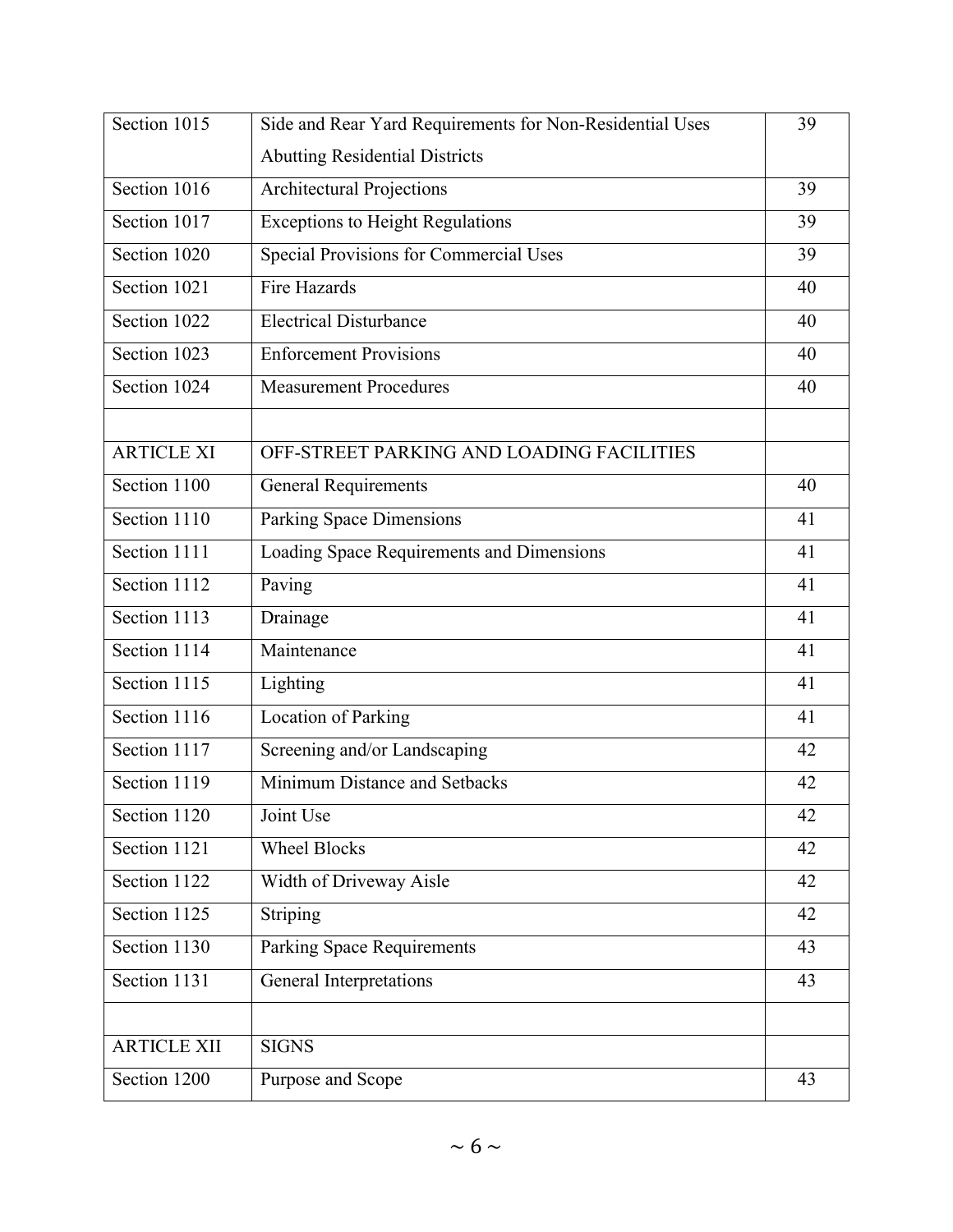| Section 1201        | Governmental Signs Excluded                              | 44 |
|---------------------|----------------------------------------------------------|----|
| Section 1202        | General Requirements for all Signs and Districts         | 44 |
| Section 1203        | Measurement of Sign Area                                 | 45 |
| Section 1204        | Awnings with Signs                                       | 45 |
| Section 1210        | Signs Permitted in all Districts not Requiring a Permit  | 45 |
| Section 1212        | Signs Permitted in Business Districts Requiring a Permit | 45 |
| Section 1220        | Portable and Temporary Signs                             | 45 |
| Section 1221        | Free Standing Signs                                      | 46 |
| Section 1230        | <b>Political Signs</b>                                   | 46 |
| Section 1240        | <b>Sign Setback Requirements</b>                         | 46 |
| Section 1241        | <b>Increased Setback</b>                                 | 46 |
| Section 1244        | <b>Special Yard Provisions</b>                           | 46 |
| Section 1260        | Violations                                               | 46 |
|                     |                                                          |    |
| <b>ARTICLE X111</b> | <b>MOBILE HOME PARKS</b>                                 |    |
| Section 1300        | <b>Location of Mobile Home Parks</b>                     | 47 |
| Section 1310        | <b>Existing Mobile Home Park</b>                         | 47 |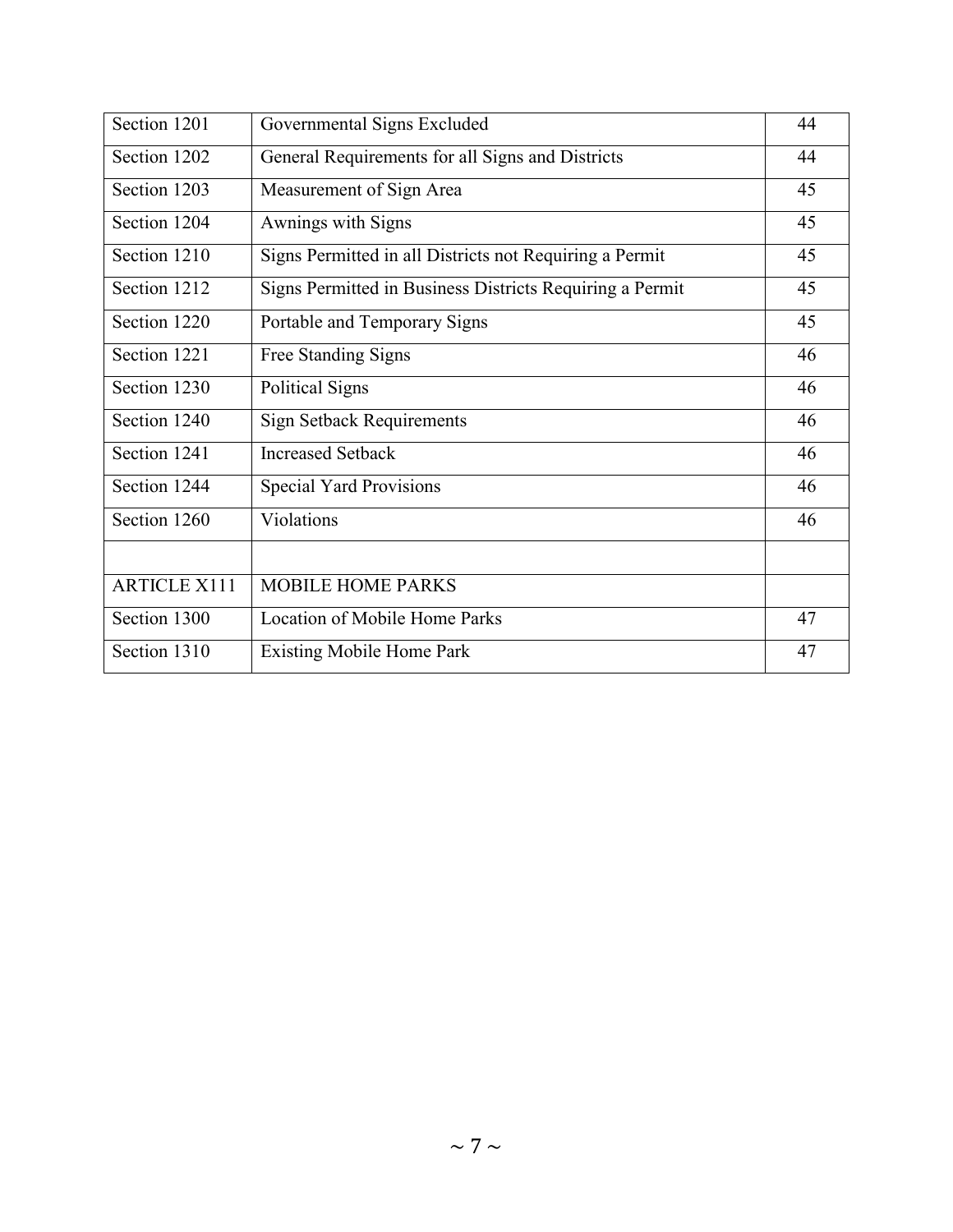#### PREAMBLE

AN ORDINANCE OF THE VILLAGE OF VALLEY HI, OHIO, ENACTED IN ACCORDANCE WITH A COMPREHENSIVE PLAN AND THE PROVISIONS OF CHAPTER 713, OHIO REVISED CODE, DIVIDING THE VILLAGE INTO ZONES AND DISTRICTS. ENCOURAGING, REGULATING, AND RESTRICTING THEREIN THE LOCATION, CONSTRUCTION, RECONSTRUCTION, ALTERATION AND USE OF STRUCTURES AND LAND; PROMOTING THE ORDERLY DEVELOPMENT OF RESIDENTIAL, BUSINESS, INDUSTRIAL, RECREATIONAL, AND PUBLIC AREAS; PROVIDING FOR ADEQUATE LIGHT, AIR, AND CONVENIENCE OF ACCESS TO PROPERTY BY REGULATING THE USE OF LAND AND BUILDINGS AND THE BULK OF STRUCTURES IN RELATIONSHIP TO SURROUNDING PROPERTIES; LIMITING CONGESTION IN THE PUBLIC RIGHT-OF-WAYS; PROVING THE COMPATIBILITY OF DIFFERENT LAND USES AND THE MOST APPROPRIATE USE OF LAND; PROVIDING FOR THE ADMINISTRATION OF THIS ORDINANCE; DEFINING THE POWERS AND DUTIES OF THE ADMINISTRATIVE OFFICERS AS PROVIDED HEREAFTER, AND PRESCRIBING PENALTIES FOR THE VIOLATION OF THE PROVISIONS IN THIS ORDINANCE OR ANY AMENDMENT THERETO, ALL FOR THE PURPOSE OF PROTECTING THE PUBLIC HEALTH, SAFETY, COMFORT AND GENERAL WELFARE: AND FOR THE REPEAL THEREOF.

# THEREFORE, BE IT ORDAINED BY THE VILLAGE OF VALLEY HI, STATE OF OHIO:

#### ARTICLE I TITLE, INTERPRETATION, AND ENACTMENT

#### Section 100 Title

This ordinance shall be known and may be cited to as the "Zoning Ordinance of the Village of Valley Hi, Ohio."

#### Section 110 Provisions of Ordinance Declared to be Minimum Requirements

In their interpretation and application, the provisions of this ordinance shall be held to be minimum requirements, adopted for the promotion of the public health, safety and the general welfare. Whenever the requirements of this ordinance conflict with the requirements of any other lawfully adopted rules, regulations, ordinances, or resolutions, the most restrictive, or that imposing the higher standards shall govern.

#### Section 120 Separability Clause

Should any section or provisions of this ordinance be declared by the courts to be unconstitutional or invalid, such decisions shall not affect the validity of the ordinance as a whole, or any part thereof other than the part so declared to be unconstitutional or invalid.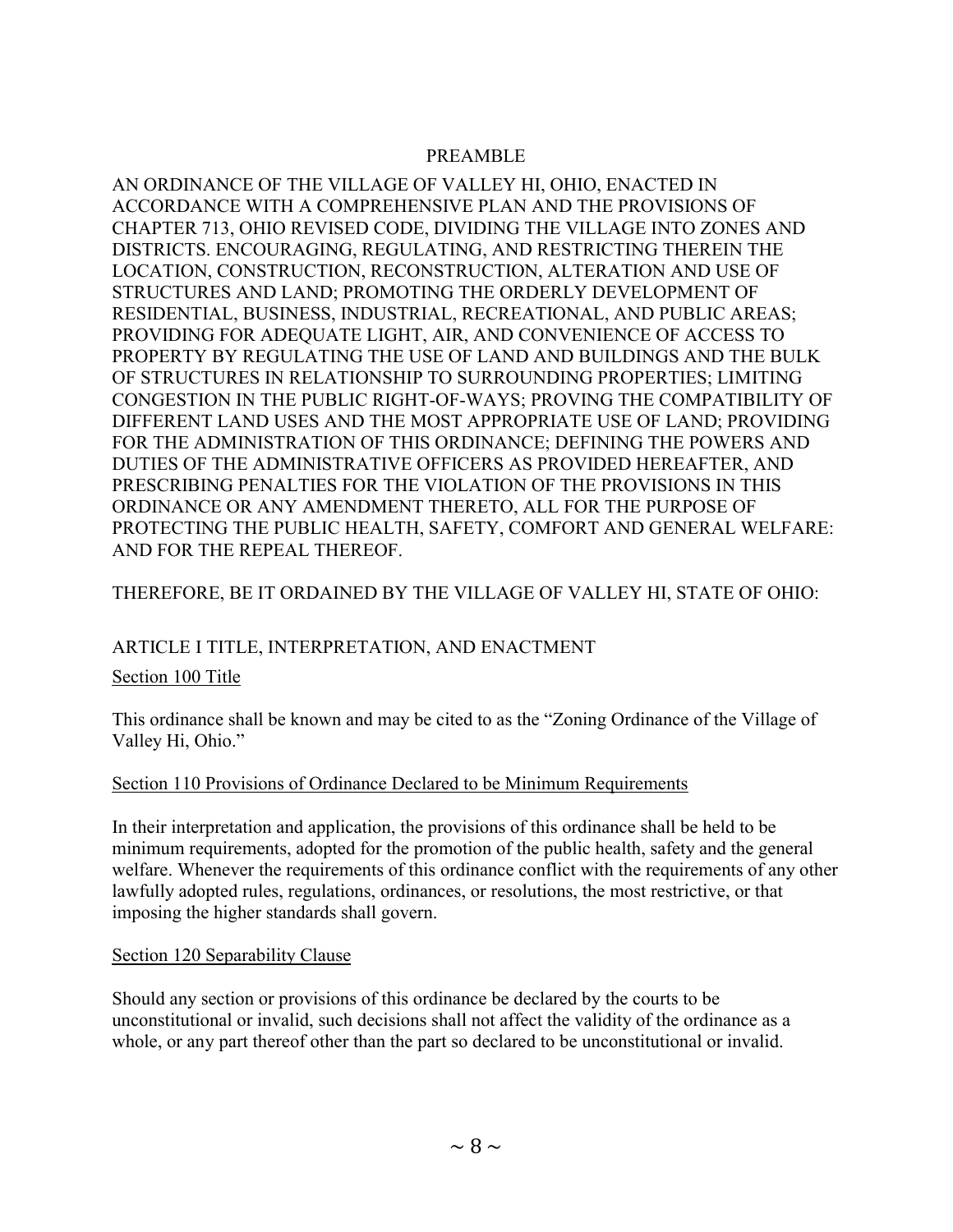#### Section 130 Repeal of conflicting Ordinances, Effective Date

All ordinances or parts of ordinances in conflict with this zoning ordinance or inconsistent with the provisions of this ordinance are hereby repealed to the extent necessary to give this ordinance full force and effect. This ordinance shall become effective from and after the date of its approval and adoption, as provided by law.

#### ARTICLE II DEFINITIONS

#### Interpretation of Terms or Words:

For the purpose of this Ordinance certain terms or words used herein shall be interpreted as follows:

- 1. The word "person" includes a firm, association, organization, partnership, trust, company, or corporation as well as an individual.
- 2. The present tense includes the future tense, the singular number includes the plural, and the plural number includes the singular.
- 3. The word "shall" is a mandatory requirement, the word "may" is a permissive requirement, and the word "should" is a preferred requirement.
- 4. The words "used" or "occupied" include the words "intended, designed, or arranged to be used or occupied."
- 5. The word "lot" includes the words "plot" or "parcel."

#### Accessory Use or Structure

A use or structure on the same lot with, and of a nature customarily incidental and subordinate to, the principal use or structure.

#### **Agriculture**

"Agriculture" shall include farming, dairying, pasturage, horticulture, viticulture, animal and poultry husbandry, and raising and sales of agricultural products.

#### Automotive Repair

The repair, rebuilding or reconditioning of motor vehicles or parts thereof, including collision services, painting and steam cleaning of vehicles.

#### Alterations, Structural

Any change in the supporting members of a building such as bearing walls, columns, beams, or girders.

#### Basement

A story all or partly underground but having at least one-half of its height below the average level of the adjoining ground.

#### Building

Any structure designed or intended for the support, enclosure, shelter, or protection of persons,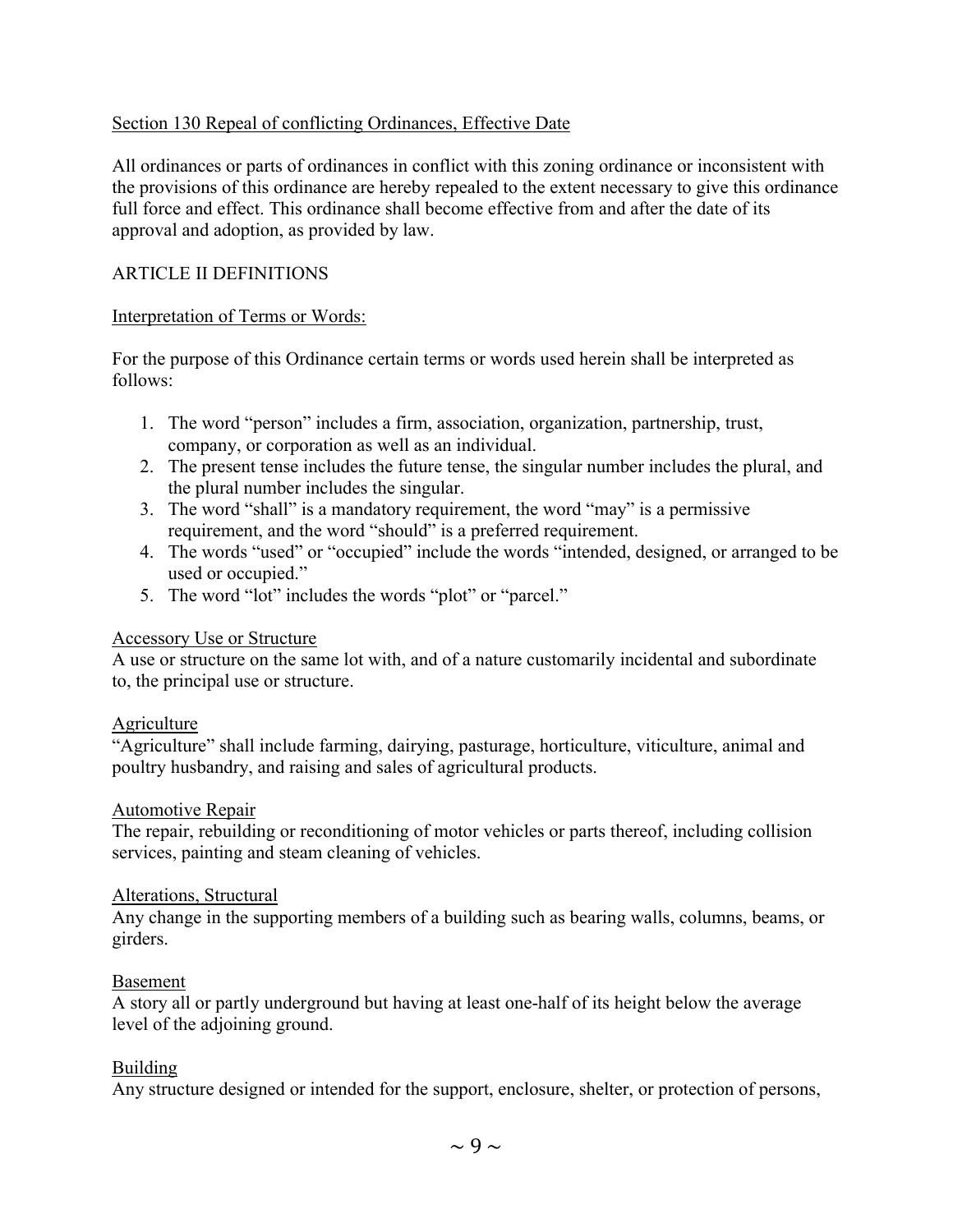animals, chattels, or property.

#### Building, Accessory

A subordinate building detached from, but located on the same lot as the principal building, the use of which is incidental and accessory to that of the main building or use.

#### Building, Height

The vertical distance measured from the average elevation of the proposed finished grade at the front of the building to the highest point of the roof for flat roofs, to the deck line of mansard roofs, and the mean height between eaves and ridge for gable, hip, and gambrel roofs. Where a building is located on sloping terrain, the height may be measured from the average ground level of the grade at the building wall.

Building Line See setback line.

#### Building, Principal

A building in which is conducted the main or principal use of the lot on which said building is situated.

#### Business, Convenience-Type Retail

Retail businesses whose market area is the neighborhood or part of the community, which provides convenience-type goods and personal services for the daily needs of the people within the residential area.

#### Business, Drive-in

Any business, structure or premise which is designed primarily to serve occupants of motor vehicles without the occupants having to leave the vehicle.

#### Business, Service

Any profit making activity which renders primarily services to the public or to other commercial or industrial enterprises. Some retail sales may be involved in connection with the service rendered.

#### Business, Shopping-Type Retail

A retail or service business which supplies a wide variety of comparison goods and services to consumers in a market area that includes the community or an area greater than a community.

#### Channel

A natural or artificial watercourse of perceptible extent with bed and banks to confine and conduct continuously or periodically flowing water.

#### Clinic

A place used for the care, diagnosis and treatment of sick, ailing, infirm, or injured persons, and those who are in need of medical and surgical attention, but who are not provided with board or room or kept overnight on the premises.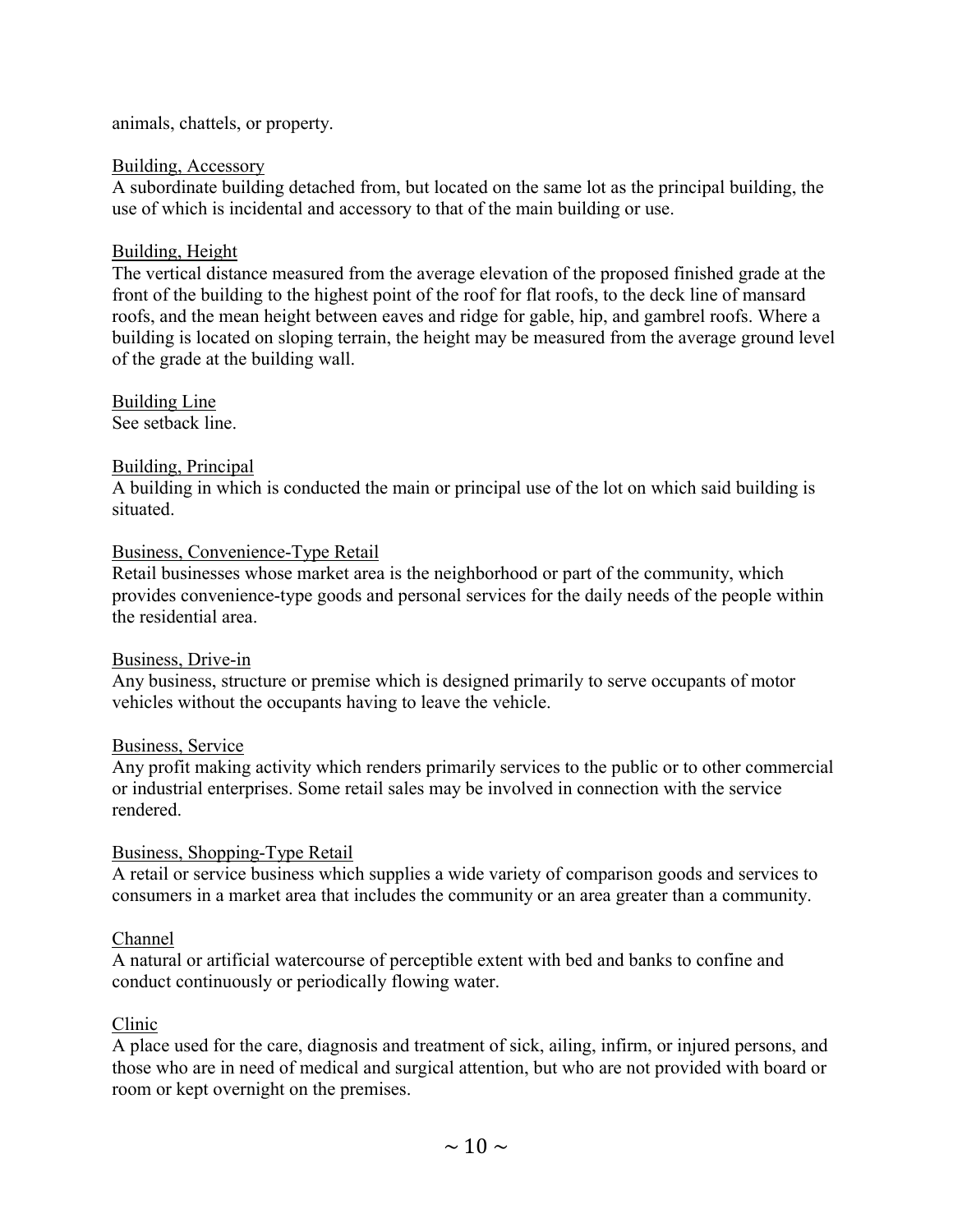# Club

A building or portion thereof or premises owned or operated by a person for a social, literary, political, educational, fraternal or recreational purpose primarily for the exclusive use of members and their guests.

#### Comprehensive Development Plan

A plan, or any portion thereof, adopted by the Village Planning Commission and the Village Commission showing the general location and extent of present and proposed physical facilities including housing and commercial uses, thoroughfares, parks and other community facilities. This plan establishes the goals, objectives, and policies of the community.

# Conditional Use

A use permitted within a district other than a principally permitted use, requiring a conditional use permit and approval of the Board of Zoning Appeals. Conditional uses permitted in each district are listed in the Official Schedule of District Regulations.

# Conditional Use Permit

A permit issued by the Zoning Inspector upon approval by the Board of Zoning Appeals to allow a use other than a principally permitted use to be established within the district.

# **Density**

A unit of measurement; the number of dwelling units per acre of land.

- 1. Gross Density-the number of dwelling units per acre of the total land to be developed.
- 2. Net Density-the number of dwelling units per acre of land when the acreage involved includes only the land devoted to residential uses.

# Dwelling

Any building or structure (except a housetrailer or mobile home as defined hereunder which is wholly or partly used or intended to be used for living or sleeping quarters by one or more human occupants.

# Dwelling Unit

Space, within a dwelling, comprising living, dining, sleeping room or rooms, storage closets, as well as space and equipment for cooking, bathing, and toilet facilities, all used by only one family and its household employees.

# Dwelling, Single-Family

A dwelling consisting of single dwelling unit only, separated from other dwelling units by open space.

#### Dwelling, Multi-Family

A dwelling consisting of two or more dwelling units including condominiums with varying arrangements of entrances and party walls.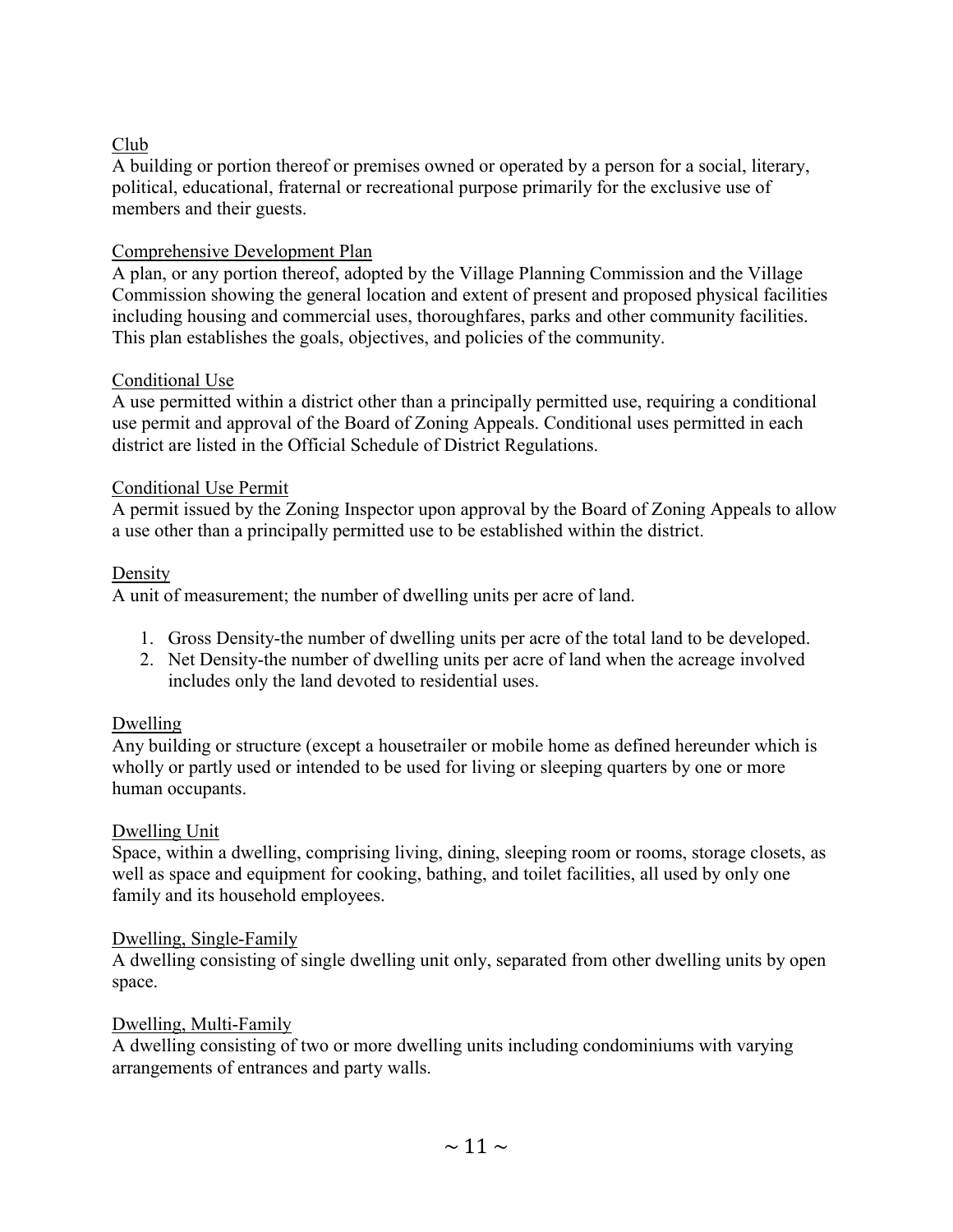#### Dwelling, Modular Unit

A factory-fabricated transportable building designed to be used by itself or to be incorporated with similar units at a building site into a modular structure. The term is intended to apply to major assemblies and does not include prefabricated panels, trusses, plumbing trees, and other prefabricated sub-elements which are to be incorporated into a structure at the site.

#### Dwelling, Sectional Unit

A dwelling made of two or more modular units transported to the homesite, put on a foundation, and joined to make a single dwelling.

#### Dwelling, Mobile Home

A modular unit built on a chassis, with body width exceeding 8 feet or body length exceeding 32 feet, designed to be used as a dwelling, with or without a permanent foundation, when connected to the required utilities.

#### Double-wide or Triple-wide

A mobile home consisting respectively of two or three sections combined horizontally at the site to form a single dwelling, while still retaining their individual chassis for possible future movement.

#### Expandable Mobile Home

A mobile home with one or more room sections that fold, collapse, or telescope into the principal unit when being transported and which can be expanded at the site to provide additional living area.

#### Dwelling, Rooming House (Boarding House, Lodging House, Dormitory)

A dwelling or part thereof, other than a hotel, motel, or restaurant where meals and/or lodging are provided for compensation, for three or more unrelated persons where no cooking or dining facilities are provided in the individual rooms.

#### Essential Services

The erection, construction, alteration, or maintenance, by public utilities or municipal or other governmental agencies, of underground gas, electrical, water transmission, or distribution systems, collection, communications, supply or disposal systems or sites, including poles, wires, mains, drains, sewers, pipes, traffic signals, hydrants, or other similar equipment and accessories in connection therewith which are reasonably necessary for the furnishing of adequate service by such public utilities or municipal or other governmental agencies or for the public health or safety or general welfare, but not including buildings.

#### Family

One or more related persons occupying a single dwelling unit.

#### Flood Plain

That land, including the flood fringe and the floodway subject to inundation by the regional flood.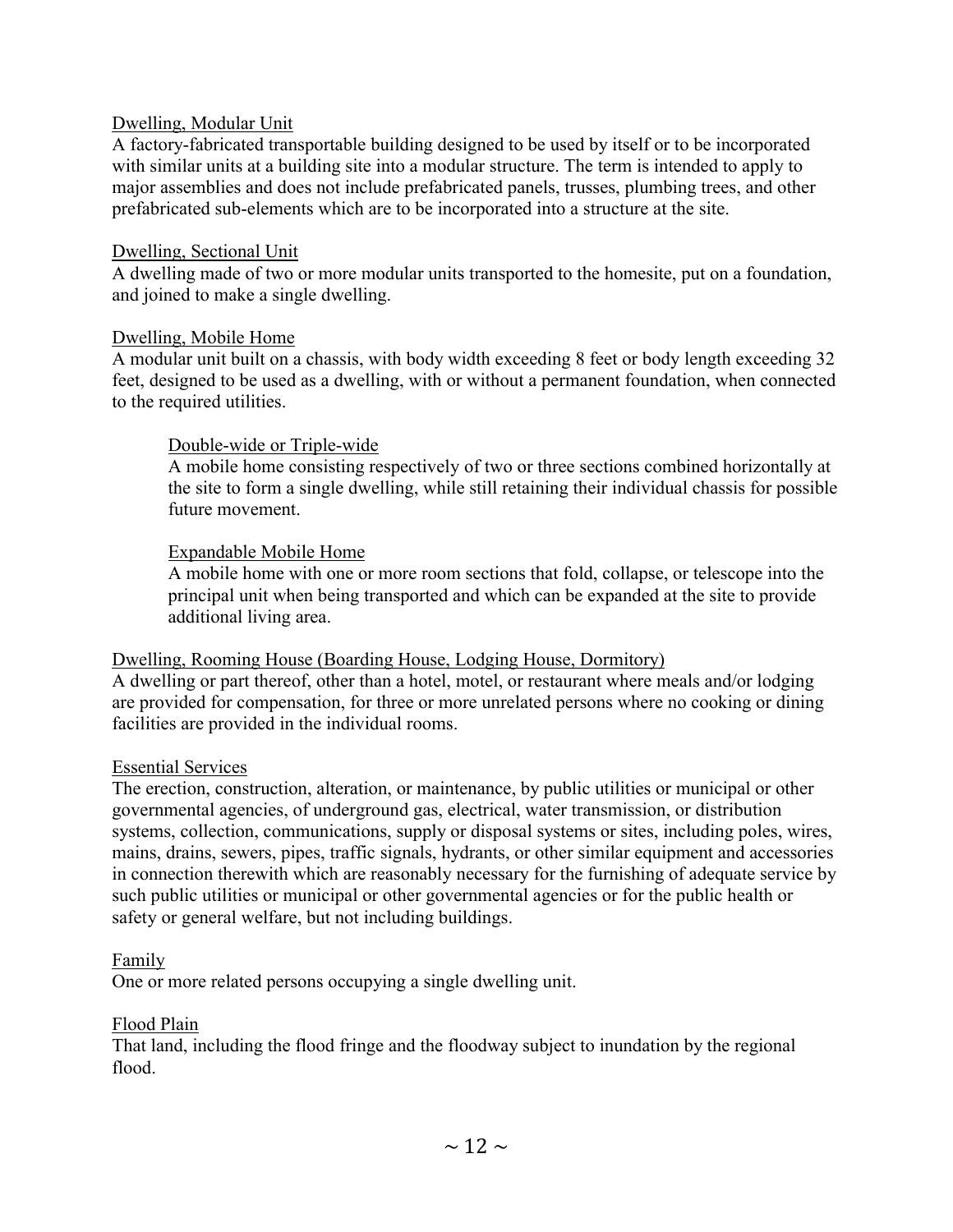#### Flood, Regional

Large floods which have previously occurred or which may be expected to occur on a particular stream because of like physical characteristics. The regional flood generally has an average frequency of the one hundred (100) year recurrence interval flood.

#### Floodway

That portion of the flood plain, including the channel, which is reasonably required to convey the regional flood waters. Floods of less frequent recurrence are usually contained completely within the floodway.

#### Floodway Fringe

That portion of the flood plain, excluding the floodway, where development may be allowed under certain restrictions.

#### Floor Area of a Residential Building

The sum of the gross horizontal area of the several floors of a residential building, excluding basement floor areas not devoted to residential use and attached garages, but including the area of roofed porches and roofed terraces. All dimensions shall be measured between interior faces of walls.

Floor Area of a Non-Residential Building (To be used in Calculating Parking Requirements) The floor area of the specified use excluding stairs, washrooms, elevator shafts, maintenance shafts and rooms, storage spaces, display windows, and fitting rooms, and similar areas.

#### Floor Area, Usable

Measurement of usable floor area shall be the sum of the horizontal areas of the several floors of the building, measured from the interior faces of the exterior walls.

#### Food Processing

The preparation, storage, or processing of food products. Examples of these activities include bakeries, dairies, canneries, and other similar businesses.

#### Forestry

The propagation and harvesting of forest trees.

#### Gasoline Service Station

Buildings and premises where gasoline, oil, grease, batteries, tires, and automobile accessories may be supplied and dispensed at retail.

#### Home Occupation

An occupation conducted in a dwelling unit, provided that: No more than one person other than members of the family residing on the premises shall be engaged in such occupation. The use of the dwelling unit for the home occupation shall be clearly incidental and subordinate to its use for residential purposes by its occupants, and not more than thirty-five (35) percent of floor area of the dwelling unit shall be used in the conduct of the home occupation. There shall be no change in the outside appearance of the building or premises, or other visible evidence of the conduct of such home occupation other than one sign, not exceeding four square feet in area,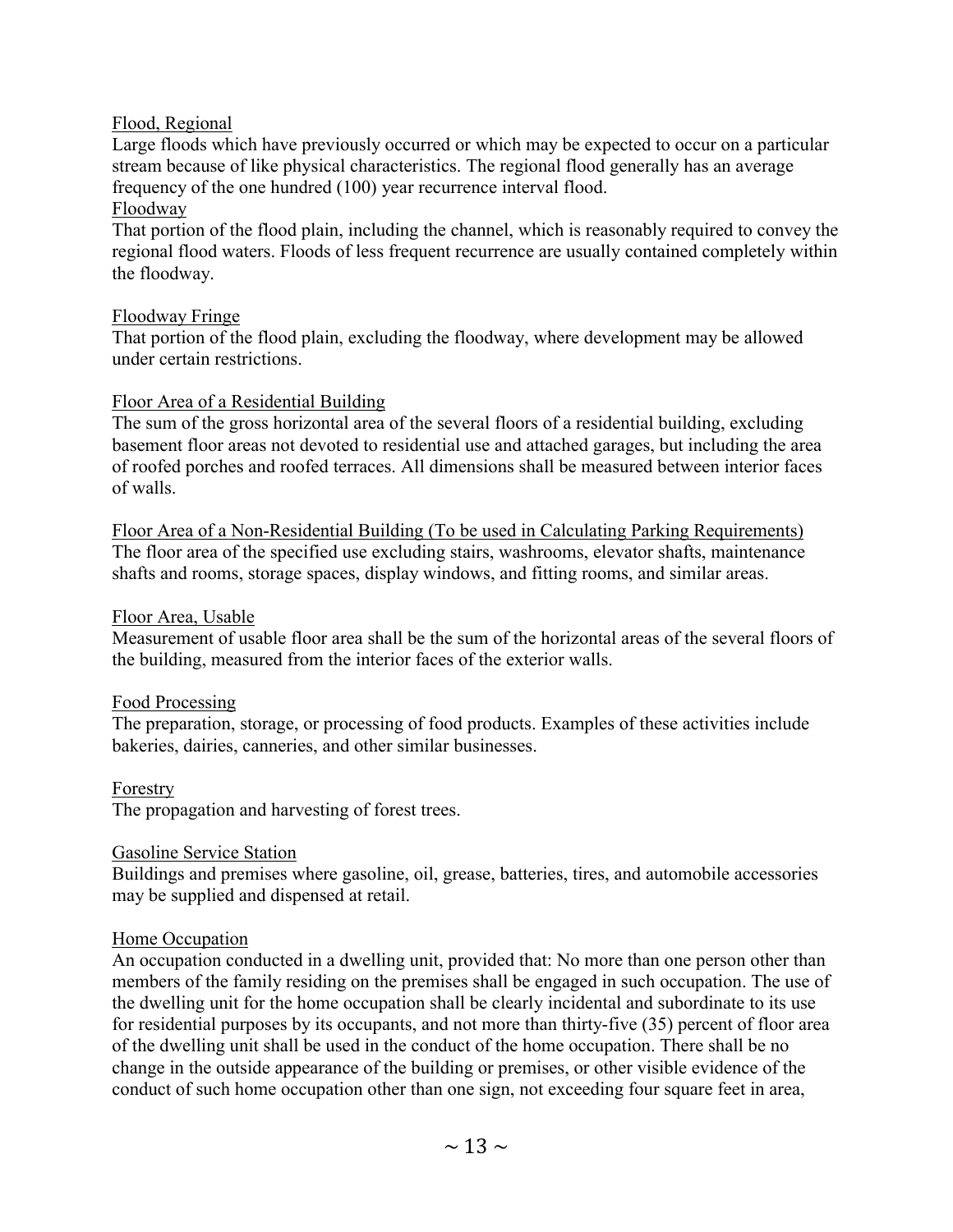non-illuminated and mounted flat against the wall of the principal building. No traffic shall be generated by such occupation in greater volume than would normally be expected in such a residential area and any need for parking generated by the conduct of such home occupation shall meet the off-street parking requirements as specified in this ordinance. Junk

"Junk" means old scrap copper, brass, rope, rags, trash, waste, batteries, paper, rubber, junked, dismantled, or wrecked automobiles or parts thereof; iron, steel, and other old or scrap ferrous or non-ferrous materials.

# Junk Yard

"Junk Yard" means an establishment or place of business which is maintained or operated for the purpose of storing, keeping, buying, or selling junk, or for the maintenance or operation of an automobile graveyard. It shall also include scrap metal processing facilities which are located within one thousand feet of the nearest edge of the right-of-way of a highway or street, and any site, location, or premise on which are kept two or more junk motor vehicles, whether or not for a commercial purpose.

# Kennel

Any lot or premise on which dogs, cats or other household pets are boarded, bred or exchanged for monetary compensation.

# Loading Space, Off-Street

Space logically and conveniently located for bulk pickups and deliveries, scaled to delivery vehicles expected to be used, and accessible to such vehicles when required off-street parking spaces are filled. Required off-street loading space is not to be included as off-street parking space in computation of required off-street parking space. All off-street loading spaces shall be located totally outside of any street or alley right-of-way.

Location Map

See Vicinity Map.

Lot

For the purposes of this Ordinance a lot is a parcel of land of sufficient size to meet minimum zoning requirements for use, coverage, and area for one principal building together with its accessory building and which provides such yards and other open spaces as are herein required. Such lot shall have frontage on an improved public street, or on an approved private street, and may consists of:

- 1. A single lot of record;
- 2. A portion of a lot of record;
- 3. A combination of complete lots of record, of complete lots of record and portions of lots or record, or of portions of lots of record.

# Lot Coverage

The ratio of enclosed ground floor area of all buildings on a lot to the horizontally projected area of the lot, expressed as a percentage.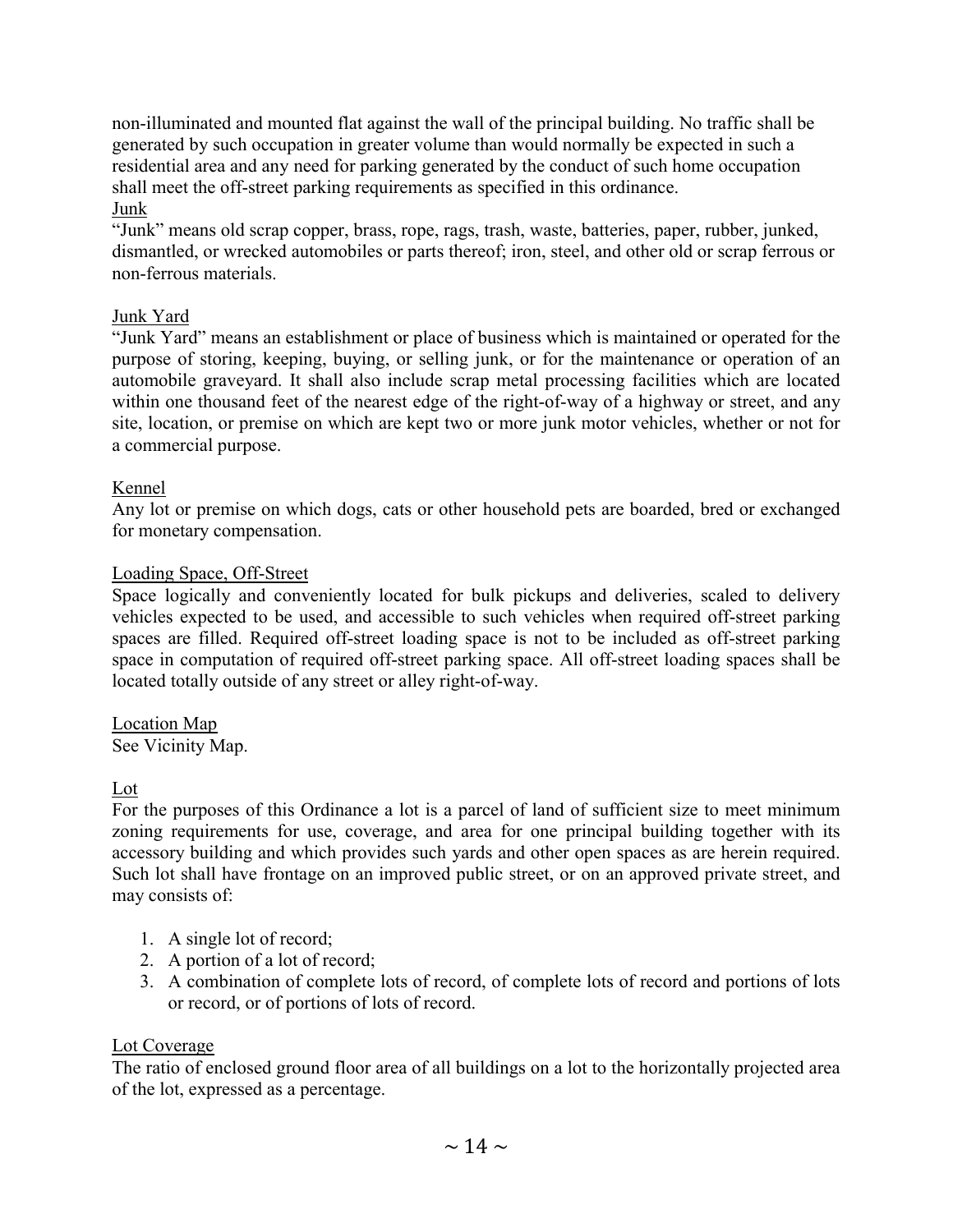#### Lot Frontage

The front of a lot shall be construed to be the portion nearest the street. For the purpose of determining yard requirements on corner lots and through lots, all sides of a lot adjacent to streets shall be considered frontage, and yards shall be provided as indicated under "Yards" in this section.

#### Lot, Minimum Area of

The area of a lot is computed exclusive of any portion of the right-of-way of any public or private street.

# Lot Measurements

 $\overline{A}$  lot shall be measured as follows:

1. Depth

The distance between the mid-points of straight lines connecting the foremost points of the side lot lines in front and rearmost points of the side lot lines in the rear. No lot shall have an average depth which is more than three (3) times its average width.

2. Width

The distance between straight lines connecting front and rear lot lines at each side of the lot, measured at the building setback line.

# Lot of Record

A lot which is part of a subdivision recorded in the office of the County Recorder, or a lot or parcel described by metes and bounds, the description of which has been so recorded.

# Lot Types

Terminology used in this Ordinance with reference to corner lots, interior lots and through lots is as follows:

1. Corner Lot

A lot located at the intersection of two or more streets. A lot abutting on a curved street or streets shall be considered a corner lot if straight lines drawn from the foremost point of the side lot lines to the foremost point of the lot meet at an interior angle of less than one hundred thirty five (135) degrees.

2. Interior Lot

A lot with only one frontage on a street.

3. Through Lot

A lot other than a corner lot with frontage on more than one street. Through lots abutting two streets may be referred to as double frontage lots.

4. Reversed Frontage Lot

A lot on which frontage is at right angles to the general pattern in the area. A reversed frontage lot may also be a corner lot.

#### Major Thoroughfare Plan

The portion of the Comprehensive Plan adopted by the Village Commission indicating the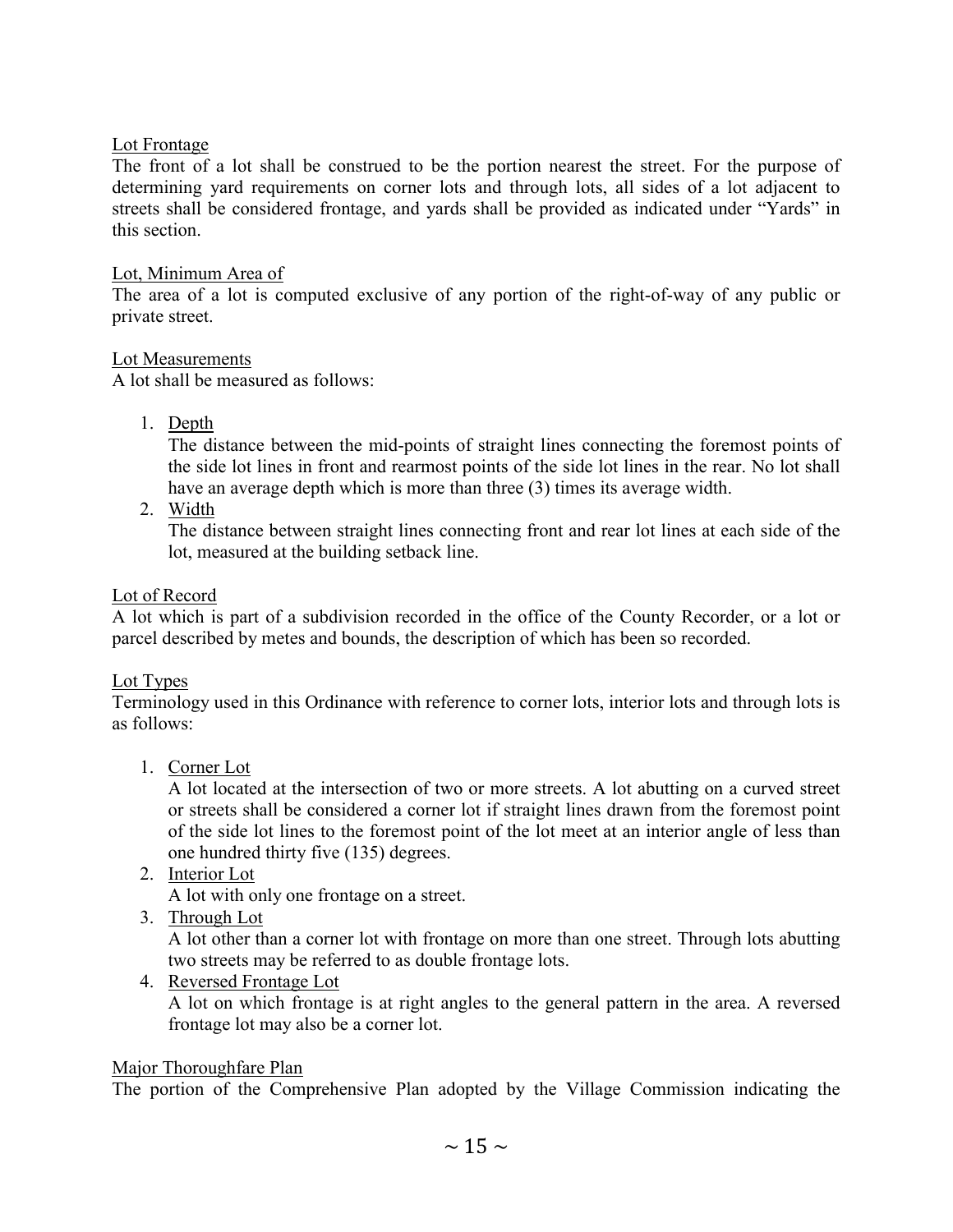general location recommended for collector and local thoroughfares within the Village.

#### Manufacturing, Heavy

Manufacturing, processing, assembling, storing, testing and similar industrial uses which are generally major operations and extensive in character; require large sites, open storage and service areas, extensive services and facilities, ready access to regional transportation; and normally generate some nuisances such as smoke, noise, dust, glare, air pollution, odor, but not beyond the district boundary to any large extent.

# Manufacturing, Light

Manufacturing or other industrial uses which are usually controlled operation; relatively clean, quiet, and free of objectionable or hazardous elements such as smoke, noise, odor, or dust; operating and storing within enclosed structures; and generating little industrial traffic and no major nuisances.

# Mobile Home Park

Any site, or tract of land under single ownership, upon which three or more mobile homes used for habitation are parked, either free of charge or for revenue purposes; including any roadway, building, structure, vehicle, or enclosure used or intended for use as a part of the facilities of such park.

# Non-Conformities

A building, structure or use of land existing at the time of enactment of this Ordinance and which does not conform to the regulations of the district or zone in which it is situated.

# Nursery

A home or facility for the care and treatment of babies or children.

# **Offices**

Quasi-commercial uses which may often be transitional between retail business and/or residential uses. Office business generally accommodates such occupations as administrative, executive, professional, accounting, clerical, drafting, etc. Institutional offices of a charitable, philanthropic, financial or religious or educational nature are also included in this classification.

#### Open Space

An area substantially open to the sky which may be on the same lot with a building. The area may include, along with the natural environmental features, water areas, swimming pools, and tennis courts, any other recreational facilities that the zoning commission deems permissive. Streets, parking areas, structures for habitation, and the like shall not be included.

#### Parking Space, Off-Street

For the purpose of this Ordinance an off-street parking space shall consist of an area adequate for parking an automobile with room for opening doors on both sides, together with properly related access to a public street or alley and maneuvering room, but shall be located totally outside of any street or alley right-of-way.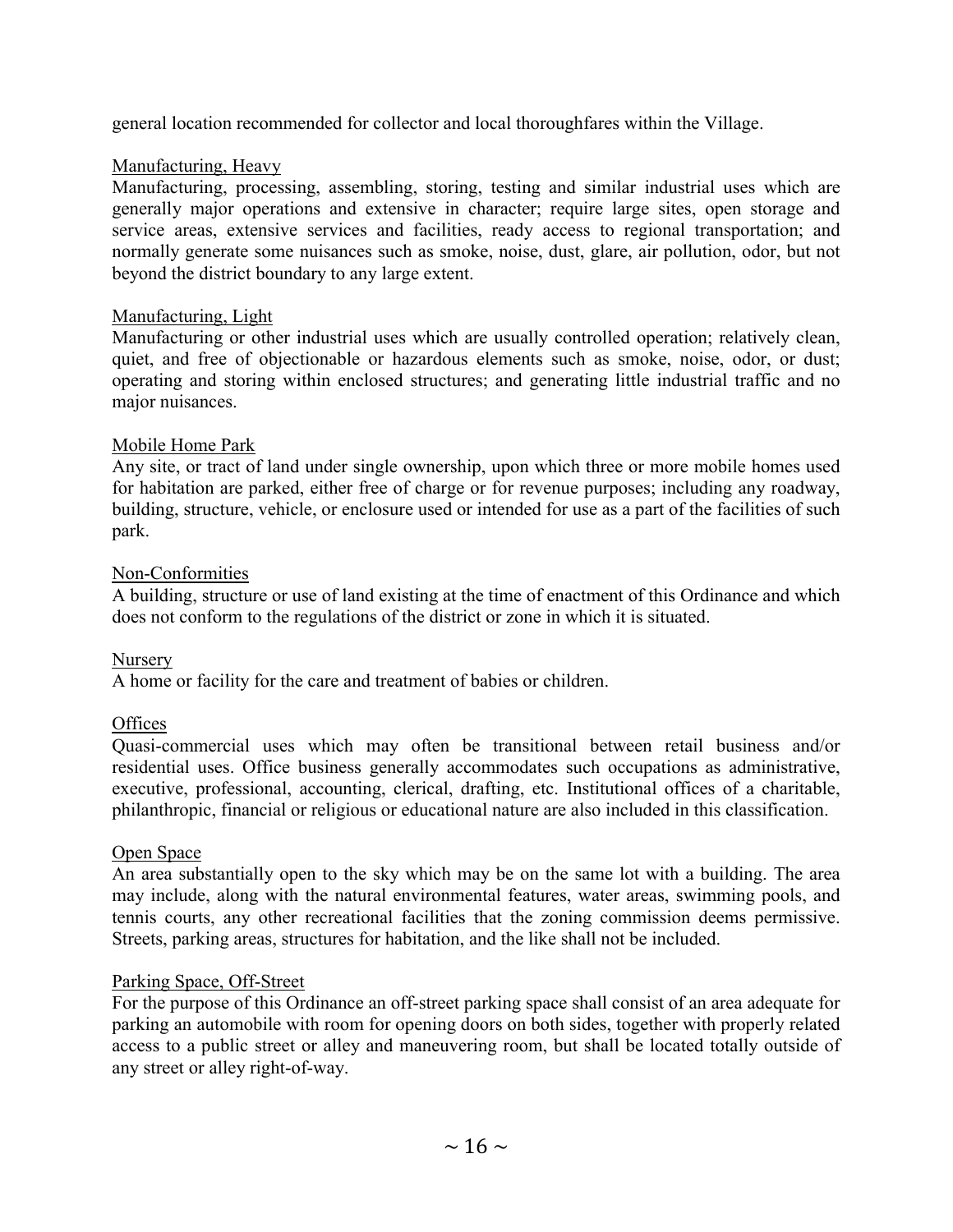#### Personal Services

Any enterprise conducted for gain which primarily offers services to the general public such as barber shop, florists, beauty parlors, and similar activities.

#### Printing and Publishing

Any business which is engaged in the printing and/or publishing of newspapers, magazines, brochures, business cards and similar activities either for profit or non-profit.

#### Public Service Facility

The erection, construction, alteration, operation, or maintenance of buildings, power plants, or substations, water treatment plants or pumping stations, sewage disposal or pumping plants and other similar public service structures by a public utility, whether publicly or privately owned, or by a governmental agency, including the furnishing of electricity or gas. Public or private communications, water and/or sewage service.

#### Public Uses

Public parks, administrative and cultural buildings and structures, not including public land or buildings devoted solely to the storage and maintenance of equipment and materials and public service facilities.

#### Public Way

A bridge, channel, ditch, easement, highway, land, road, sidewalk, bicycle path; or other ways in which the general public or a public entity have a right, or which are dedicated, whether improved or not.

#### Quasipublic Use

Churches, and other facilities of an educational, religious, charitable, philanthropic, or non-profit nature.

#### Recreation, Commercial

Any business which is operated as a recreational enterprise, either publicly or privately owned for profit. Examples include, but are not limited to: Golf Courses, Bowling Alleys, Swimming pools, Tennis Courts, Ski Trails, etc.

#### Recreation, Non-commercial

Any business which is operated as a recreational enterprise, either publicly or privately owned, for non-profit. Examples include, but are not limited to: fishing areas, parks, archery ranges, ball parks, etc.

#### Recreational Vehicle

A vehicular type unit primarily designed as temporary living quarters for recreational, camping, or travel use, which either has its own motive power or is mounted on or drawn by another vehicle. The basic entities are: travel trailer, camping trailer, truck camper and motor home.

#### Recreational Vehicle Park

A parcel of land upon which two or more recreational vehicle sites are located, established, or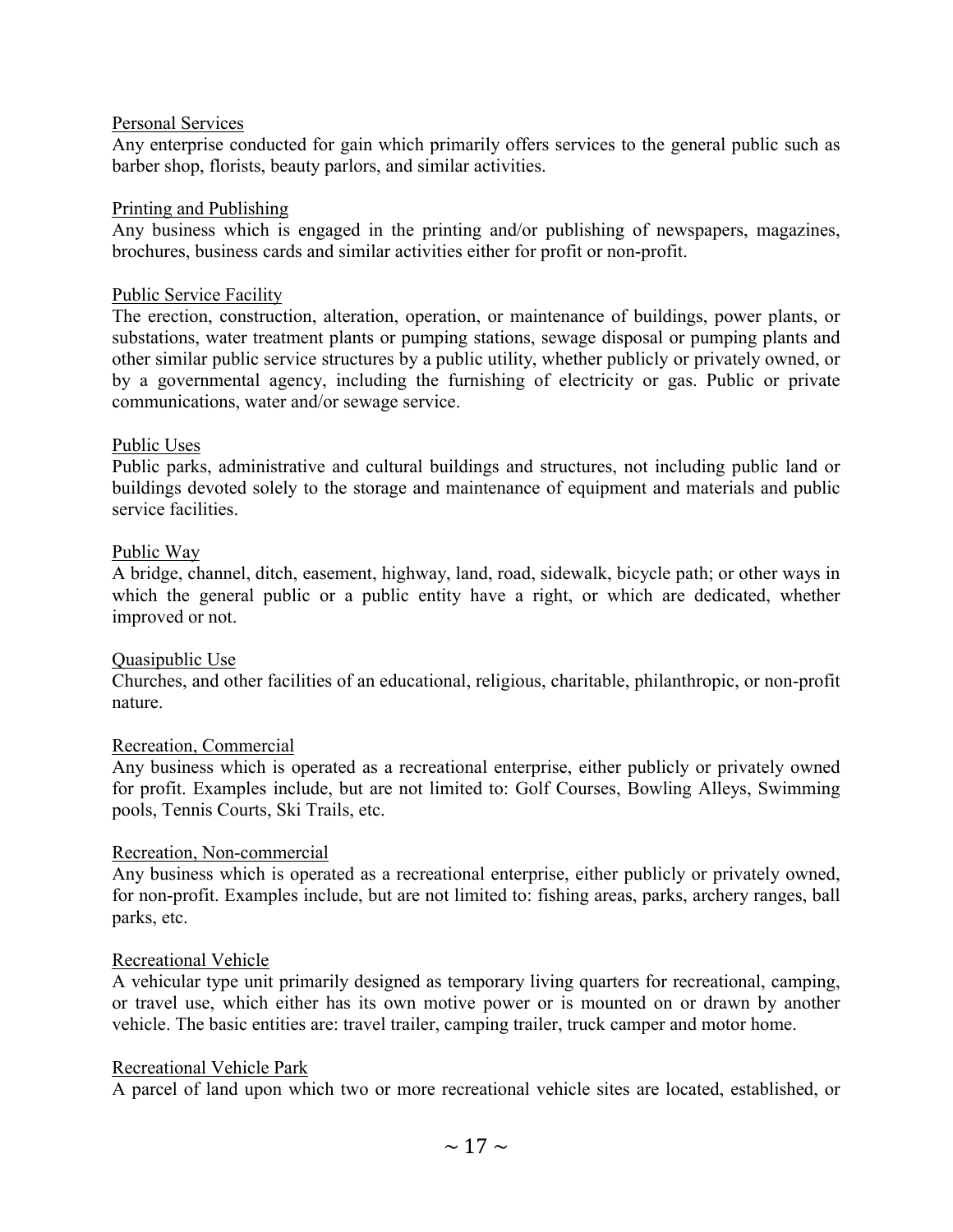maintained for occupancy by recreational vehicles of the general public as temporary living quarters for recreation or vacation purposes.

#### Recreational Vehicle Site

A plot of ground within a recreational vehicle park intended for the accommodation of either a recreational vehicle, tent, or other individual camping unit on a temporary basis.

# Right-of-Way

A strip of land taken or dedicated for use as a public way. In addition to the roadway, it normally incorporates the curbs, lawn strips, sidewalks, lighting, and drainage facilities, and may include special features required bas a public way. In addition to the roadway, it normally incorporates the curbs, lawn strips, sidewalks, lighting, and drainage facilities, and may include special features required by the topography such as landscaped areas and bridges.

# Seat

For purposes of determining the number of off-street parking spaces for certain uses, the number of seats is the number of seating units installed or indicated, or each twenty-four (24) lineal inches of benches, pews, or space for loose chairs.

# Setback Line

A line established by the Zoning Ordinance generally parallel with and measured from the lot line, designating the limits of a yard in which no building, other than accessory building, or structure may be located above ground, except as may be provided in said code.

#### Sewers, Central or Group

An approved sewage disposal system which provides a collection network and disposal system and central sewage treatment facility for a single development, community, or region.

#### Sewers, On-Site

A septic tank or similar installation on an individual lot which utilizes an aerobic bacteriological process or equally satisfactory process for the elimination of sewage and provides for the proper and safe disposal of the effluent, subject to the approval of health and sanitation officials having jurisdiction.

#### Sidewalk

That portion of the road right-of-way outside the roadway, which is improved for the use of pedestrian traffic.

# Sign

Any device, designated to inform or attract the attention of persons not on the premises on which the sign is located.

1. Sign, On-Premises

Any sign related to a business or profession, conducted, or a commodity or service sold or offered upon the premises where such sign is located.

2. Sign, Off-Premises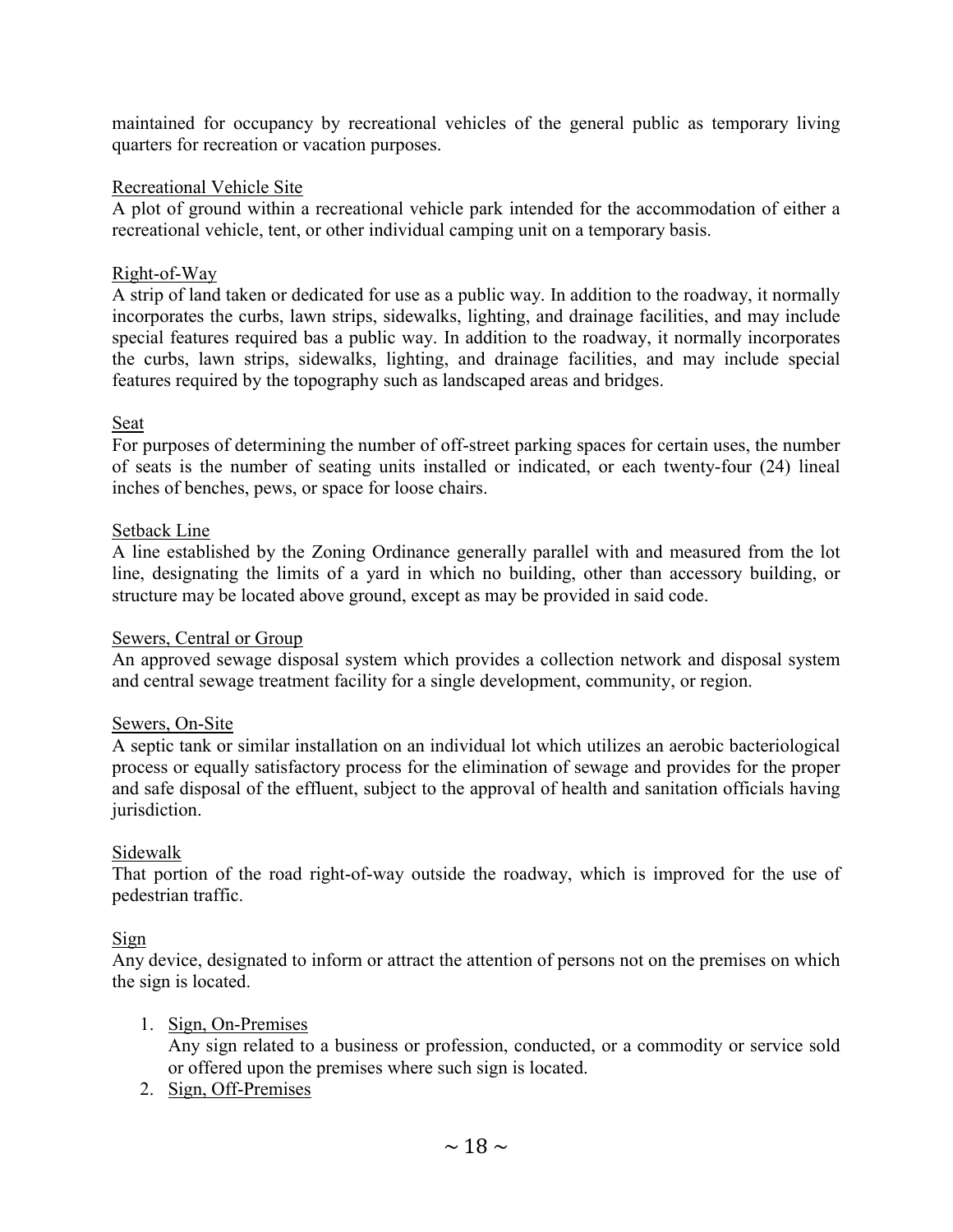Any sign unrelated to a business or profession conducted or to a commodity or service sold or offered upon the premises where such sign is located.

3. Sign, Illuminated

Any sign illuminated by electricity, gas, or other artificial light including reflecting or phosphorescent light.

4. Sign, Lighting Device

Any light, string of lights, or group of lights located or arranged so as to cast illumination on a sign.

5. Sign, Ground

Means a display sign supported by uprights or braces in or upon the ground surface.

6. Sign, Marquee

Means a display sign attached to or hung from a marquee canopy or other covered structure projecting from and supported by the building and extending beyond the building wall, building line or street lot line.

7. Sign, Pole

Means any sign which is erected on a pole or poles, which is wholly or partially independent of any building for support.

8. Sign, Projecting

Means a display sign which is attached directly to the building wall and which extends more than fifteen inches from the face of the wall.

9. Sign, Roof

Means a display sign which is erected, constructed and maintained above the roof of the building.

10. Sign, Temporary

Means a display, banner or other advertising device constructed on cloth, canvas, fabric or other light temporary material, with or without a structural frame, intended for a limited period of display, including decorative displays for holidays or public demonstrations.

11. Sign, Wall

Means a display sign which is painted on or attached directly to the building wall and which extends not more than fifteen inches from the face of the wall.

Story

That part of a building between the surface of a floor and the ceiling immediately above.

#### Transient Lodgings

A building in which lodging or boarding and lodging are provided and offered to the public for compensation. As such it is open to the public in contradistinction to a boarding house, rooming house, lodging house, or dormitory which is herein separately defined. Examples include: hotel, motel and apartment hotel.

#### Structure

Anything constructed or erected, the use of which requires location on the ground, or attachment or something having a fixed location on the ground. Among other things, structures include buildings, mobile homes, walls, fences and billboards.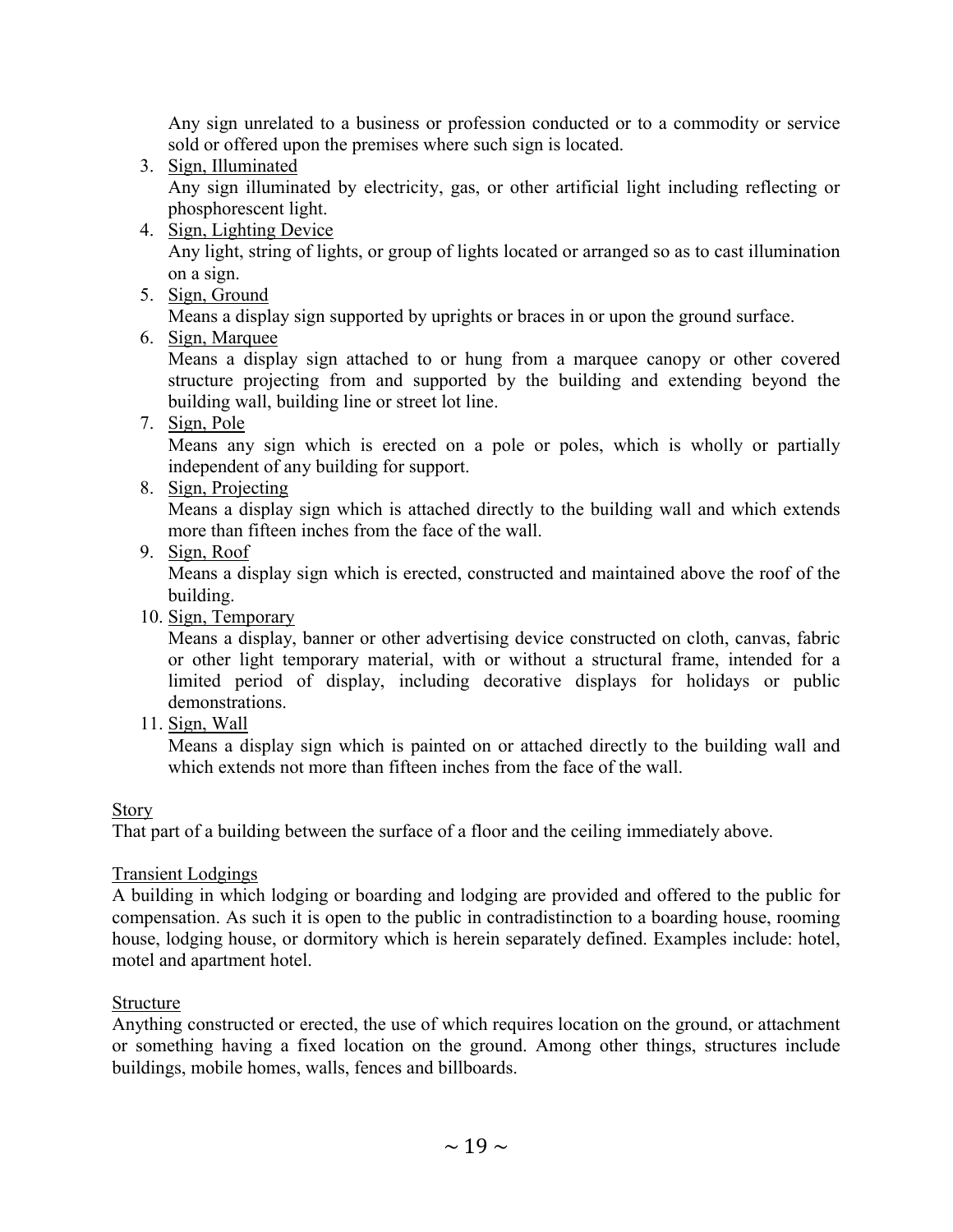#### Swimming Pool

A pool, pond, late, or open tank containing at least 1.5 feet of water at any point and maintained by the owner or manager.

1. Private

Exclusively used without paying an additional charge for admission by the residents and guests of a single household, a multifamily development, or a community, the members and guests of a club, or the patrons of a motel or hotel; and accessory use.

2. Community

Operated with a charge for admission; a primary use.

# Thoroughfare, Street, or Road

The full width between property lines bounding every public way or whatever nature with a part thereof to be used for vehicular traffic and designated as follows:

1. Arterial Street

A general term denoting a highway primarily for through traffic, carrying heavy loads and large volume of traffic, usually on a continuous route.

2. Collector Street

A thoroughfare, whether within a residential, commercial, or other type of development, which primarily carries traffic from local streets to arterial streets, including the principal entrance and circulation routes within residential subdivisions.

3. Cul-de-Sac

A local street of relatively short length with one end open to traffic and the other end terminating in a vehicular turnaround.

4. Dead-end Street

A street temporarily having only one (1) outlet for vehicular traffic and intended to be extended or continued in the future.

5. Local Street

A street primarily for providing access to residential or other abutting property.

6. Loop Street

A type of local street, each end, of which terminates at an intersection with the same arterial or collector street, and whose principal radius points of the one hundred and eighty (180) degree system of turns are not more than one thousand (1000) feet from said arterial or collector street, nor normally more than six hundred (600) feet from each other.

7. Marginal Access Street

A local or collector street, parallel and adjacent to an arterial or collector street, providing access to abutting properties and protection from arterial or collector streets. (Also called Frontage Street).

#### Use

The specific purposes for which land or a building is designated, arranged, intended, or for which it is or may be occupied or maintained.

#### Variance

A variance is a modification of the strict terms of the relevant regulations where such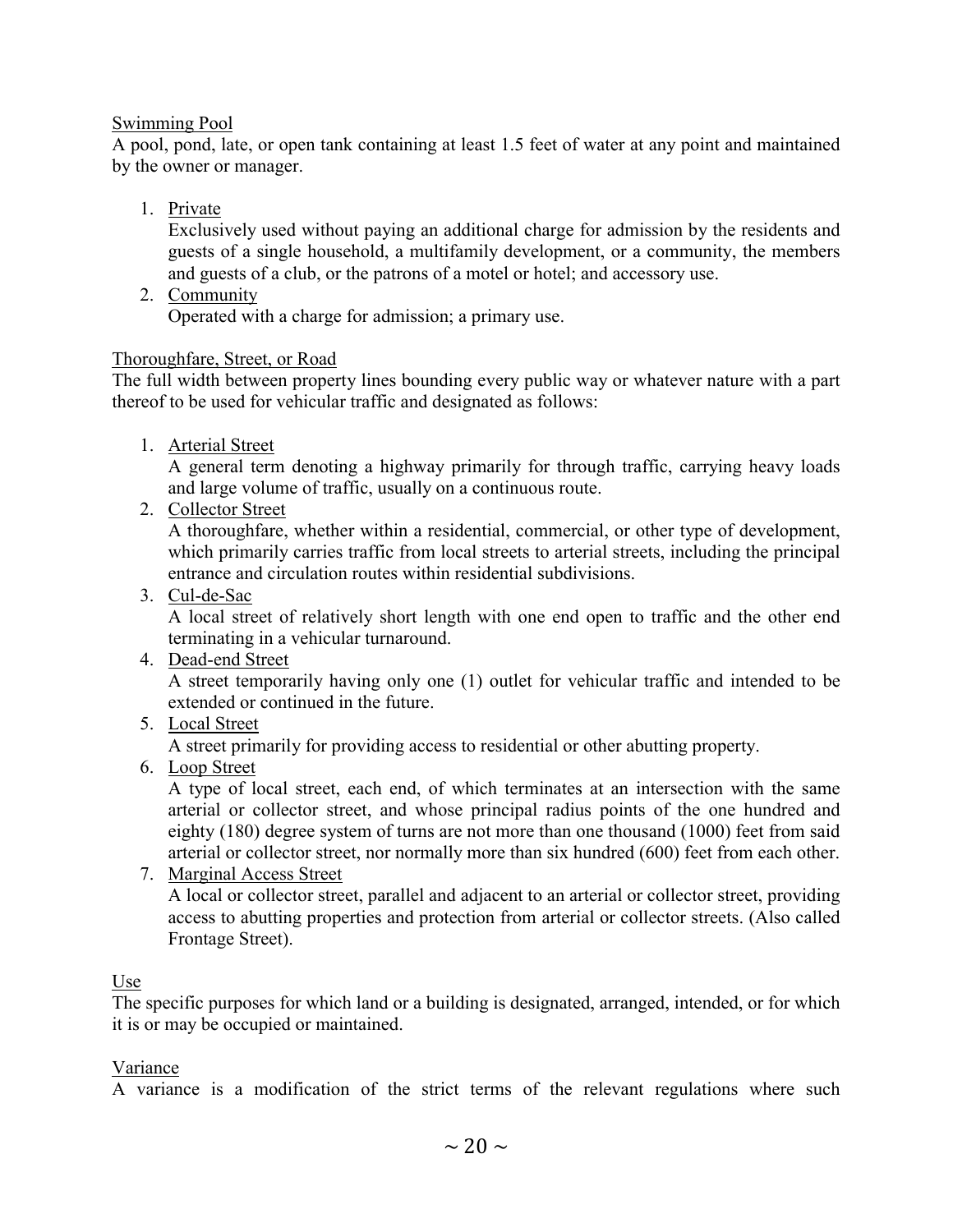modification will not be contrary to the public interest and where owing to conditions peculiar to the property and not the result of the action of the applicant, a literal enforcement of the regulations would result in unnecessary and undue hardship.

# Vicinity Map

A drawing located on the plat which sets forth by dimensions or other means, the relationship of the proposed subdivision or use to other nearby developments or landmarks and community facilities and services within the general area in order to better locate and orient the area in question.

#### Walkway

A public way, four (4) feet or more in width, for pedestrian use only, whether along the side of a road or not.

# Wholesale and Warehousing

Business establishments that generally store and sell commodities in large quantities or by the piece to retailers, jobbers, other wholesale establishments, or manufacturing establishments. These commodities are basically for further resale, for use in the fabrication of a product, or for use by a business service.

# Yard

A required open space other than a court unoccupied and unobstructed by any structure or portion of a structure from three (3) feet above the general ground level of the graded lot upward; provided, accessories, ornaments, and furniture may be permitted in any yard, subject to height limitations and requirements limiting obstruction of visibility.

1. Yard, Front

A yard extending between side lot lines across the front of a lot and from the front lot line to the front of the principal building.

2. Yard, Rear

A yard extending between side lot lines across the rear of a lot and from the rear lot line to the rear of the principal building.

3. Yard, Side

A yard extending from the principal building to the side lot line on both sides of the principal building between the lines establishing the front and rear yards.

#### Zoning Certificate

A document issued by the Zoning Inspector authorizing the occupancy or use of a building or structure or the actual use of lots or land in accordance with the previously issued Zoning Permit.

#### Zoning Permit

A document issued by the zoning inspector authorizing the use of lots, structures, uses of land and structures, and the characteristics of the uses.

#### ARTICLE III ENFORCEMENT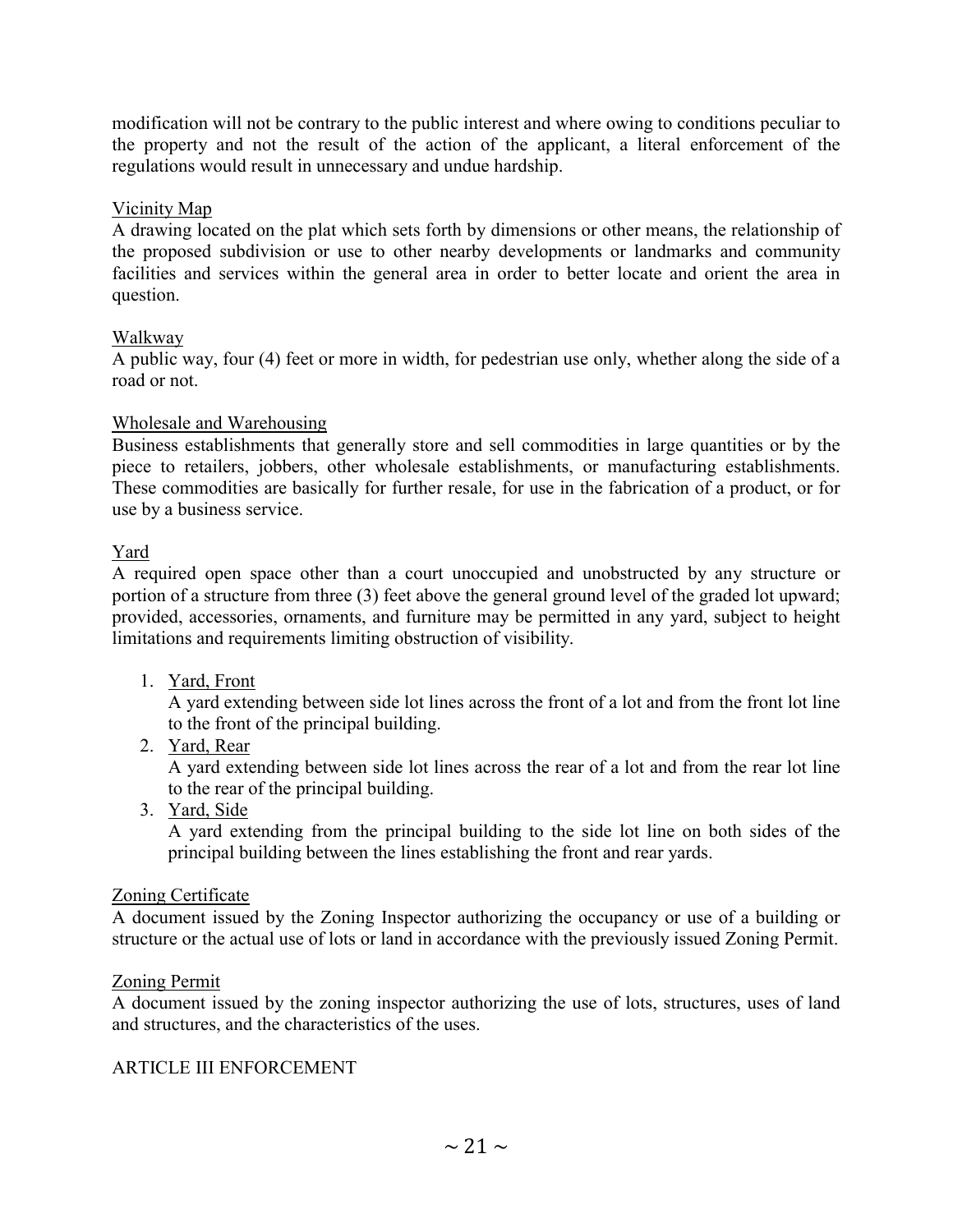# Section 300 Zoning Permits Required

No building, or other structure, shall be erected, moved, added to, structurally altered, nor shall any building structure or land be established or changed in use without a permit therefor, issued by the Zoning Inspector. Zoning permits shall be issued only in conformity with the provisions of this ordinance unless the Zoning Inspector receives a written order from the Board of Zoning Appeals deciding an appeal conditional use, or variance.

# Section 301 Contents of Application for Zoning Permit

The application for zoning permit shall be signed by the owner or applicant attesting to the truth and exactness of all information supplied on the application. Each application shall clearly state that the permit shall expire and may be revoked if work has not begun within one year or substantially completed within two and one-half  $(2 \frac{1}{2})$  years. At a minimum, the application shall contain the following information:

- 1. Name, address, and phone number of applicant;
- 2. Legal description of property;
- 3. Existing use;
- 4. Proposed use;
- 5. Zoning district;
- 6. Plans in duplicate drawn to scale, showing the actual dimensions and the shape of the lot to be built upon; the exact size and location of existing buildings on the lot, if any; and the location and dimensions of the proposed building(s) or alteration;
- 7. Building heights;
- 8. Number of off-street parking spaces or loading berths;
- 9. Number of dwelling units;
- 10. Such other matters as may be necessary to determine conformance with, and provide for the enforcement of this ordinance.

# Section 302 Approval of Zoning Permit

Within thirty (30) days after the receipt of an application, the Zoning Inspector shall either approve or disapprove the application in conformance with the provisions of this ordinance. All zoning permits shall, however, be conditional upon the commencement of work within one year. One copy of the plans shall be returned to the applicant by the Zoning Inspector, after the Zoning Inspector shall have marked such copy either as approved or disapproved and attested to same by his signature on such copy. One copy of plans, similarly marked, shall be retained by the Zoning Inspector. The Zoning Inspector shall issue a placard, to be posted in a conspicuous place on the property in question, attesting to the fact that the use or alteration is in conformance with the provisions of this ordinance.

# Section 304 Expiration of Zoning Permit

If the work described in any zoning permit has not begun within one year from the date of issuance thereof, said permit shall expire; it shall be revoked by the Zoning Inspector; and written notice thereof shall be given to the persons affected. If the work described in any zoning permit has not been substantially completed within two and one half (2 ½) years of the date of issuance thereof, said permit shall expire and be revoked by the Zoning Inspector, and written notice thereof shall be given to the persons affected, together with notice that further work as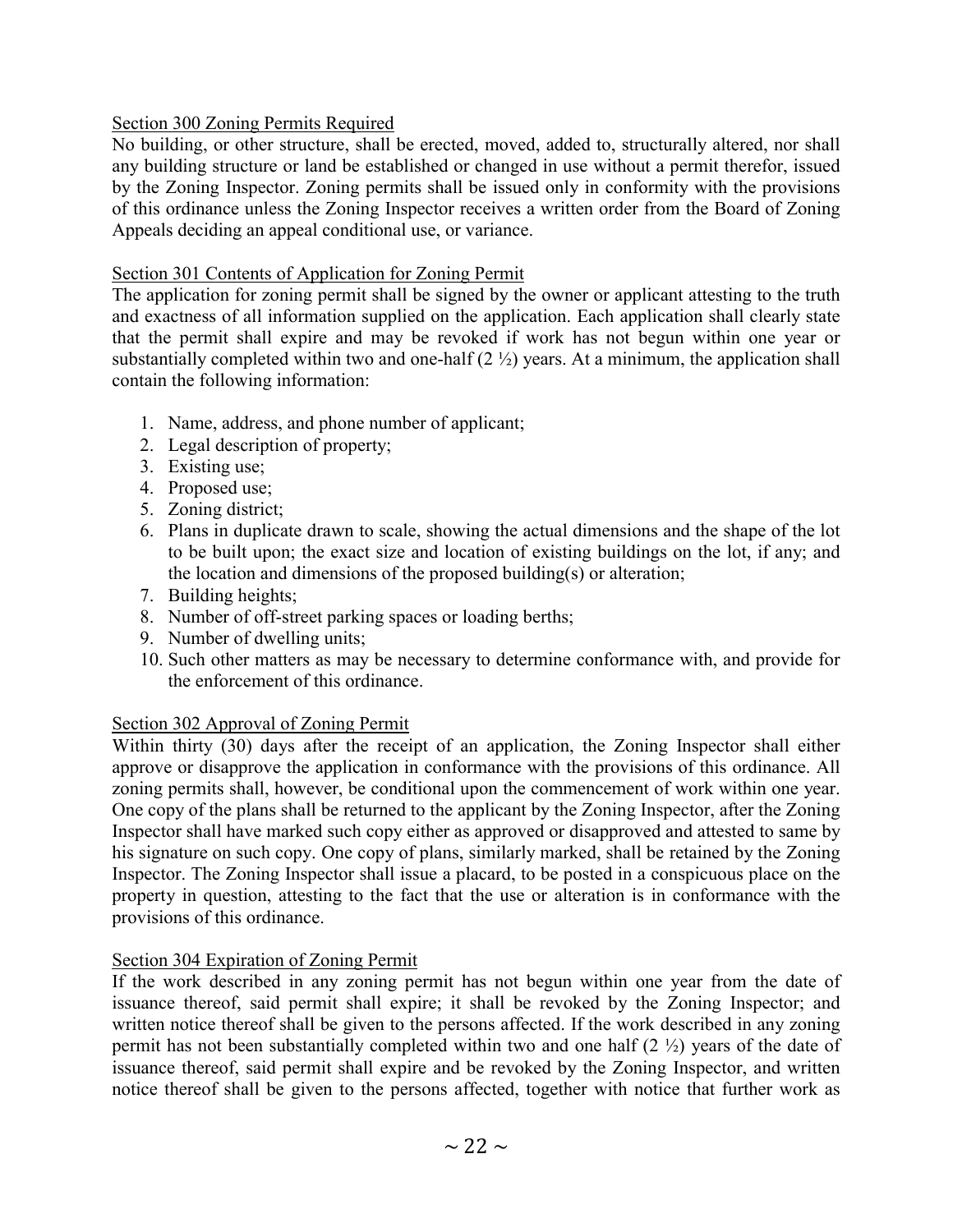described in the cancelled permit shall not proceed unless and until a new zoning permit has been obtained or extension granted.

#### Section 310 Certificate of Occupancy

It shall be unlawful to use or occupy or permit the use or occupancy of any building or premises, or both, or part thereof hereafter created, erected, changed, converted, or wholly or partly altered or enlarged in its use or structure until a certificate of occupancy shall have been issued therefore by the Zoning Inspector stating that the proposed use of the building or land conforms to the requirements of this ordinance.

#### Section 311 Temporary Certificate of Occupancy

A temporary certificate of occupancy may be issue by the Zoning Inspector for a period not exceeding six (6) months during alterations or partial occupancy of a building pending its completion.

#### Section 312 Record of Zoning Permits and Certificates of Occupancy

The Zoning Inspector shall maintain a record of all zoning permits and certificates of occupancy and copies shall be furnished upon request to any person.

#### Section 320 Failure to Obtain a Zoning Permit or Certificate of Occupancy

Failure to obtain a zoning permit or certificate of occupancy shall be a punishable violation of this Ordinance.

#### Section 330 Construction and Use to be as Provided in Applications, Plans, Permits and Certificates

Zoning permits or certificates of occupancy issued on the basis of plans and applications approved by the Zoning Inspector authorize only the use and arrangement, set forth in such approved plans and applications or amendments thereto, and no other use, arrangement, or construction. Use, arrangement, or construction contrary to that authorized shall be deemed a punishable violation of this ordinance.

#### Section 340 Complaints Regarding Violations

Whenever a violation of this ordinance occurs, or is alleged to have occurred, any person may file a written complaint. Such complaint stating fully the causes and basis thereof shall be filed with the Zoning Inspector. The Zoning Inspector shall record properly such complaint, immediately investigate and take action thereon as provided by this ordinance.

#### Section 350 Penalties for Violation

Violation of the provisions of this ordinance or failure to comply with any of its requirements, including violations of conditions and safeguards established in various sections of this ordinance shall constitute a misdemeanor. Any person who violates this ordinance or fails to comply with any of its requirements shall upon conviction thereof be fined not more than onehundred (100) dollars and in addition shall pay all costs and expenses involved in the case. Each day such violation continues after receipt of a violation notice, shall be considered a separate offense. The owner or tenant of any building, structure, premises, or part thereof, and any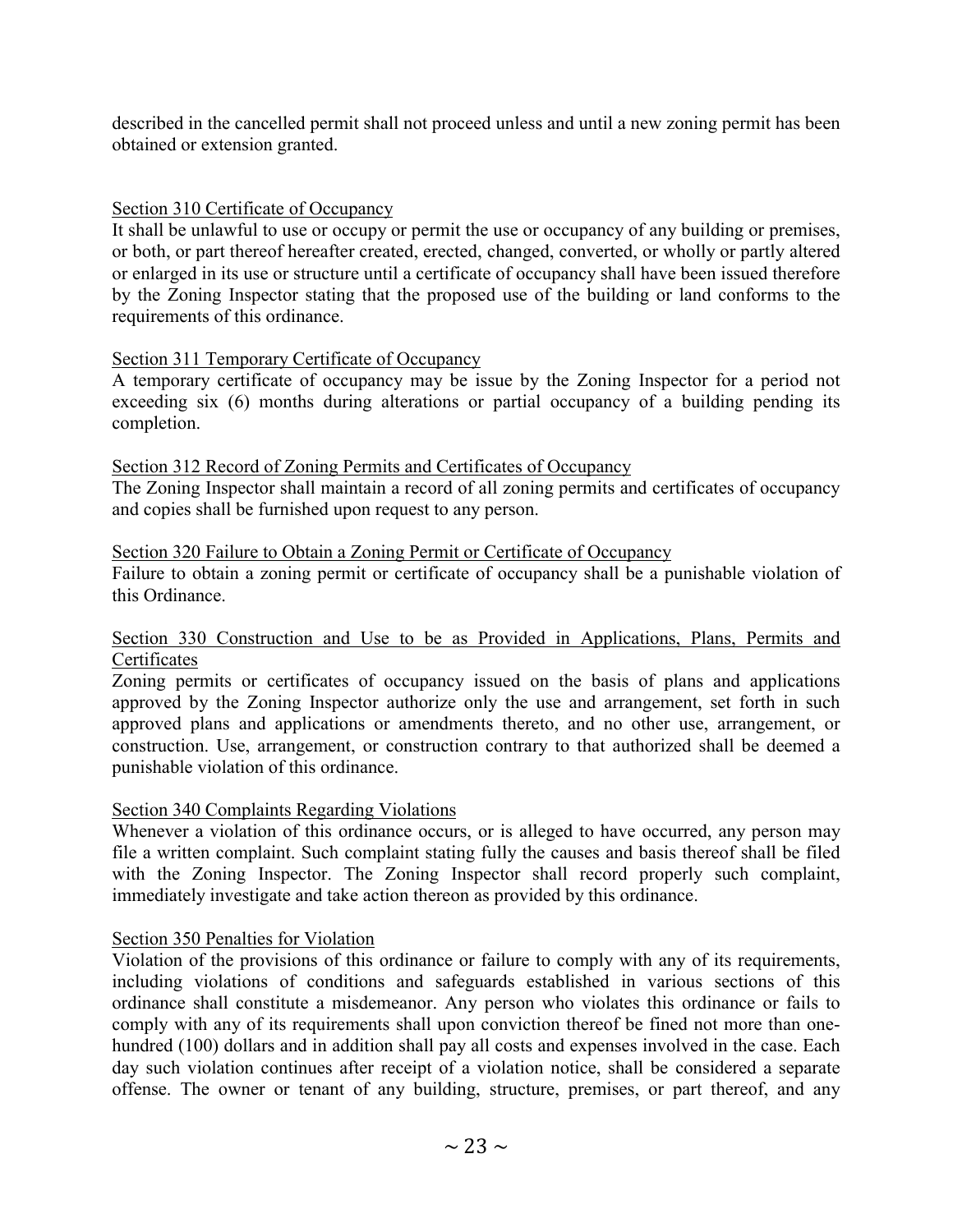architect, builder, contractor, agent, or other person who commits, participates in, assists, in, or maintains such violation may each be found guilty of a separate offense and suffer the penalties herein provided. Nothing herein contained shall prevent the Village from taking such other lawful action as is necessary to prevent or remedy any violation.

# Section 360 Schedule of Fees, Charges and Expenses

The Village Commission shall by ordinance establish a schedule of fees, charges, and expenses and a collection procedure for zoning permits, amendments, appeals, variances, conditional use permits, plan approvals, and other matters pertaining to the administration and enforcement of this ordinance requiring investigations, inspections, legal advertising, postage, and other expenses. The schedule of fees shall be posted in the office of the Zoning Inspector, and may be altered or amended only by the Village Commission. Until all applicable fees, charges, and expenses have been paid in full, no action shall be taken on any application or appeal.

# ARTICLE IV NON-CONFORMITIES

# Section 400 Intent

Within the districts established by this ordinance or amendment that may later be adopted there exists lots, uses of land, structures, and uses of structures and land in combination which were lawful before this ordinance was passed or amended, but which would be prohibited, regulated, or restricted under the terms of this ordinance or future amendments. It is the intent of this ordinance to permit these non-conformities to continue until they are removed. It is further the intent of this ordinance that non-conformities shall not be enlarged upon, expanded or extended, nor be used as grounds for adding other structures or uses prohibited elsewhere in the same district.

# Section 410 Incompatibility of Non-Conformities

Non-conformities are declared by this ordinance to be incompatible with permitted uses in the districts in which such use is located. A non-conforming use of land, or a non-conforming use of a structure and land in combination shall not be extended or enlarged after passage of this ordinance by attachment on a building or premises of additional signs intended to be seem from off the premises, or by the addition of other uses of a nature which would be generally prohibited in the district in which such use is located.

# Section 420 Avoidance of Undue Hardship

To avoid undue hardship, nothing in this ordinance shall be deemed to require a change in the plans, construction, or designated use of any building on which actual construction, was lawfully begun prior to the effective date of adoption or amendment of this ordinance and upon which actual building construction has been carried on diligently. Actual construction is hereby defined to include the placing of construction materials in permanent position and fastened in a permanent manner. Where demolition or removal of an existing building has been substantially begun preparatory to rebuilding, such demolition or removal shall be deemed to be actual construction, provided that the work shall be carried out diligently.

# Section 430 Single Non-Conforming Lots of Record

In any district in which single-family dwellings are permitted, a single-family dwelling and customary accessory buildings including on-site septic systems if approved by the County Health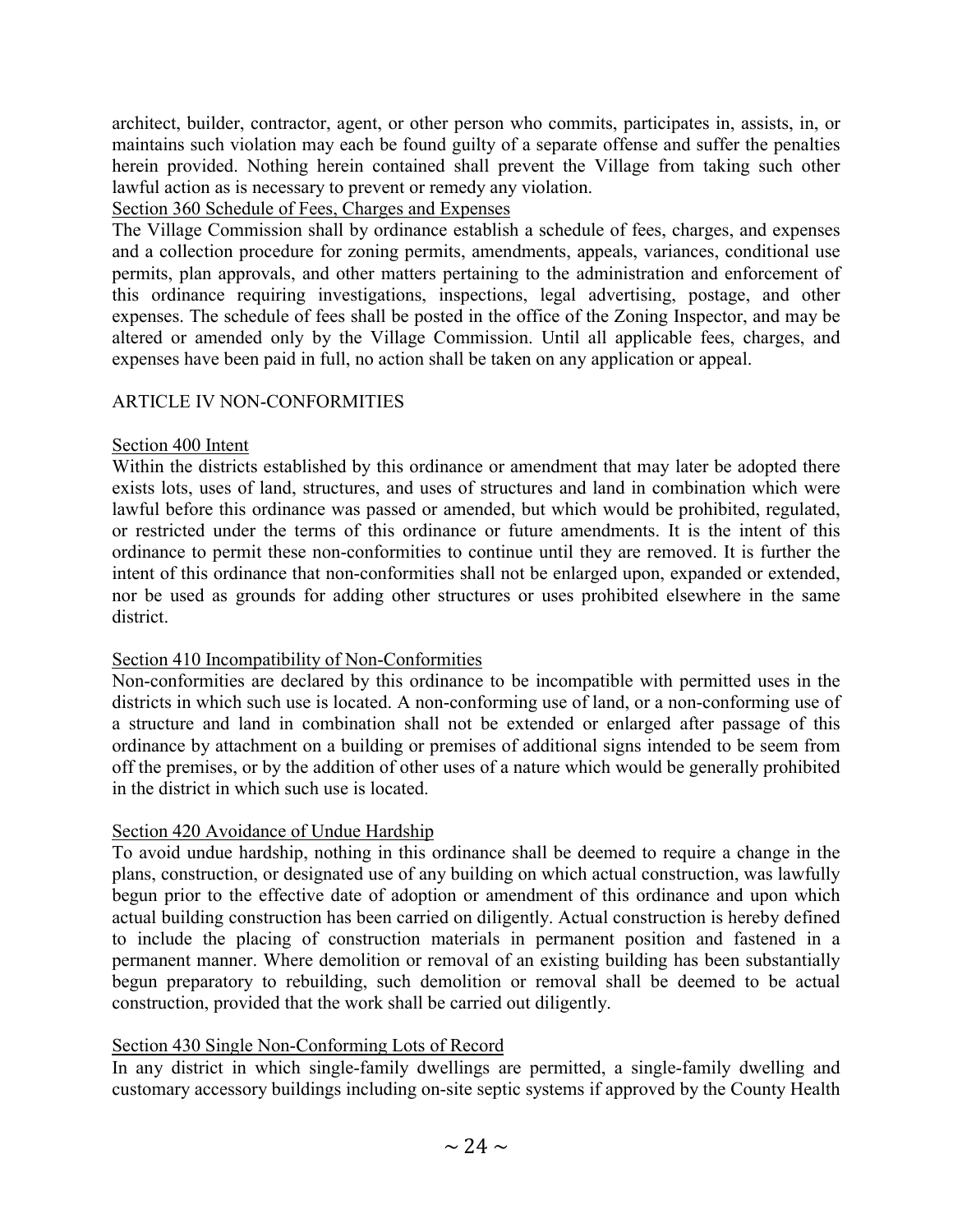Department may be erected on any single lot of record at the effective date of adoption or amendment of this ordinance notwithstanding limitations imposed by other provisions of this ordinance. Such lot must be in separate ownership and not of continuous frontage with other lots in the same ownership. This provision shall apply even though such lot fails to meet the requirements for area or width, or both, that are generally applicable in the district, provided that yard dimensions and requirements other than those applying to area or width, or both, of the lot shall conform to the regulations for the district in which such lot is located. Variances of requirements listed in Articles 9 and 10 of this ordinance other than lot area or lot width shall be obtained only through action of the Board of Zoning Appeals as provided in Sections 540 through 549.

# Section 431 Non-Conforming Lots of Record in Combination

If two or more lots or a combination of lots and portions of lots with continuous frontage in single ownership are of record at the time of passage or amendment of this ordinance and if all or part of the lots with no buildings do not meet the requirements established for lot width and area, the lands involved shall be considered to be an undivided parcel for the purposes of this ordinance and no portion of said parcel shall be used or sold in a manner which diminishes compliance with lot width and area requirements established by this ordinance, nor shall any division of any parcel be made which creates a lot with a width or area below the requirements stated in this ordinance.

# Section 440 Non-Conforming Uses of Land

Where at the time of adoption of this ordinance, lawful uses of land exist which would not be permitted by the regulations imposed by this ordinance, the uses may be continued so long as they remain otherwise lawful, provided:

- 1. No such non-conforming uses shall be enlarged or increased, nor extended to occupy a greater area of land than was occupied at the effective date of adoption or amendment of this ordinance.
- 2. No non-conforming uses shall be moved in whole or in part to any portion of the lot or parcel other than that occupied by such uses at the effective date of adoption or amendment of this ordinance.
- 3. If any such non-conforming uses of land are discontinued or abandoned for more than two (2) years (except when government action impedes access to the premises), any subsequent use of such land shall conform to the regulations specified by this ordinance for the district in which such land is located.
- 4. No additional structure not conforming to the requirements of this ordinance shall be erected in connection with such non-conforming use of land.

# Section 450 Non-Conforming Structures

Where a lawful structure exists at the effective date of adoption or amendment of this ordinance that could not be built under the terms of this ordinance by reason of restrictions on area, lot coverage, height, yards, its location on the lot, bulk, or other requirements concerning the structure, such structure may be continued so long as it remains otherwise lawful, subject to the following provisions: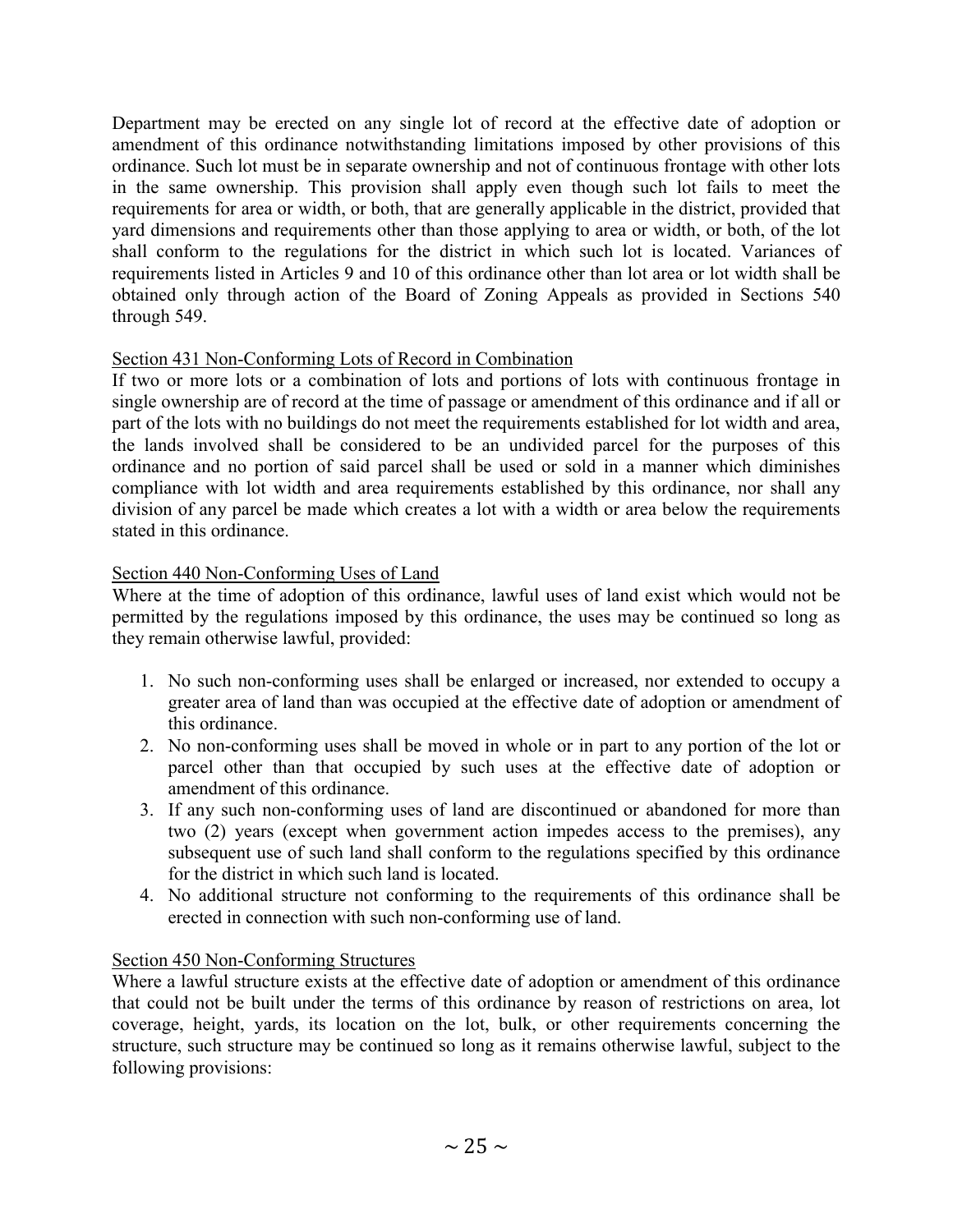- 1. No such non-conforming structure may be enlarged or altered in a way which increased its non-conformity, but any structure or portion thereof may be altered to decrease its non-conformity;
- 2. Should such non-conforming structure or non-conforming portion of structure be destroyed by fire or an Act of God, it may after approval by the Board of Zoning Appeals, be reconstructed as it previously existed. All remaining debris shall be cleared away and disposed of properly within two months of the time of destruction;
- 3. Should such structure be moved for any reason for any distance whatever, it shall thereafter conform to the regulations for the district in which it is located after it is moved.

# Section 460 Non-Conforming Uses of Structures or of Structures and Land in Combination

If a lawful use involving individual structures, or of a structure and land in combination, exists at the effective date of adoption or amendment of this ordinance that would not be allowed in the district under the terms of this ordinance, the lawful use may be continued as long as it remains otherwise lawful, subject to the following provisions:

- 1. No existing structure devoted to a use not permitted by this ordinance in the district in which it is located shall be enlarged, extended, constructed, reconstructed, moved, or structurally altered except in changing the use of the structure to a use permitted in the district in which it is located:
- 2. Any non-conforming use may be extended throughout any parts of a building which were manifestly arranged or designed for such use at the time of adoption or amendment of this ordinance, but no such use shall be extended to occupy any land outside such building;
- 3. If no structural alterations are made, any non-conforming use of a structure or structure and land, may, upon appeal to the Board of Zoning Appeals, be changed to another nonconforming use provided that the Board of Zoning Appeals shall find that the proposed use is equally appropriate or more appropriate to the district than the existing nonconforming use. In permitting such change, the Board of Zoning Appeals may require appropriate conditions and safeguards in accord with other provisions of this ordinance.
- 4. Any structure, or structure and land in combination, in or on which a non-conforming use is superseded by a permitted use, shall thereafter conform to the regulations for the district, and the non-conforming use may not thereafter be resumed;
- 5. When a non-conforming use of a structure, or structure and land in combination is discontinued or abandoned for more than two (2) years (except when government action impedes access to the premises), the structure or structure and land in combination, shall not thereafter be used except in conformity with the regulations of the district in which it is located;
- 6. Where non-conforming use status applies to a structure and land in combination, removal or destruction of the structure shall eliminate the non-conforming status of the land.

# Section 470 Repairs and Maintenance

On any non-conforming structure or portion of a structure containing a non-conforming use, work may be done on ordinary repairs, or on repair or replacement of non-bearing walls, fixtures, wiring, or plumbing, provided that the cubic content existing when it became non-conforming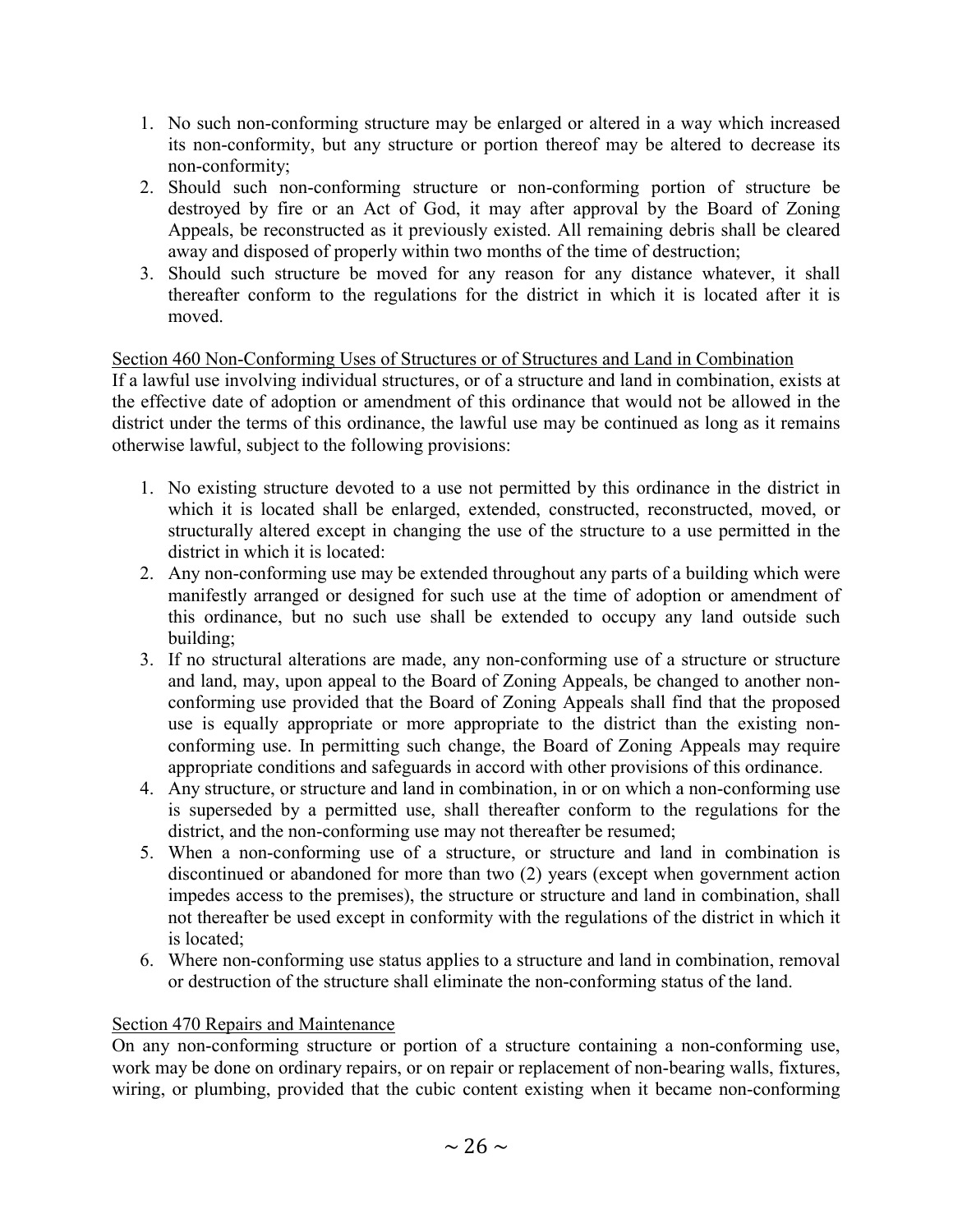shall not be increased. Nothing in this section shall be deemed to prevent the strengthening or restoring to a safe condition of any building or part thereof declared to be unsafe by any official charged with protecting the public safety, upon order of such official.

#### Section 480 Uses Under Conditional Use Provisions Not Non-Conforming Uses

Any use which is permitted as a conditional use in a district under the terms of this ordinance shall not be deemed a non-conforming use in such district, but shall without further action be considered a conforming use.

# ARTICLE V ADMINISTRATION

# Section 500 Office of Zoning Inspector Created

A Zoning Inspector designated by the Village Commission shall administer and enforce this ordinance. He may be provided with the assistance of such other persons as the Village Commission may direct.

#### Section 501 Duties of Zoning Inspector

For the purpose of this ordinance, the Zoning Inspector shall have the following duties:

- 1. Upon finding that any of the provisions of this ordinance are being violated, he shall notify in writing the person responsible for such violation(s) ordering the action necessary to correct such violation;
- 2. Order discontinuance of illegal uses of land, buildings, or structures;
- 3. Order removal of illegal buildings or structures or illegal additions or structural alterations;
- 4. Order discontinuance of any illegal work being done;
- 5. Take any other action authorized by this ordinance to ensure compliance with or to prevent violation(s) of this ordinance. This may include the issuance of and action on zoning and certificate of occupancy permits and such similar administrative duties as are permissible under the law.

#### Section 510 Proceedings of Planning Commission

The Commission shall adopt rules necessary to the conduct of its affairs in keeping with the provisions of this ordinance. Meetings shall be held at the call of the chairman and at such other times as the Commission may determine. All meetings shall be open to the public. The Commission shall keep minutes of its proceedings showing the vote of each member upon each question, or if absent or failing to vote, indicating such fact, and shall keep records of its examinations and other official actions all of which shall be a public record and be immediately filed in the office of the Commission.

#### Section 511 Duties of Planning Commission

For the purpose of this ordinance the Commission shall have the following duties:

- 1. Initiate proposed amendments to this ordinance;
- 2. Review all proposed amendments to this ordinance and make recommendations to the Village Commission as specified in Article 6;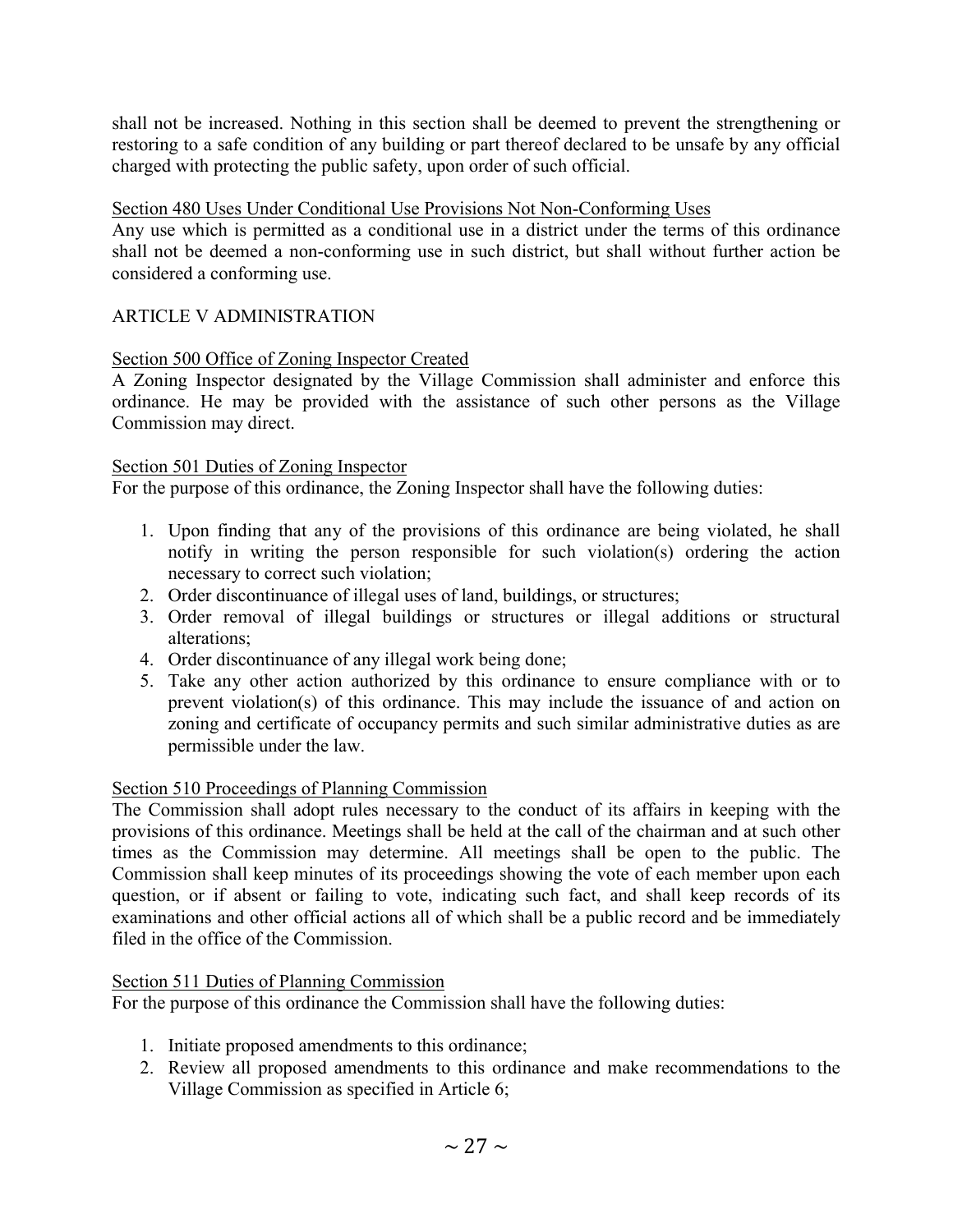# Section 520 Board of Zoning Appeals Created

A Board of Zoning Appeals is hereby created, which shall consist of five (5) members to be appointed by the Village Commission each for a term of five (5) years, except that the initial appointments shall be one (1) member each for one (1), two (2), three (3), four (4) and five (5) year terms. Each member shall be a resident of the Village. Members of the Board may be removed from office by the Village Commission for cause upon written charges and after public hearing. Vacancies shall be filled by appointment by the Village Commission for the unexpired term of the member affected.

# Section 521 Proceedings of the Board of Zoning Appeals

The Board shall adopt rules necessary to the conduct of its affairs in keeping with the provisions of this ordinance. Meetings shall be held at the call of the chairman and at such other times as the Board may determine. The Chairman, or in his absence the acting chairman, may administer oaths and compel the attendance of witnesses. All meetings shall be open to the public. The Board shall keep minutes of its proceedings, showing the vote of each member upon each question, or if absent or failing to vote, indicating such fact, and shall keep records of its examinations and other official actions, all of which shall be a public record and be immediately filed in the office of the Board.

# Section 522 Duties of the Board of Zoning Appeals

In exercising its duties, the Board may, as long as such action is in conformity with the terms of this ordinance, reverse or affirm, wholly or partly, or modify the order, requirement, decision, or determination appealed from and may make such order, requirement, decision, or determination as ought to be made, and to that end shall have the powers of the Zoning Inspector from whom the appeal is taken. The concurring vote of four (4) members of the Board shall be necessary to reverse any order, requirement, decision, or determination of the Zoning Inspector, or to decide in favor of the applicant on any matter upon which it is required to pass under this ordinance or to effect any variation in the application of this ordinance. For the purpose of this ordinance the Board has the following specific responsibilities:

- 1. To hear and decide appeals where it is alleged there is an error in any order, requirement, decision, interpretation, or determination made by the Zoning Inspector;
- 2. To authorize such variances from the terms of this ordinance as will not be contrary to the public interest, where, owing to the special conditions, a literal enforcement of this ordinance will result in unnecessary hardship, and so that the spirit of this ordinance shall be observed and substantial justice done;
- 3. To grant conditional use permits as specified in the Official Schedule of District Regulations and under the conditions specified in Article 9 and such additional safeguards as will uphold the intent of this ordinance.

# Section 530 Duties of Zoning Inspector, Board of Zoning Appeals, Legislative Authority and Courts on Matters of Appeal

It is the intent of this ordinance that all questions of interpretation and enforcement shall be first presented to the Zoning Inspector, and that such questions shall be presented to the Board only on appeal from the decision of the Zoning Inspector, and that recourse from the decisions of the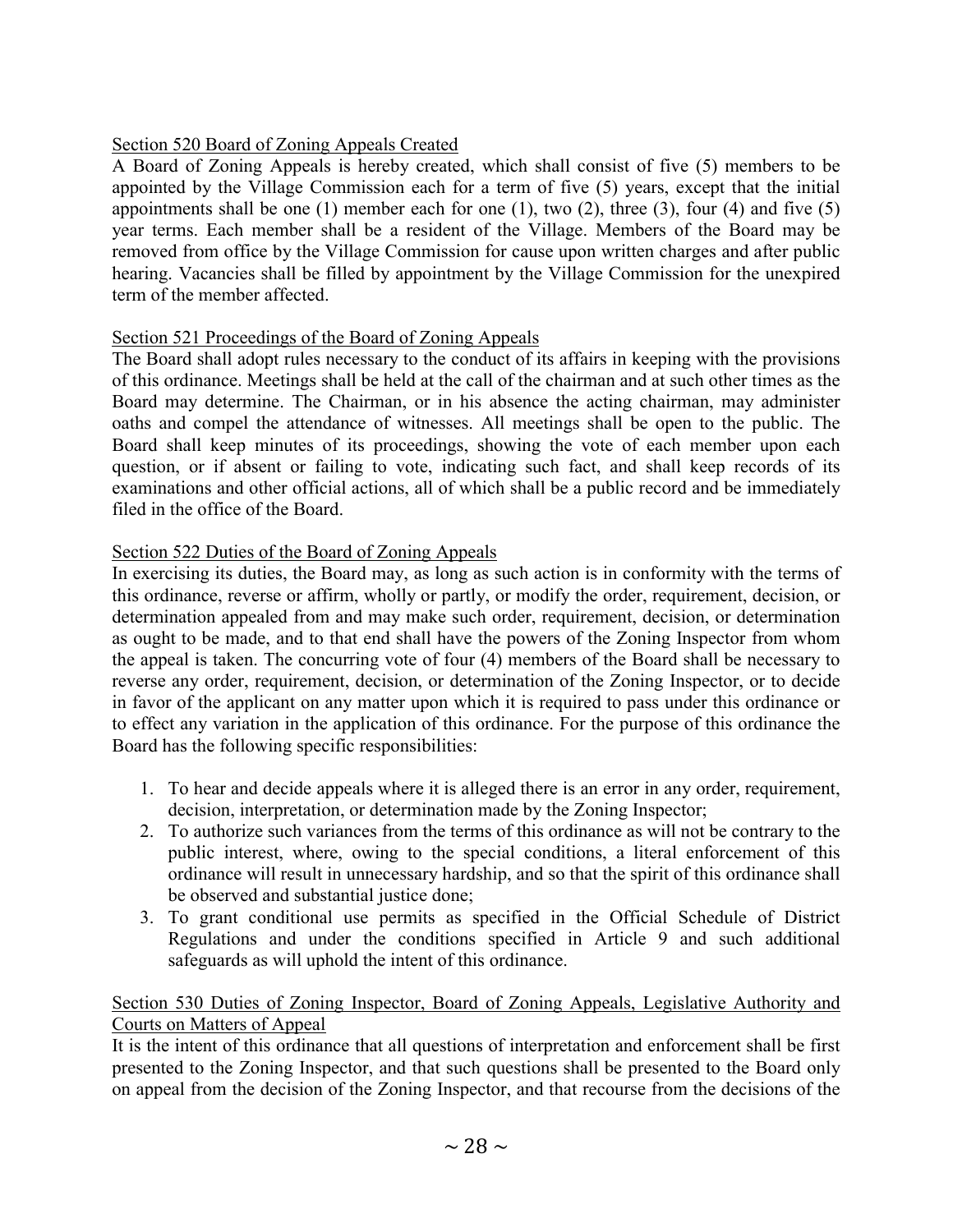Board shall be to the courts as provided by law. It is further the intent of this ordinance that the duties of the Village Commission in connection with this ordinance shall not include hearing an deciding questions of interpretation and enforcement that may arise. The procedure for deciding such questions shall be as stated in this section and this ordinance. Under this ordinance the Village Commission shall have only the duties of considering and adopting or rejecting proposed amendments or the repeal of this ordinance as provided by law; and of establishing a schedule of fees and charges as stated in Section 360 of this ordinance. Nothing in this ordinance shall be interpreted to prevent any official of the Village from appealing a decision of the Board to the courts as provided in the Ohio Revised Code. Any such appeal shall be made within ten (10) days of the Board's written decision.

#### Section 540 Procedure and Requirements for Appeals and Variances

Appeals and variances shall conform to the procedures and requirements of Section 541-549, inclusive, of this ordinance. As specified in Section 522, the Board of Zoning Appeals has appellate jurisdiction relative to appeals and variances.

#### Section 541 Appeals

Appeals to the Board of Zoning Appeals concerning interpretation or administration of this ordinance may be taken by any person aggrieved or by any officer or bureau of the legislative authority of the Village affected by any decision of the Zoning Inspector. Such appeal shall be taken within thirty (30) days after the decision by filing, with the Zoning Inspector and with the Board of Zoning Appeals, a notice of appeal specifying the grounds upon which the appeal is being taken. The Zoning Inspector shall transmit to the Board of Zoning Appeals all the papers constituting the record upon which the action appealed from was taken.

#### Section 542 Stay of Proceedings

An appeal stays all proceedings in furtherance of the action appealed from, unless the Zoning Inspector from whom the appeal is taken certifies to the Board of Zoning Appeals after the notice of appeal is filed with him, that by reason of facts stated in the application, a stay would, in his opinion, cause imminent peril to life and property. In such case, proceedings shall not be stayed other than by a restraining order which may be granted by the Board of Zoning Appeals or by a court of record on application, on notice to the Zoning Inspector from whom the appeal is taken on due cause shown.

#### Section 543 Variances

The Board of Zoning Appeals may authorize upon appeal in specific cases such variance from the terms of this ordinance as will not be contrary to the public interest where, owing to special conditions, a literal enforcement of the provisions of this ordinance would result in unnecessary hardship. No non-conforming use of neighboring lands, structures, or buildings in the same district and no permitted or non-conforming use of land, structures, or buildings in other districts shall be considered grounds for issuance of a variance. Variances shall not be granted on the grounds of convenience or profit, but only where strict application of the provisions of this ordinance would result in unnecessary hardship.

#### Section 544 Application and Standards for Variances

A variance from the terms of this ordinance shall not be granted by the Board of Zoning Appeals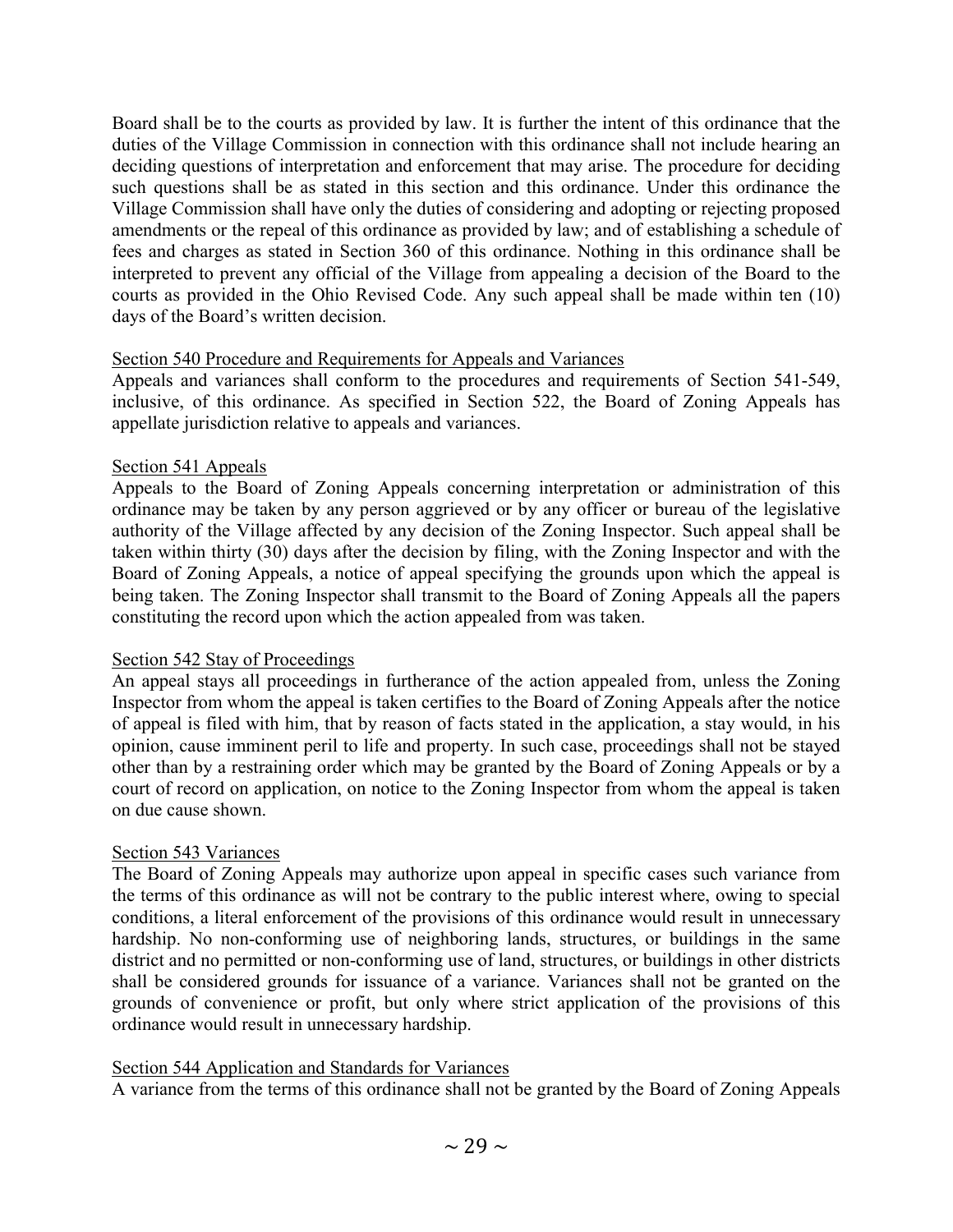unless and until a written application for a variance is submitted to the Zoning Inspector and the Board of Zoning Appeals containing:

- 1. Name, address, and phone number of applicants;
- 2. Legal description of property;
- 3. Description of nature of variance requested;
- 4. A narrative statement demonstrating that the requested variance conforms to the following standards:
	- a. That special conditions and circumstances exist which are peculiar to the land, structure, or building involved and which are not applicable to other lands, structures, or buildings in the same district;
	- b. That a literal interpretation of the provisions of this ordinance would deprive the applicant of rights commonly enjoyed by other properties in the same district under the terms of this ordinance;
	- c. That special conditions and circumstances do not result from the actions of the applicant;
	- d. That granting the variance requested will not confer on the applicant any special privilege that is denied by this ordinance to other lands, structures, or buildings in the same district.

A variance shall not be granted unless the Board makes specific findings of fact based directly on the particular evidence presented to it, which support conclusions that the standards and conditions imposed by subsection 4 of this section have been met by the applicant.

#### Section 545 Supplementary Conditions and Safeguards

Under no circumstances shall the Board of Zoning Appeals grant an appeal or variance to allow a use not permissible under the terms of this ordinance in the district involved, or any use expressly or by implication prohibited by the terms of this ordinance in said district. In granting any appeal or variance, the Board of Zoning Appeals may prescribe appropriate conditions and safeguards in conformity with this ordinance. Violation of such conditions and safeguards, when made a part of the terms under which the appeal or variance is granted, shall be deemed a violation of this ordinance and punishable under Section 350 of this ordinance.

#### Section 546 Public Hearing by the Board of Zoning Appeals

The Board of Zoning Appeals shall hold a public hearing within thirty (30) days after the receipt of an application for an appeal of variance from the Zoning Inspector or an applicant.

#### Section 547 Notice of Public Hearing in Newspaper

Before holding the public hearing required in Section 546, notice of such hearing shall be given in one newspaper of general circulation in the Village at least ten (10) days before the date of said hearing. The notice shall set forth the time and place of the public hearing, and the nature of the proposed appeal or variance.

#### Section 548 Notice to Parties in Interest

Before holding the public hearing required in Section 546, written notice of such hearing shall be mailed by the Chairman of the Board of Zoning Appeals, by first class mail, at least ten (10) days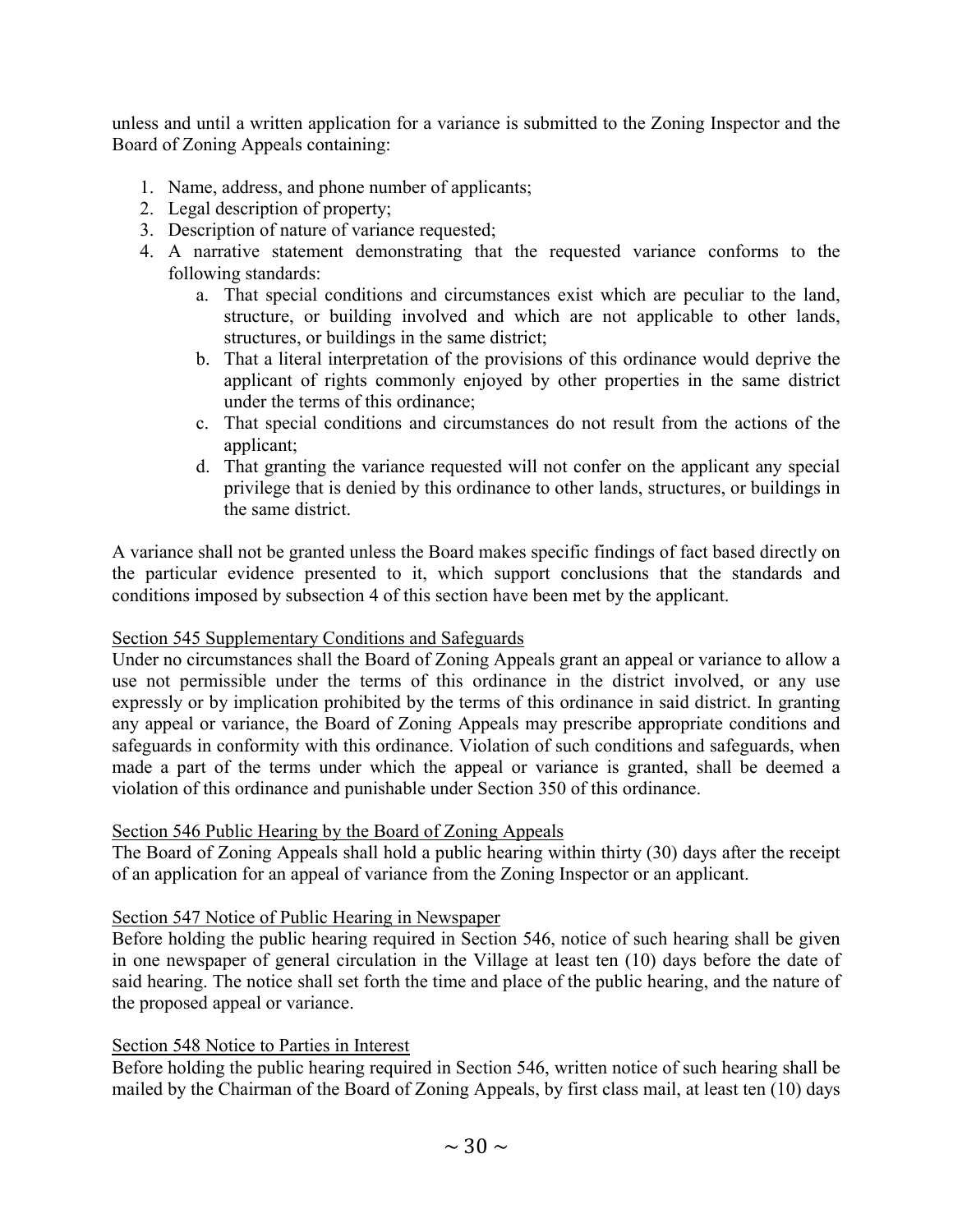before the day of the hearing to all parties in interest. The notice shall contain the same information as required of notices published in newspapers as specified in Section 547. The notice shall be sent to the applicant and to owners contiguous to, and directly across the street from the parcel(s) in question.

# Section 549 Action by Board of Zoning Appeals

Within thirty (30) days after the public hearing required in Section 546, the Board of Zoning Appeals shall either: approve, approve with supplementary conditions as specified in Section 545, or disapprove the request for appeal or variance. The Board of Zoning Appeals shall further make a finding that the reasons set forth in the application justify the granting of the variance that will make possible a reasonable use of the land, building, or structure. Appeals from Board decisions shall be made in the manner specifies in Section 530.

# Section 560 Procedure and Requirements for Approval of Conditional Use Permits

Conditional uses shall conform to the procedures and requirements of Sections 561-568, inclusive of this ordinance.

# Section 561 General

It is recognized that an increasing number of new kinds of uses are appearing daily, and that many of these and some other more conventional uses possess characteristics of such unique and special nature relative to location, design, size, method of operation, circulation, and public facilities that each specific use must be considered individually. These specific uses as they are conditionally permitted under the provisions of Article 9, shall follow the procedures and requirements set forth in Sections 562-568, inclusive.

# Section 562 Contents of Application for Conditional Use Permit

An application for conditional use permit shall be filed with the Chairman of the Board of Zoning Appeals by at least one owner or lessee of property for which such conditional use is proposed. At a minimum, the application shall contain the following information:

- 1. Name, address, and phone number of applicant;
- 2. Legal description of property;
- 3. Description of existing use;
- 4. Zoning district;
- 5. Description of proposed conditional use;
- 6. A plan of the proposed site for the conditional use showing the location of all buildings, parking and loading area, traffic access and traffic circulation, open spaces, landscaping, refuse and service areas, utilities, signs, yards, and such other information as the Board may require determining if the proposed conditional use meets the intent and requirements of this ordinance.
- 7. A narrative statement evaluating the effects on adjoining property; the effect of such elements as noise, odor and fumes and on adjoining property; a discussion of the general compatibility with adjacent and other properties in the district; and the relationship of the proposed use to the comprehensive plan;

#### Section 563 General Standards Applicable to all Conditional Uses

The Board shall review the particular facts and circumstances of each proposed use in terms of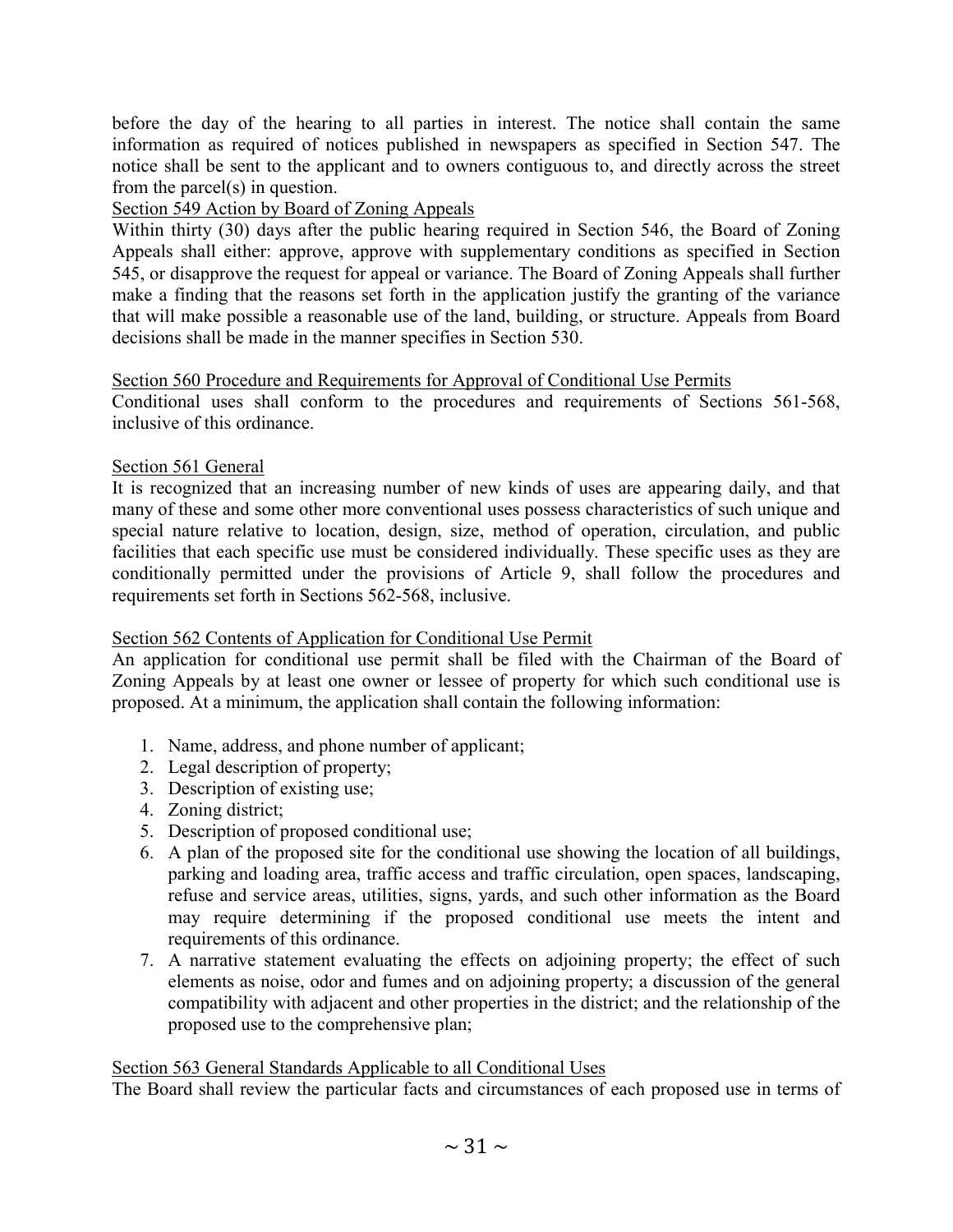the following standards and shall find adequate evidence showing that such use at the proposed location:

- 1. Is in fact a conditional use as established under the provisions of Article 9 and appears on the Official Schedule of District Regulations adopted by Section 910 for the zoning district involved.
- 2. Will be harmonious with and in accordance with the general objectives, or with any specific objective of the Village's Comprehensive Plan and/or the zoning ordinance;
- 3. Will be designed, constructed, operated, and maintained so as to be harmonious and appropriate in appearance with the existing or intended character of the general vicinity and that such use will not change the essential character of the same area;
- 4. Will not be hazardous or disturbing to existing or future neighboring uses;
- 5. Will be served adequately by essential public facilities and services such as streets, police and fire protection, drainage structures, refuse disposal and water and sewer; or that the persons or agencies responsible for the establishment of the proposed use shall be able to provide adequately any such services;
- 6. Will not create excess additional requirements at public cost for public facilities and services and will not be detrimental to the economic welfare of the community;
- 7. Will not involve uses, activities, processes, materials, equipment and conditions of operation that will be detrimental to any persons, property, or the general welfare by reason of excessive production of traffic, noise, smoke, fumes or odors;
- 8. Will have vehicular approaches to the property which shall be so designed as not to create an interference with traffic on surrounding public thoroughfares.

#### Section 565 Supplementary Conditions and Safeguards

In granting any conditional use, the Board may prescribe appropriate conditions and safeguards in conformity with this ordinance. Violations of such conditions and safeguards, when made a part of the terms under which the conditional use is granted, shall be deemed a violation of this ordinance and punishable under Section 350 of this ordinance.

#### Section 566 Procedure for Hearing, Notice

Upon receipt of the application for a conditional use permit specified in Section 562, the Board shall hold a public hearing, publish notice in a newspaper, and give written notice to all parties in interest according to the procedures specifies in Section 546 through 548.

#### Section 567 Action by the Board of Zoning Appeals

Within thirty (30) days after the public hearing required in Section 566, the Board shall either: approve, approve with supplementary conditions as specified in Section 565, or disapprove the application as presented. If the application is approved or approved with modifications, the Board shall direct the Zoning Inspector to issue a conditional use permit listing the specific conditions specified by the Board for approval. If the application is disapproved by the Board the applicant may seek relief through the Court of Common Pleas. Appeals from Board decisions shall be made in the manner specified in Section 530.

#### Section 568 Expiration of Conditional Use Permit

A conditional use permit shall be deemed to authorize only one particular conditional use and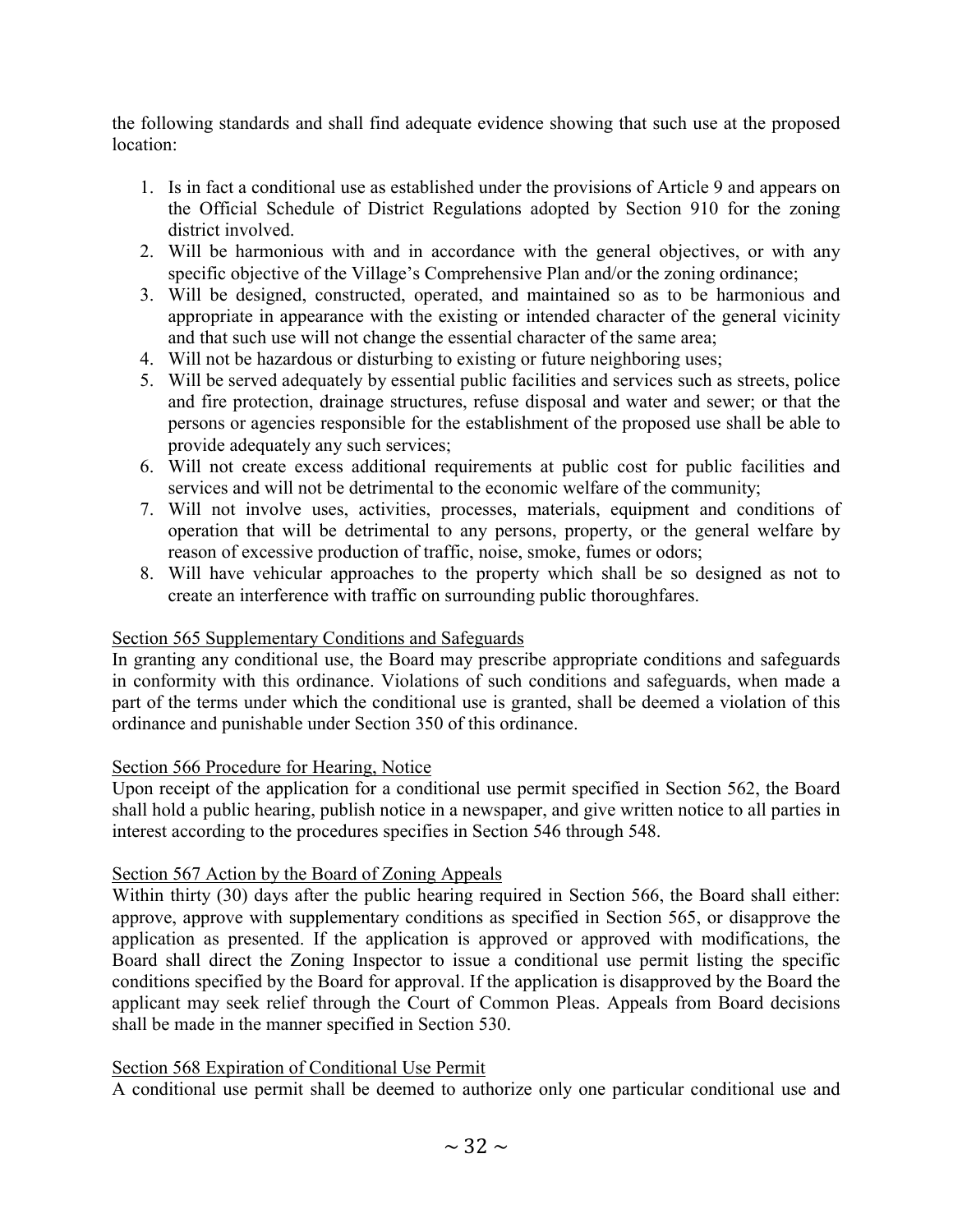said permit shall automatically expire if, for any reason, the conditional use shall cease for more than two (2) years.

# ARTICLE VI AMENDMENT

# Section 600 Procedure for Amendment or District Changes

This ordinance may be amended utilizing the procedures specified in Section 601-612; inclusive, of this ordinance.

# Section 601 General

Whenever the public necessity, convenience, general welfare, or good zoning practices require the Village Commission may by ordinance after receipt of recommendation thereon from the Planning Commission, and subject to procedures provided by law, amend, supplement, change or repeal the regulations, restrictions, and boundaries or classification of property.

#### Section 602 Initiation of Zoning Amendments

Amendments to this ordinance may be initiated in one of the following ways:

- 1. By adoption of a motion by the Planning Commission;
- 2. By adoption of a resolution by the Village Commission;
- 3. By the filing of an application by at least one (1) owner or lessee of property within the area proposed to be changed or affected by said amendment.

# Section 603 Contents of Application

Applications for amendments to the Official Zoning Map adopted as part of this ordinance by Section 700 shall contain at least the following information:

- 1. Name, address and phone number of applicant;
- 2. Present use;
- 3. Present zoning district;
- 4. Proposed use;
- 5. Proposed zoning district;
- 6. A vicinity map at a scale approved by the Zoning Inspector showing property lines, thoroughfares, existing and proposed zoning and such other items as the Zoning Inspector may require;
- 7. A list of all property owners and their mailing addresses who are within, contiguous to, or directly across the street from the parcel(s) proposed to be rezoned and others that may have a substantial interest in the case, except that addresses need not be included where more than ten (10) parcels are to be rezoned;
- 8. A fee as established by the Village Commission according to Section 360.

#### Section 604 Transmittal to Planning Commission

Immediately after the adoption of a resolution by the Village Commission or the filing of an application by at least one (1) owner or lessee of property, said resolution or application shall be transmitted to the Planning Commission.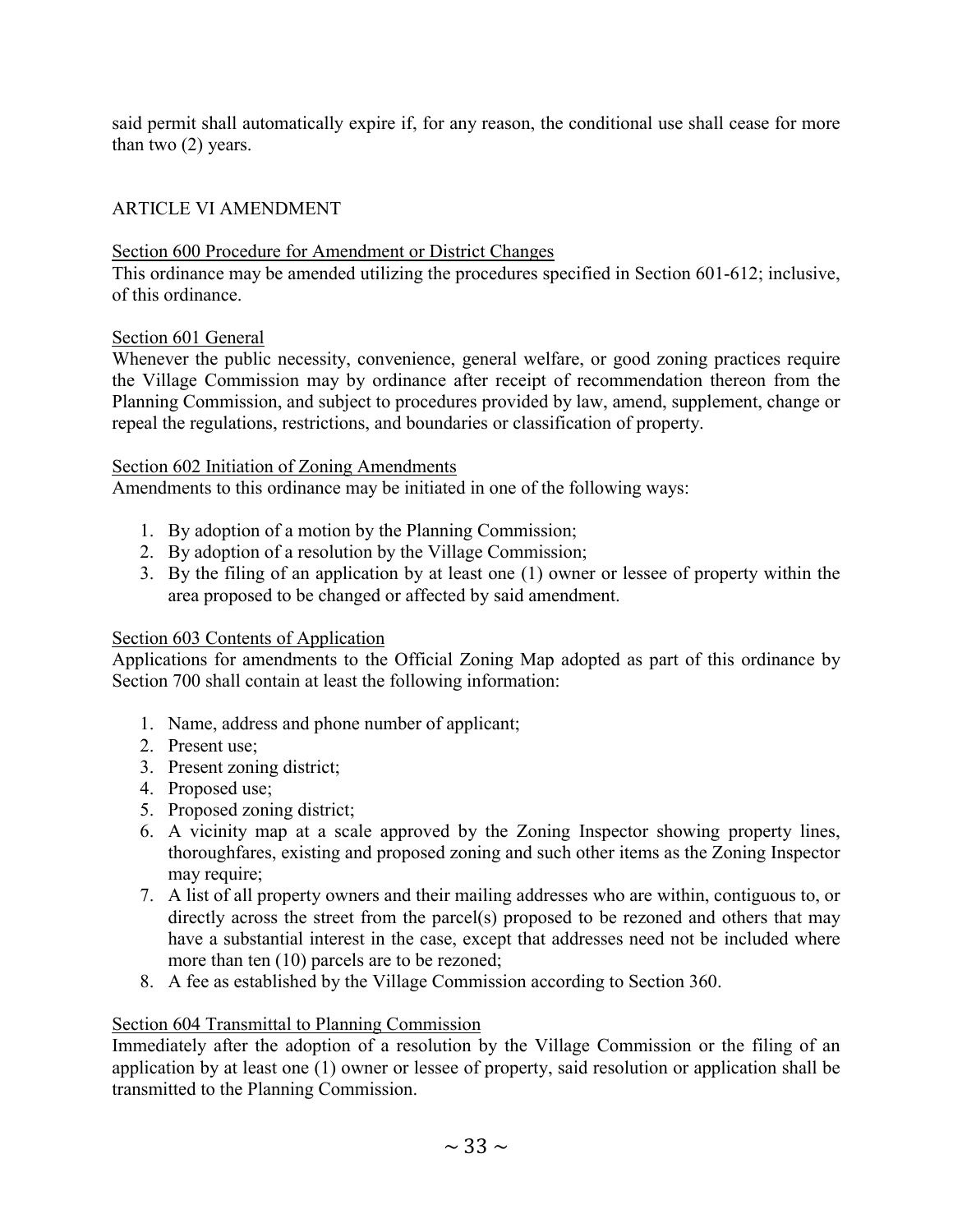# Section 606 Recommendation by Planning Commission

Within sixty (60) days from the receipt of the proposed amendment, the Planning Commission shall transmit its recommendations to the Village Commission. The Planning Commission may recommend that the amendment be granted as requested, or it may recommend a modification of the amendment requested, or it may recommend that the amendment be denied.

#### Section 607 Public Hearing by Village Commission

Upon receipt of the recommendation from the Planning Commission, Village Commission shall schedule a public hearing. Said hearing shall be not more than forty (40) days from the receipt of the recommendation from the Planning Commission.

#### Section 608 Notice of Public Hearing in Newspaper

Notice of the public hearing required in Section 607 shall be given by the Village Commission by at least one (1) publication in one (1) or more newspapers of general circulation in the Village. Said notice shall be published at least thirty (30) days before the date of the required hearing. The published notice shall set forth the time and place of the public hearing and a summary of the proposed amendment.

#### Section 609 Notice to Property Owners by Village Commission

If the proposed amendment intends to rezone or redistrict ten or less parcels of land, as listed on the tax duplicate, written notice of the hearing shall be mailed by the Clerk of the Village Commission by first class mail, at least twenty (20) days before the day of the public hearing to all owners of property within, contiguous to, and directly across the street from such area proposed to be rezoned or redistricted to the address of such owners appearing on the County Auditor's current tax list or the Treasurer's mailing list and to such other list or lists that may be specified by the Village Commission. The failure to deliver the notification, as provided in this section shall not invalidate any such amendment. The notice shall contain the same information as required of notices published in newspapers as specified in Section 608.

#### Section 610 Action by Village Commission

Within thirty (30) days after the public hearing required by Section 607, the Village Commission shall either adopt or deny the recommendation of the Planning Commission or adopt some modification thereof. In the event the Village Commission denies or modifies the recommendation of the Planning Commission, it must do so by not less than two-thirds of the full membership of the Village Commission. No such ordinance shall be passed unless it has been fully and distinctly read on three different days, except that such ordinance may become emergency legislation if two-thirds of the members of the Village Commission vote to dispense with this rule.

#### Section 611 Effective Date and Referendum

Such amendment adopted by the Village Commission shall become effective thirty (30) days after the date of such adoption unless within thirty (30) days after the passage of the ordinance there is presented to the Village Clerk a petition, signed by a number of qualified voters residing in the Village equal to not less than ten (10) per cent of the total vote cast in such area at the last preceding general election at which a Governor was elected, requesting the Village Commission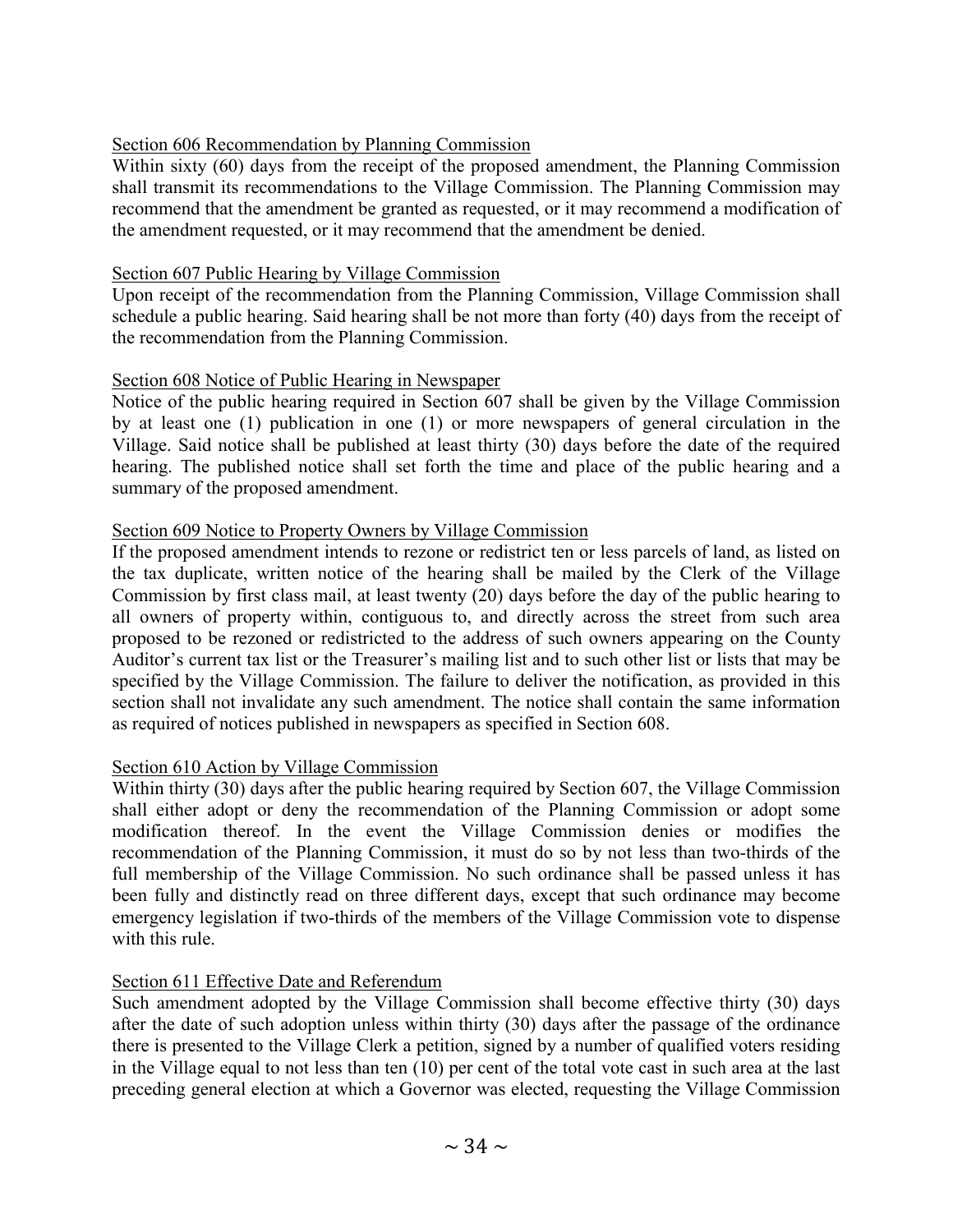to submit the zoning amendment to the electors of the Village for approval or rejection at the next general election.

No amendment for which such referendum vote has been requested shall be put into effect unless a majority of the vote cast on the issue is in favor of the amendment. Upon certification by the Board of Elections that the amendment has been approved by the voters, it shall take immediate effect.

#### Section 612 Annexation

All land annexed to the Village subsequent to the adoption of this ordinance shall remain subject to the previous township zoning district until such time as the Official Zoning Map is amended according to the provisions of this Article.

#### ARTICLE VII PROVISIONS FOR OFFICIAL ZONING MAP

#### Section 700 Official Zoning Map

The districts established in Article 7 of this ordinance as shown on the Official Zoning Map which, together with all explanatory matter thereon, are hereby adopted as part of this ordinance.

#### Section 710 Identification of the Official Zoning Map

The Official Zoning Map shall be identified by the signature of the Chairman of the Village Commission and attested by the Village Clerk.

#### Section 720 Interpretation of District Boundaries

Where uncertainty exists with respect to the boundaries of any of the zoning districts as shown on the Official Zoning Map, the following rules shall apply:

- 1. Where district boundaries are indicated as approximately following the center lines of highways, street lines, or highway right-of-way lines, such center lines, street lines or highway right-of-way lines shall be construed to be such boundaries;
- 2. Where district boundaries are so indicated that they approximately follow the lot lines, such lot lines shall be construed to be said boundaries;
- 3. Where district boundaries are so indicated that they are approximately parallel to the center lines or street lines of streets, or the center lines or right-of-way lines of highways, such district boundaries shall be construed as being parallel thereto and at such distance therefrom as indicated on the Official Zoning Map. If no distance is given, such dimensions shall be determined by the use of the scale shown on the Official Zoning Map.
- 4. Where district boundaries are indicated as approximately following the center line of proposed streets (roads), as shown on the Master Development Plan of Mad River Mountain dated March 1978, such district boundaries shall be construed to be such boundaries.

#### ARTICLE VIII ESTABLISHMENT AND PURPOSE OF DISTRICTS

#### Section 800 Intent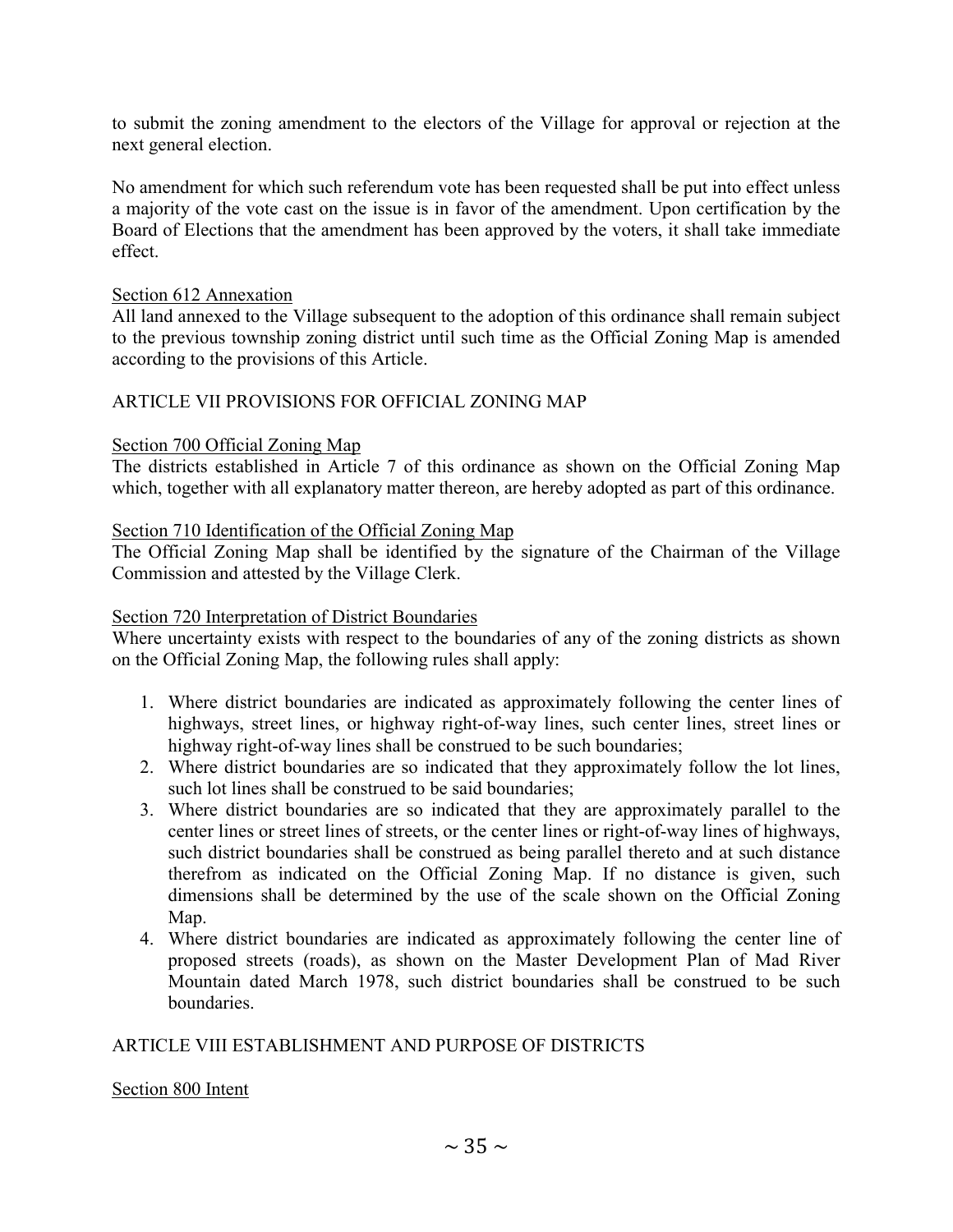The following zoning districts are hereby established for the Village of Valley Hi, Ohio. For the interpretation of this ordinance, the zoning districts have been formulated to realize the general purposes as set forth in the preamble of this ordinance. In addition, the specific purpose of each zoning district shall be as stated.

Section 810 Low Density Residential District (R-1), (Areas F through Q on Master Development Plan and such other areas as shown on the Official Zoning Map)

The purpose of the R-1 District is to permit the establishment of low density single family dwellings not to exceed four (4) dwelling units per gross acre. Specific permitted uses and conditional uses are listed on the Official Schedule of District Regulations.

#### Section 811 Medium Density Residential District (R-2), (Areas D and E on Master Development Plan)

The purpose of the R-2 District is to permit the establishment of medium density single family dwellings not to exceed eight (8) dwelling units per gross acre. Specific permitted uses and conditional uses are listed on the Official Schedule of District Regulations.

# Section 812 High Density Residential District (R-3), (Areas C and R on Master Development Plan and such other areas as shown on the Official Zoning Map)

The purpose of the R-3 District is to permit the establishment of high density multi-family dwellings not to exceed sixteen (16) dwelling units per gross acre. Specific permitted uses and conditional uses are listed on the Official Schedule of District Regulations.

#### Section 820 Recreational Business District (B-1), (Ski Resort Area on Master Development Plan)

The purpose of the recreational business district is to provide larger tract(s) of land for commercial and non-commercial recreational activities which do not contribute to the design of a unified business center. Specific permitted uses and conditional uses are listed on the Official Schedule of District Regulations.

# Section 821 Local Business District (B-2), (Areas A and B on Master Development Plan)

The purpose of the local business district is to provide land for small retail shops and personal service establishments offering convenience-type goods and services for primarily the daily needs of the people. Specific permitted uses and conditional uses are listed on the Official Schedule of District Regulations.

#### Section 825 Recreational Vehicle District (RV)

The purpose of the Recreational Vehicle District is to provide land for campgrounds designed for recreational vehicles. The district may be composed of individual lots under various ownership or it may be one parcel under sole ownership. The intent of the district is to further provide on a temporary basis, sites for use by recreational vehicle campers for recreation or camping.

#### Section 840 Flood Plain Area

The purpose of designating this area on the Official Zoning Map is to signal a warning that special precautions must be taken to minimize loss of life and property if construction of buildings is proposed within the designated area. The area was determined based upon a Flood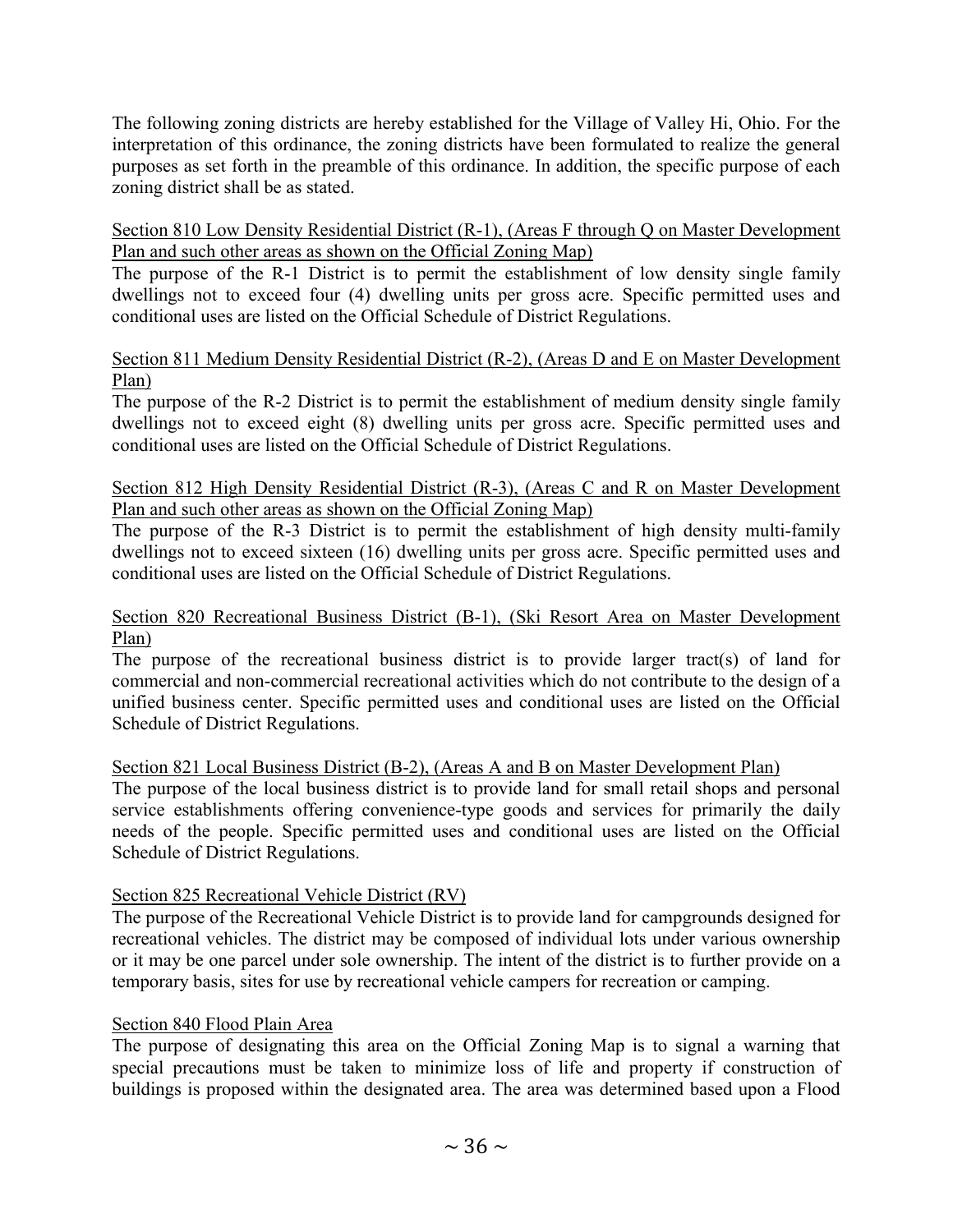Hazard Analysis study of the Upper Mad River conducted by the Ohio Department of Natural Resources in September 1979.

#### ARTICLE IX DISTRICT REGULATIONS

#### Section 900 Compliance With Regulations

The regulations for each district set forth by this ordinance shall be minimum regulations and shall apply uniformly to each class or kind of structure or land, except as hereinafter provided; or as otherwise granted by the Board of Zoning Appeals.

- 1. No building, structure, or land shall be used or occupied and no building or structure or part thereof shall be erected, constructed, reconstructed, moved, or structurally altered except in conformity with all of the regulations herein specified for the district in which it is located.
- 2. No building or other structure shall be erected or altered:
	- a. To provide for greater height or bulk;
	- b. To accommodate or house a greater number of families;
	- c. To occupy a greater percentage of lot area;
	- d. To have narrower or smaller rear yards, front yards, side yards, or other open spaces;

than herein required, or in any other manner be contrary to the provisions of this ordinance.

3. No yard or lot existing at the time of passage of this ordinance shall be reduced in dimension or area below the minimum requirements set forth herein. Yards or lots created after the effective date of this ordinance shall meet at least the minimum requirements set forth herein.

#### Section 910 Official Schedule of District Regulations Adopted

District Regulations shall be as set forth in the Official Schedule of District Regulations hereby adopted and declared to be a part of this ordinance and in Article 10 of this ordinance, "Supplementary District Regulations." Regulations for Mobile Home Parks shall be those specified in Article 13.

#### Section 920 Identification of the Official Schedule of District Regulations

The Official Schedule of District Regulations shall be identified by the signature of the Chairman of the Village Commission and attested to and kept secure by the Village Clerk.

#### ARTICLE X SUPPLEMENTARY DISTRICT REGULATIONS

#### Section 1000 General

The purpose of supplementary district regulations is to set specific conditions for various uses, classification of uses or areas where problems are frequently encountered.

#### Section 1002 Private Swimming Pools

A private swimming pool, not including farm ponds, shall be any pool, lake, or open tank not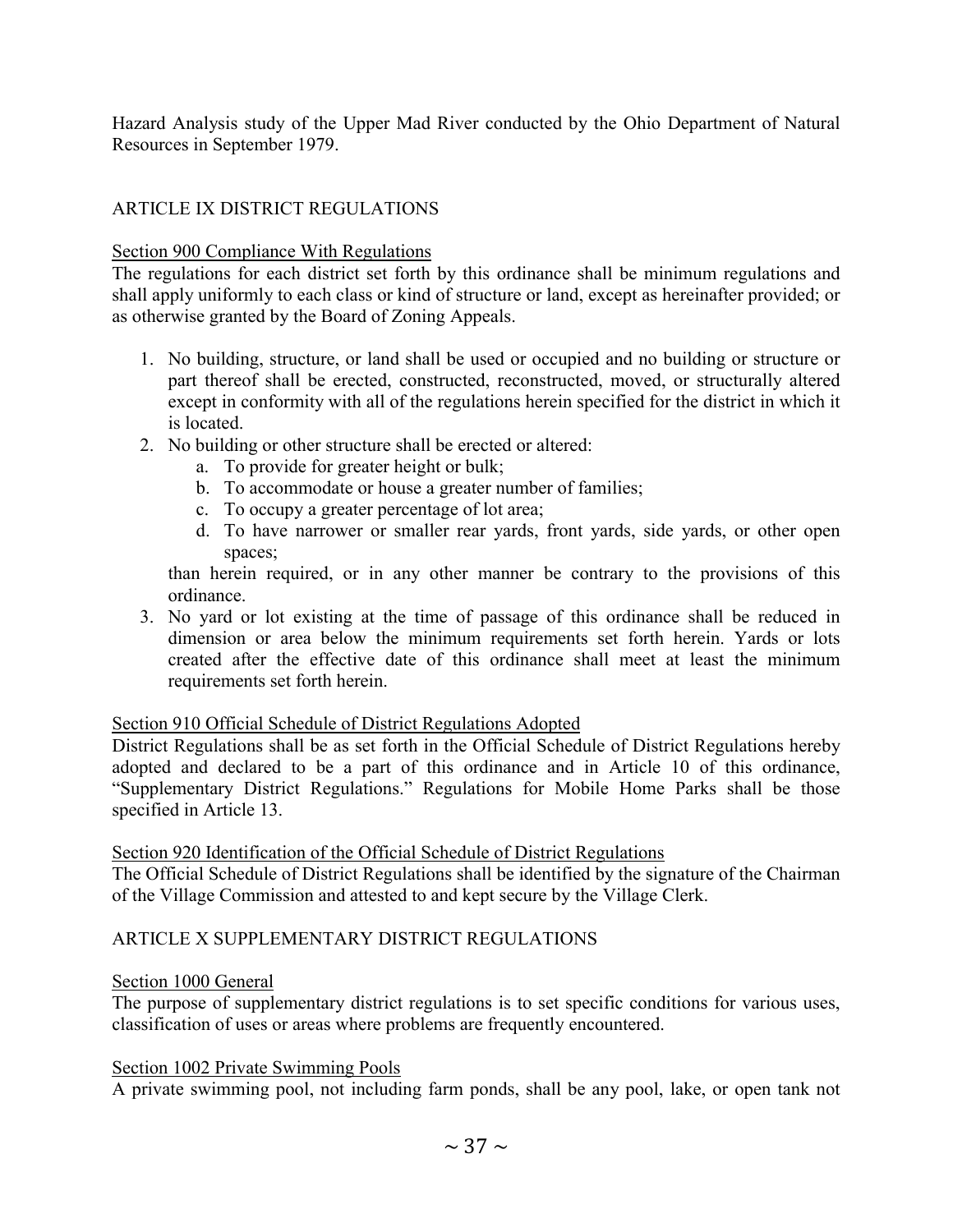located within a completely enclosed building and containing or normally capable of containing water to a depth at any point greater than one and one-half feet. No such swimming pool, exclusive of portable swimming pools with a diameter less than 12 feet or with an area of less than 100 square feet shall be allowed in any commercial or residential district, except as an accessory use and unless it complies with the following conditions and requirements:

- 1. The pool is intended and is to be used solely for the enjoyment of the occupants of the principal use of the property on which it is located.
- 2. It may not be located, including any walks or paved areas or accessory structures adjacent thereto, closer than 10 feet to any property line of the property on which it is located.
- 3. The swimming pool, or the entire property on which it is located shall be walled or fenced to prevent uncontrolled access by children from adjacent properties. Said fence or wall shall be not less than five feet in height and maintained in good condition with a gate and lock.

# Section 1003 Community or Club Swimming Pools

Community and club swimming pools are permitted in any commercial district, but shall comply with the following conditions and requirements:

- 1. The pool is intended solely for the enjoyment of the members and families and guests of members of the association or club under whose ownership or jurisdiction the pool is operated.
- 2. The pool and accessory structures thereto, including the areas used by the bathers, shall not be closer than fifty (50) feet to any property line;
- 3. The swimming pool and all of the area used by the bathers shall be walled or fenced to prevent uncontrolled access by children from the streets (roads) or adjacent properties. Said fence or wall shall not be less than five (5) feet in height and maintained in good condition.

#### Section 1004 Temporary Buildings

Temporary buildings, construction trailers, equipment, and materials used in conjunction with construction work only may be permitted in any district during the period construction work is in progress, but such temporary facilities shall be removed upon completion of the construction work.

#### Section 1005 Parking and Storage of Certain Vehicles

Automotive vehicles without current license plates shall not be parked or stored on any residentially zoned property other than in completely enclosed buildings. The parking of a disable vehicle within a residential or commercial district for a period of more than two (2) weeks shall be prohibited, unless such vehicle is stored in an enclosed garage or other accessory building. However, one boat and one recreational vehicle may be stored in the rear or side yard if they have a current license.

#### Section 1006 Required Trash Areas

All commercial and multi-family residential uses that provide trash and/or garbage collection areas shall be enclosed on at least three sides by a solid wall or fence a minimum of four (4) feet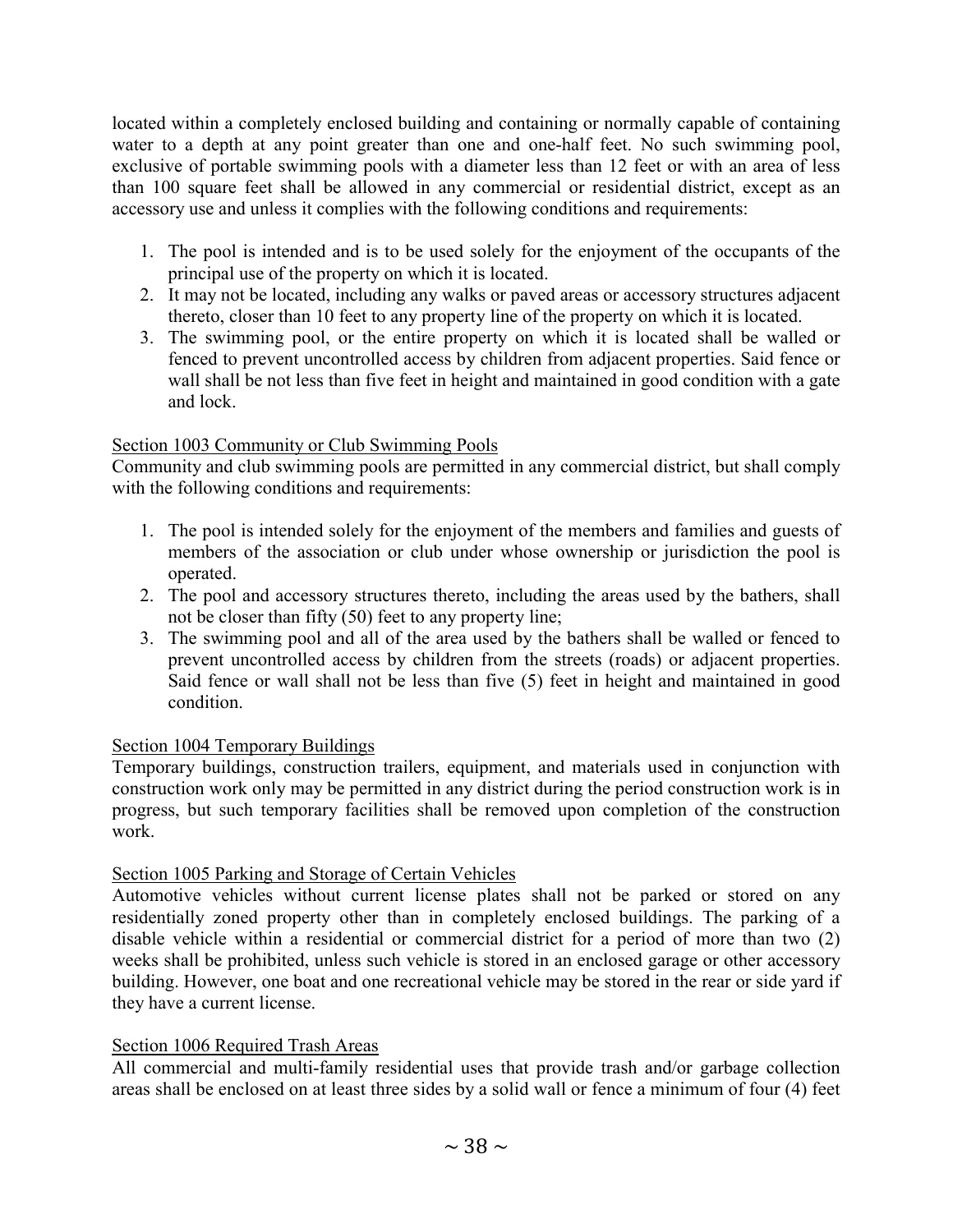in height or one (1) foot higher than the receptacles therein if such area is not within an enclosed building or structure. Provisions for adequate vehicular access to and from such area or areas for collection of trash and/or garbage as determined by the Zoning Inspector shall be required.

#### Section 1010 Supplemental Yard and Height Regulations

In addition to all yard regulations specified in the Official Schedule of District Regulations and in other sections of this ordinance, the provisions of Sections 1011-10177, inclusive shall be used for interpretation and clarification.

# Section 1011 Setback Requirements for Corner Buildings

On a corner lot the principal building and its accessory structures shall be required to have the same setback distance from all street right-of-way lines as required for the front yard in the district in which such structures are located.

# Section 1012 Visibility at Intersections

On a corner lot in any district, nothing shall be erected, placed, planted, or allowed to grow in such a manner as to materially impede vision between a height of two and one half and ten feet above the center line grades of the intersecting streets in the area bounded by the right-of-way lines of such corner lots and a line joining points along said street lines fifty feet from the point of intersection.

# Section 1014 Yard Requirements for Multi-Family Dwellings

Multi-family dwellings shall be considered as one (1) building for the purpose of determining front, side, and rear yard requirements. The entire group as a unit shall require one (1) front, one (1) rear, and two (2) side yards as specified for dwellings in the appropriate district. Each individual building shall meet all yard requirements for the R-3 district as though it were on an individual lot.

# Section 1015 Side and Rear Yard Requirements for Non-residential Uses Abutting Residential Districts

Non-residential buildings or uses shall not be located nor conducted closer than twenty (20) feet to any lot line of a residential district, except that the minimum yard requirements may be reduced to fifty (50) percent of the requirement if acceptable landscaping or screening approved by the Zoning Inspector is provided.

#### Section 1016 Architectural Projections

Open structures such as porches, canopies, balconies, platforms, carports, covered patios, and similar architectural projections shall be considered parts of the building to which attached and shall not project into the required minimum front, side, or rear yard. Sidewalks are exempted from this provision.

# Section 1017 Exceptions to Height Regulations

The height limitations contained in the Official Schedule of District Regulations do not apply to spires, belfries, cupolas, antennas, water tanks, ventilators, chimneys, or other appurtenances usually required to be placed above the roof level and not intended for human occupancy except where the height of such structures will constitute a hazard to aircraft.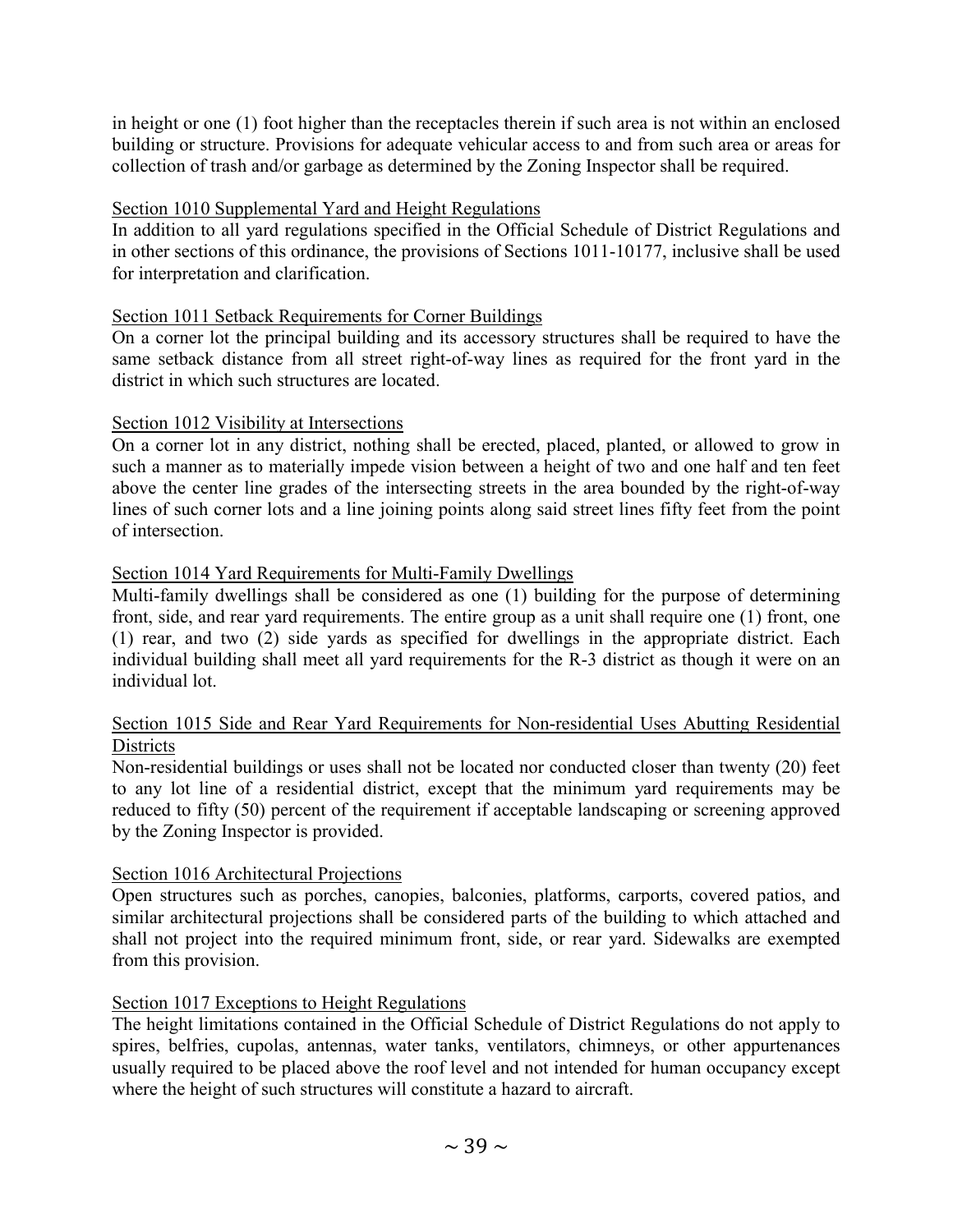#### Section 1020 Special Provisions for Commercial Uses

No land or building in any district shall be used or occupied in any manner creating dangerous, injurious, noxious, or similar objectionable conditions which could adversely affect the surrounding areas or adjoining premises, except that any use permitted by this ordinance may be undertaken and maintained if acceptable measures and safeguards to reduce dangerous and objectionable conditions to acceptable limits as established by the performance requirements in Sections 1021-1024, inclusive.

#### Section 1021 Fire Hazards

Any activity involving the use or storage of flammable chemicals, petroleum products or explosive materials shall be protected by adequate fire-fighting and fire-prevention equipment and by such safety devices as are normally used in the handling of any such material. Such hazards shall be kept removed from adjacent activities to a distance which is compatible with the potential danger involved.

#### Section 1022 Electrical Disturbance

No activity shall emit electrical disturbance adversely affecting the operation of any equipment at any point other than that of the creator of such disturbance. The disturbance must be due solely to the creator and not due to defective wiring, equipment etc., at the receiving point.

#### Section 1023 Enforcement Provisions

The Zoning Inspector, prior to the issuance of a zoning permit, may require the submission of statements and plans indicating the manner in which dangerous and objectionable elements involved in processing and in equipment operations are to be eliminated or reduced to acceptable limits and tolerances.

#### Section 1024 Measurement Procedures

Methods and procedures for the determination of the existence of any dangerous and objectionable elements shall conform to applicable standard measurement procedures published by the American Standards Association, Inc., New York, the Manufacturing Chemists' Association, Inc., Washington, D.C., the United States Bureau of Mines, and the Ohio Environmental Protection Agency.

#### ARTICLE XI OFF-STREET PARKING AND LOADING FACILITIES

#### Section 1100 General Requirements

- 1. No building or structure shall be erected, substantially altered, or its use changed unless permanently maintained off-street parking and/or loading spaces have been provided in accordance with the provisions of this ordinance. Any exceptions to this provision shall be granted only by the Board of Zoning Appeals.
- 2. The provisions of this Article, except where there is a change of use, shall not apply to any existing building or structure.
- 3. Whenever a building or structure constructed after the effective date of this ordinance is changed or enlarged in floor area, number of employees, number of dwelling units, seating capacity, or otherwise to create a need for an increase in the number of existing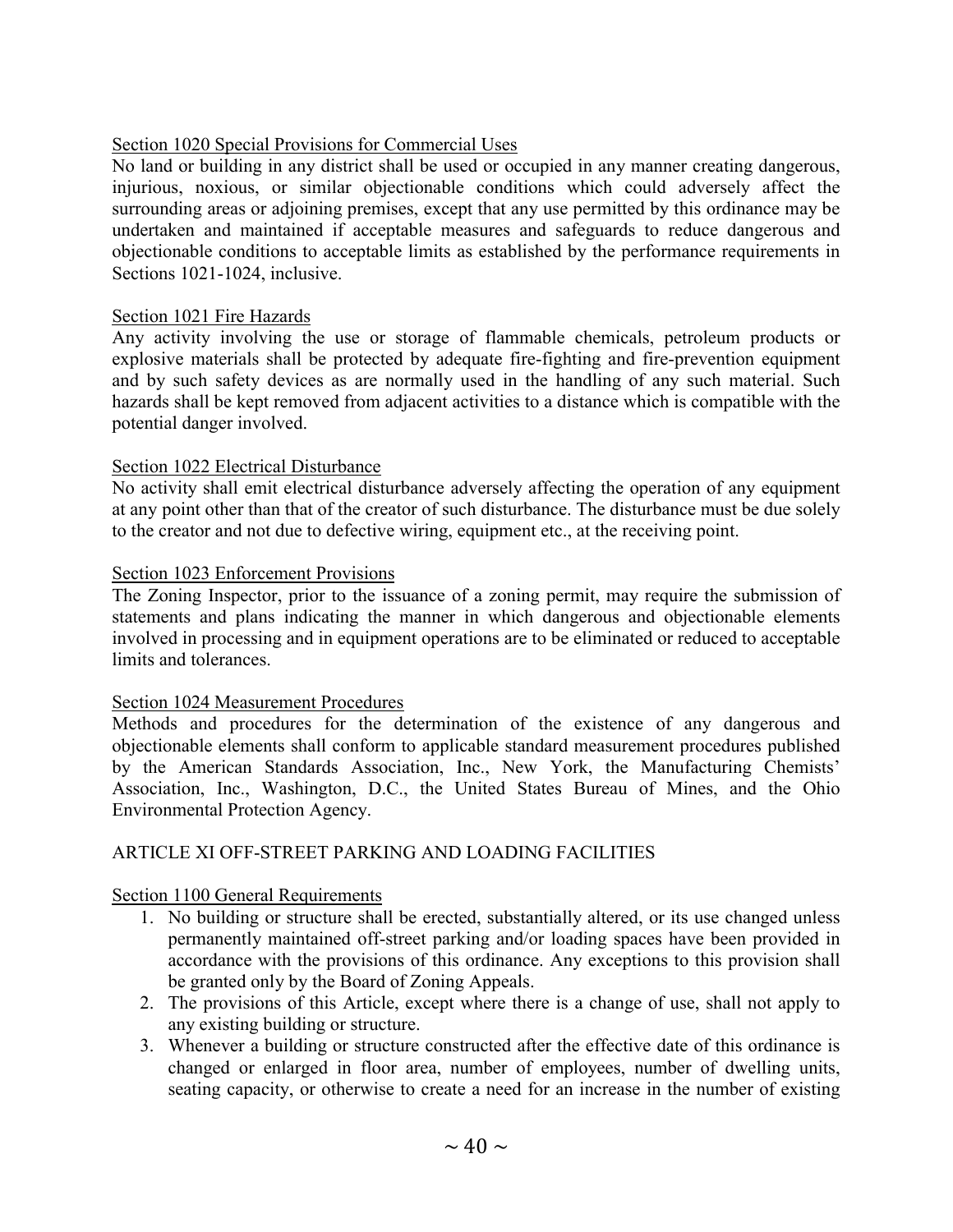parking spaces, additional parking spaces shall be provided on the basis of the enlargement or change. Whenever a building or structure existing prior to the effective date of this ordinance is enlarged to the extent of fifty (50) per cent or more in floor area, the number of employees, number of housing units, seating capacity or otherwise, said building or structure shall then and thereafter comply with the full parking requirements set forth herein.

#### Section 1110 Parking Space Dimensions

A parking space shall have a minimum rectangular dimensions of not less than nine (9) feet in width and nineteen (19) feet in length for ninety (90) degree parking, nine (9) feet in width and twenty-three (23) feet in length for parallel parking, ten (10) feet in width and nineteen (19) feet in length for sixty (60) degree parking, and twelve (12) feet in width and nineteen (19) feet in length for forty-five (45) degree parking. All dimensions shall be exclusive of driveways, aisles, and other circulation areas. The number of required off-street parking spaces is established in Section 1130 of this ordinance.

# Section 1111 Loading Space Requirements and Dimensions

A loading space shall have minimum dimensions of not less than twelve (12) feet in width, fifty (50) feet in length, exclusive of driveways aisles, and other circulation areas, and height of clearance of not less than fifteen (15) feet. One off-street loading space shall be provided and maintained on the same lot requiring delivery of goods and having a modified gross floor area of up to five thousand (5,000) square feet. One loading space shall be provided for each additional ten thousand (10,000) square feet or fraction thereof of ground floor area.

#### Section 1112 Paving

The required number of parking and loading spaces as set forth in Sections 1111 and 1130, together with driveways, aisles, and other circulations areas, shall be paved with bituminous asphalt or concrete.

#### Section 1113 Drainage

All parking and loading areas shall provide for proper drainage of surface water to prevent the drainage of such water onto adjacent properties or walkways.

#### Section 1114 Maintenance

The owner of property used for parking and/or loading shall maintain such area in good condition without holes and free of all dust, trash, and other debris.

#### Section 1115 Lighting

Any lights used to illuminate a parking lot shall be so arranged as to reflect the light away from the adjoining property.

#### Section 1116 Location of Parking Spaces

The following regulations shall govern the location of off-street parking spaces and areas:

1. Parking spaces for all detached residential uses shall be located on the same lot as the use which they are intended to serve;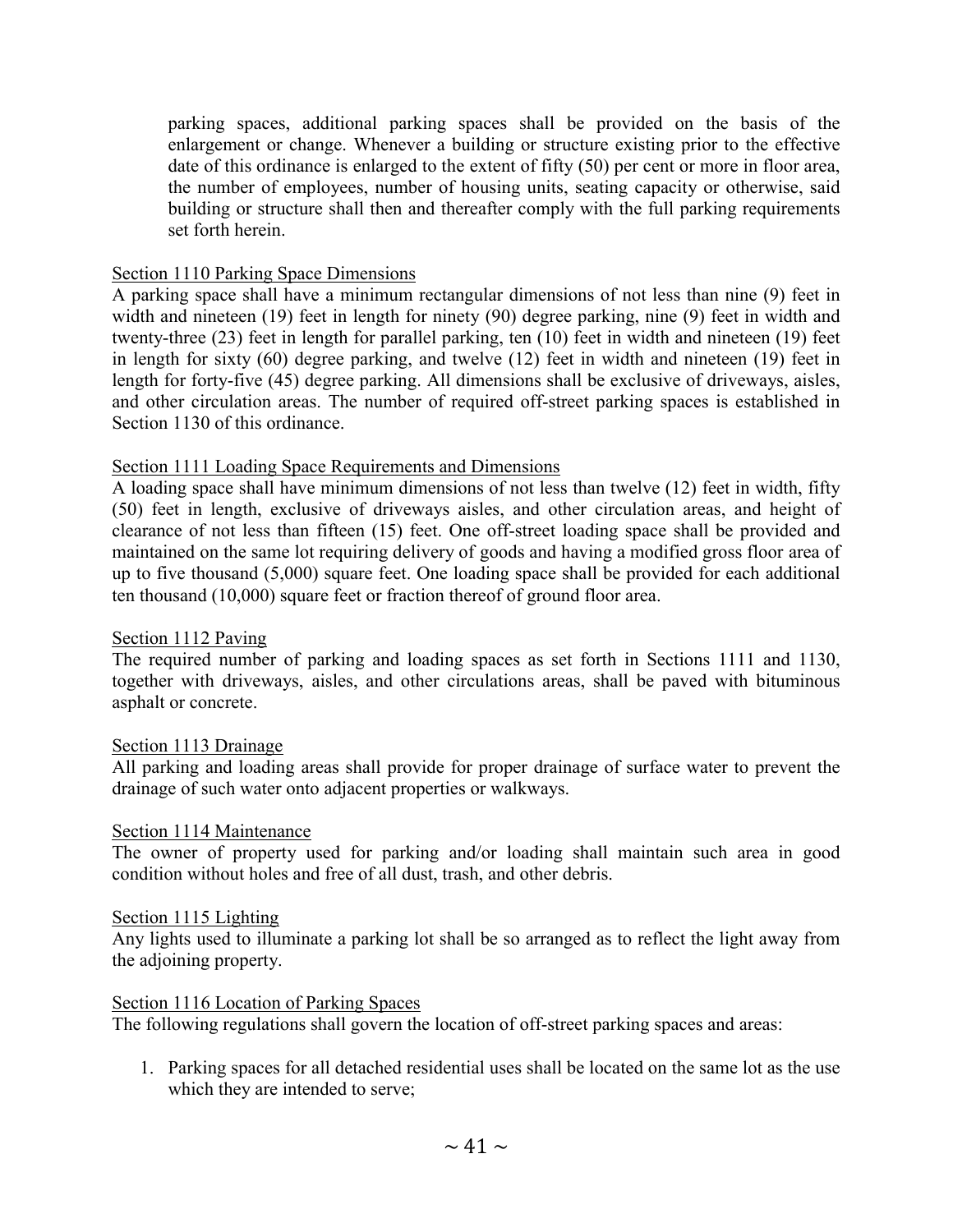- 2. Parking spaces for commercial uses shall be located not more than seven hundred (700) feet from the principal use;
- 3. Parking spaces for apartments, or similar residential uses shall be located not more than three hundred (300) feet from the principal use.

#### Section 1117 Screening and/or Landscaping

Whenever a new parking area is located in or adjacent to a residential district it shall be effectively screened on all sides which adjoin or face any property used for residential purposes, by an acceptably designed fence, or planting screen. Such fence or planting screen shall be not less than four (4) feet nor more than six (6) feet in height and shall be maintained in good condition. In the event that terrain or other natural features are such that the erection of such fence or planting screen will not serve the intended purpose, then no such fence or planting screen and landscaping shall be required.

# Section 1119 Minimum Distance and Setbacks

No part of any parking area for more than ten (10) vehicles shall be closer than twenty (20) feet to any dwelling unit unless separated by an acceptably designed screen. If on the same lot with a one-family residence, the parking area shall not be located within the front yard required for such building. In no case shall any part of a parking area be closer than four (4) feet to any established street or alley right-of-way.

#### Section 1120 Joint Use

Two or more non-residential uses may jointly provide and use parking spaces when their hours of operation do not normally overlap, provided that a written agreement approved by the Zoning Inspector shall be filed with the application for a zoning permit.

#### Section 1121 Wheel Blocks

Whenever a parking lot extends to a property line, wheel blocks or other suitable devices shall be installed to prevent any part of a parked vehicle from extending beyond the property line.

#### Section 1122 Width of Driveway Aisle

Driveways serving individual parking spaces shall be not less than twenty-five (25) feet wide for ninety (90) degree parking, twelve (12) feet wide for parallel parking, seventeen and one-half (17  $\frac{1}{2}$ ) feet for sixty (60) degree parking, and thirteen (13) feet for forty-five (45) degree parking.

#### Section 1125 Striping

All parking areas with a capacity over twelve (12) vehicles shall be striped with painted lines five (5) inches wide between stalls to facilitate the movement into and out of the parking stalls. Lines shall be maintained in a good visible condition.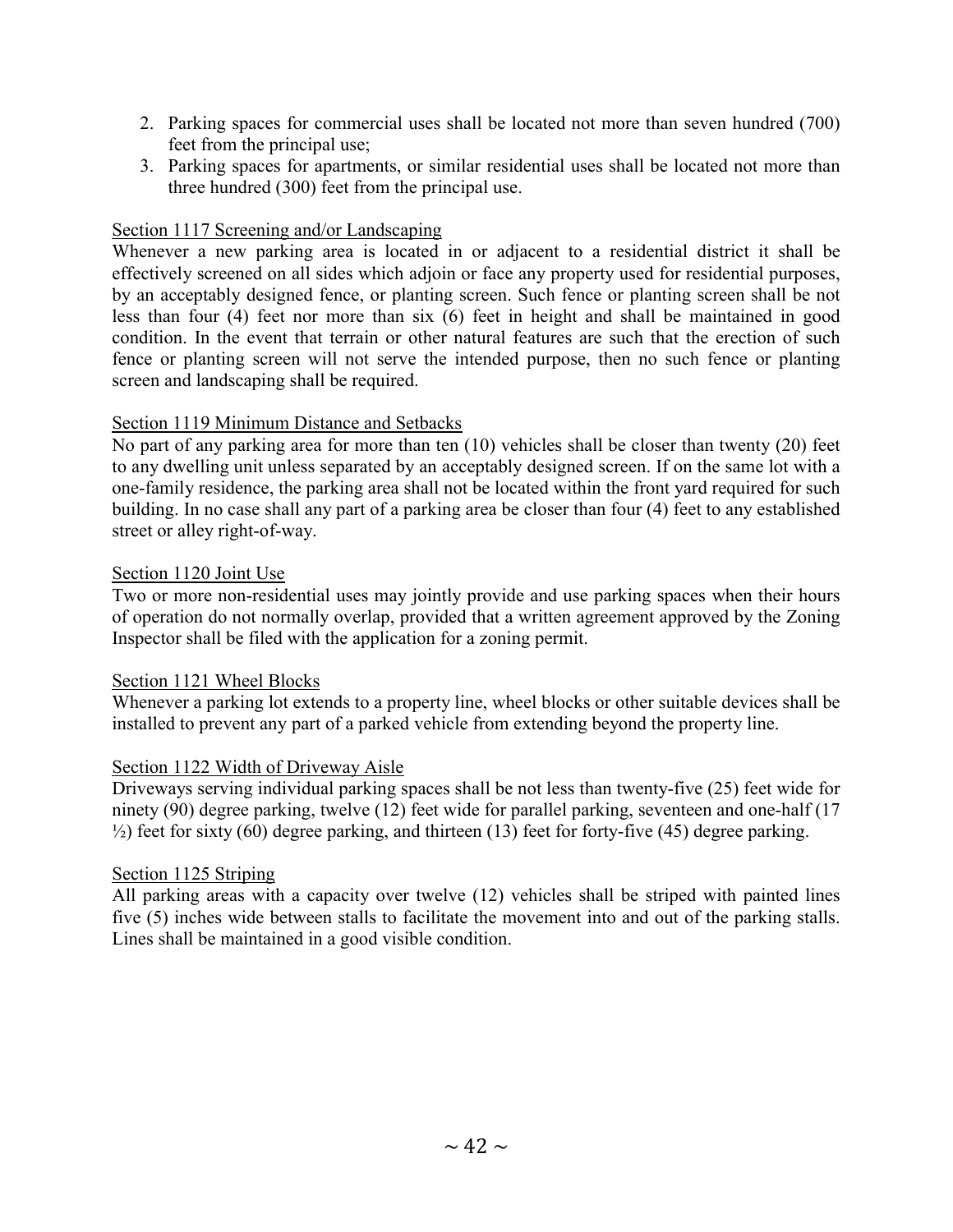Section 1130 Parking Space Requirements

For the purpose of this ordinance, the following parking space requirements shall apply:

| <b>TYPE OF USE</b>                               | PARKING SPACES REQUIRED                      |
|--------------------------------------------------|----------------------------------------------|
| Single-family or two family dwelling             | Two for each unit                            |
| Apartments, or multi-family dwelling             | Two for each unit                            |
| Recreational Vehicle site                        | One for each unit                            |
| Mobile Homes                                     | Two for each unit                            |
| Motel, hotel                                     | One for each sleeping room plus one for each |
|                                                  | 300 sq. ft. of commercial floor uses therein |
| Dining rooms, restaurants, night clubs, etc.     | One for each 100 sq. ft. of floor area       |
| Retail stores                                    | One for each 250 sq. ft. of floor area       |
| Offices, public or professional, administration, | One for each 400 sq. ft. of floor area       |
| or services                                      |                                              |
| <b>Outdoor Recreational activities</b>           | One for every 1,500 sq. ft. of area used for |
|                                                  | recreational purpose                         |
| All other types of businesses or commercial      | One for each 300 sq. ft. of floor area       |
| uses permitted in any business district          |                                              |
| Private club or lodge                            | One for each five members                    |
| <b>Bowling Alley</b>                             | Five for each alley                          |

# Section1131 General Interpretations

In the interpretation of this Article, the following rules shall govern:

- 1. Parking spaces for other permitted or conditional uses not listed in this Article shall be determined by the Board upon an appeal from a decision of the Zoning Inspector.
- 2. Fractional numbers shall be increased to the next whole number.
- 3. When a reason for parking demand is unusually low, then the parking space provisions cited above may be reduced proportionately by the Board upon an appeal from a decision of the Zoning Inspector.

# ARTICLE XII SIGNS

# Section 1200 Purpose and Scope

Signs and the sign industry represent an important part of the public communication and advertising system in our society. As such, it is recognized that advertising by means of signs is a legitimate part of the business enterprise and therefore signs should be permitted by right in certain portions of the village when meeting specific conditions.

Of equal importance is, that this intention should be accomplished in a manner that will not detract from existing business and residential investment, and should be consistent with local values of community appearance.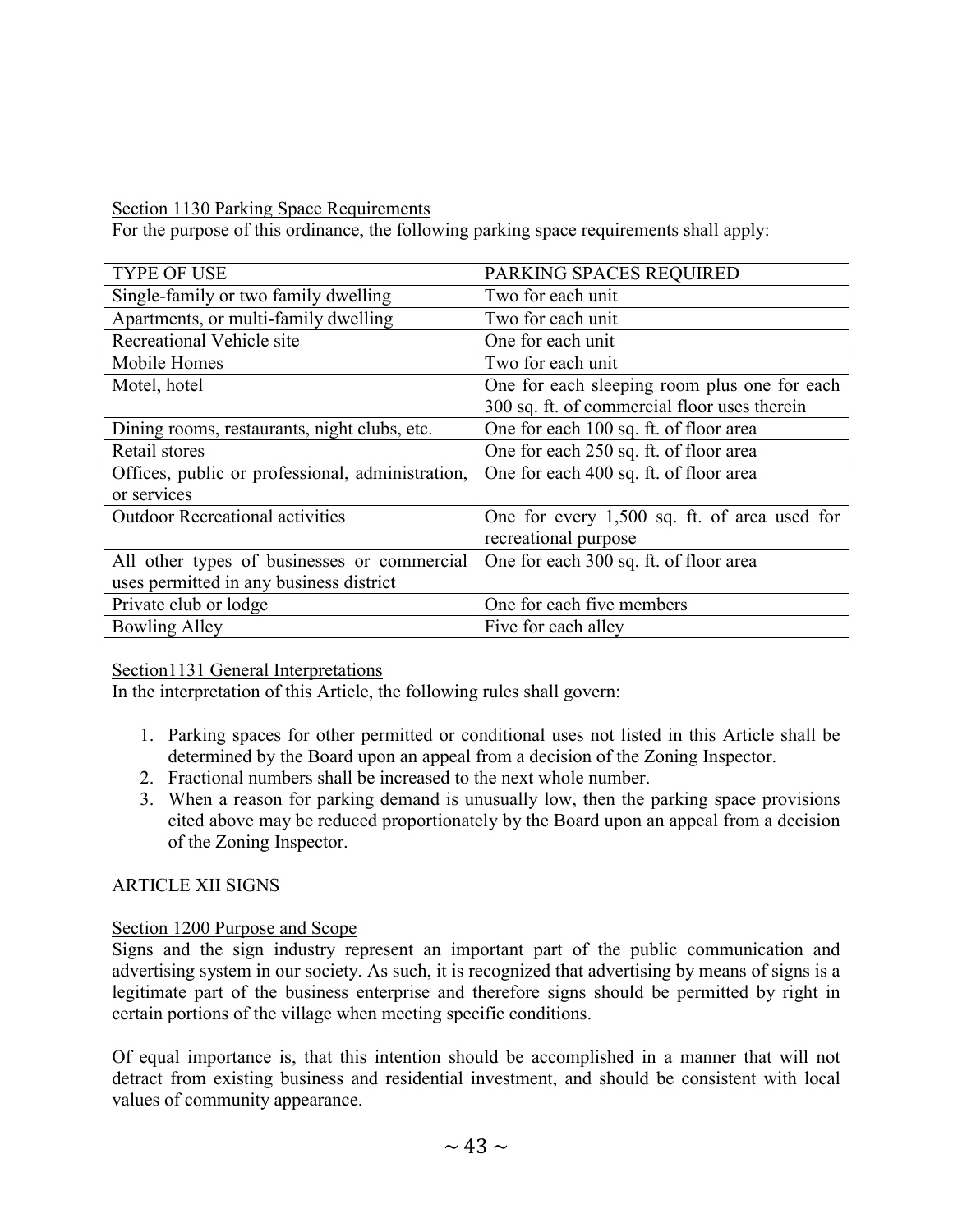In recent years there is evidence of an increase in the number, size and characteristics of signs in the area. This increased use of signs sometimes leads to visual clutter as well as reducing the effectiveness of the individual messages and, in some cases, rendering the individual sign almost useless.

Thus, there is a public benefit, a public value and an element of public safety in controlling the location, type and size of signs within the village. The proposed sign controls take into consideration the effect of signs upon the environment in which they are located. (Community appearance, as well as safety, represents consideration in developing sign regulations.) In some areas of the village, distant views add substantially to the attractiveness of the village, and in such areas consideration should be given to protect these views.

The following standards and controls were developed to prevent critical problems from occurring, and to aid in making the village more attractive.

#### Section 1201 Governmental Signs Excluded

For the purpose of this ordinance "sign" does not include signs erected and maintained pursuant to and in discharge of any governmental function, or required by any law, ordinance, or governmental regulation.

#### Section 1202 General Requirements for all Signs and Districts

The regulations contained in this section shall apply to all signs and all use districts.

- 1. All signs should be designed and constructed of a material which is currently prevalent throughout the village in order to provide for uniformity.
- 2. Any illuminated sign or lighting device shall employ only light emitting a light of constant intensity. In no event shall an illuminated sign or lighting device be placed or directed so as to permit the beams and illumination therefrom to be directed or beamed upon a public thoroughfare so as to cause glare or reflection that may constitute a traffic hazard or nuisance;
- 3. All wiring, fittings, and materials used in the construction, connection, and operations of electrically illuminated signs shall be in accordance with approved and recognized methods.
- 4. No sign shall be placed on the roof of any building.
- 5. No portable or temporary sign shall be placed on the front or face of a building or on any premises, except as provided in Section 1220 herein;
- 6. No sign except as provided in Section 1220, or part thereof shall contain or consist of banners, posters, pennants, ribbons, streamers, spinners, or other similar moving devices. Such devices, as well as strings of lights, shall not be used for the purpose of advertising or attracting attention when not part of a sign.
- 7. No sign of any classification shall be installed, erected, or attached in any form, shape, or manner to a fire escape or any door or window giving access to any fire escape;
- 8. All signs hung and erected shall be plainly marked with the name of the person, firm, or corporation responsible for maintaining the sign;
- 9. Should any sign be or become unsafe or be in danger of falling, the owner thereof or the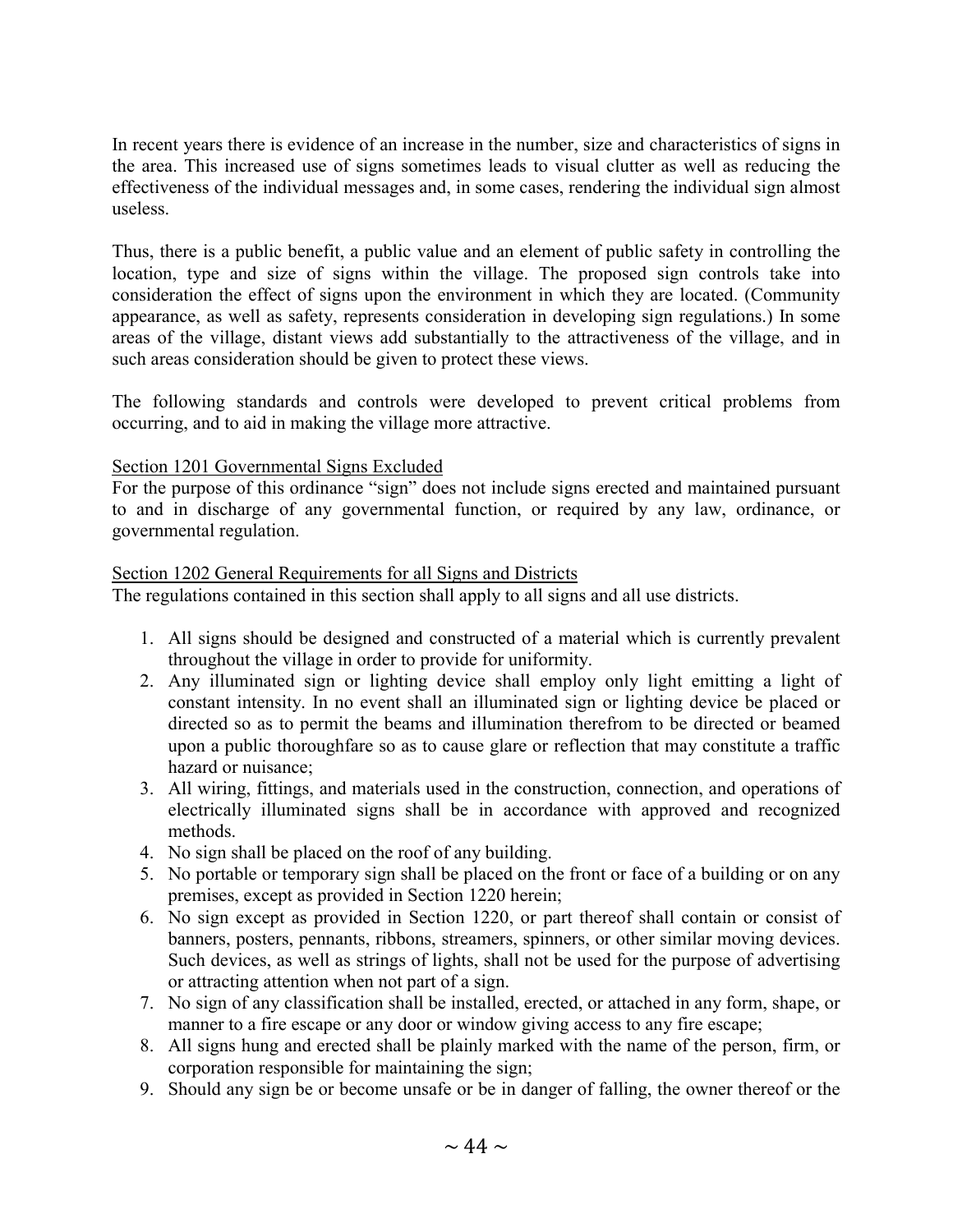person maintaining the same, shall upon receipt of written notice from the Zoning Inspector proceed at once to put such sign in a safe and secure condition or remove the sign;

10. Publicly owned signs, and directional signs, and signs directing and guiding traffic and parking on private property but bearing no advertising matter shall be permitted on any property.

# Section 1203 Measurement of Sign Area

The surface area of a sign shall be computed as including the entire area within a regular, geometric form or combinations of regular, geometric forms comprising all of the display area of the sign and including all of the elements of the matter displayed. Frames and structural members not being advertising matter shall not be included in computation of surface area.

#### Section 1204 Awnings with Signs

- 1. Permanent type awnings that are a part of the building structure with no posts or supports shall be a minimum height of eight feet.
- 2. Roll down awnings attached to buildings are permitted if kept at a minimum height of seven feet when rolled down. They shall also be maintained in a good state of repair.
- 3. Signs, when a part of the awning (permanent or roll down) are permitted. The size of such signs is covered in Section 1212.

# Section 1210 Signs Permitted in all Districts not Requiring a Permit

- 1. Signs advertising the sale, lease, or rental of the premises upon which the sign is located, shall not exceed twelve (12) square feet in area, except in all residential districts where the area of the sign shall not be more than eight (8) square feet;
- 2. Professional name plates not to exceed two feet by three feet in area.
- 3. Signs denoting the name and address of the occupants of the premises, not to exceed four (4) square feet in area.
- 4. Political signs.

# Section 1212 Signs Permitted in Business Districts Requiring a Permit

1. In a business district, each business shall be permitted one flat or wall on-premises sign. Projection of wall signs shall not exceed two feet measured from the face of the main building. The area of all permanent on-premises signs for any single business enterprise may have an area equivalent to one and one-half  $(1 \frac{1}{2})$  square feet of sign area for each lineal foot of building width, or part of a building, occupied by such enterprise but shall not exceed a maximum area of one hundred (100) square feet.

# Section 1220 Portable and Temporary Signs

1. Portable and/or temporary signs not exceeding sixty-four (64) square feet in area, announcing special public or institutional events, the erection of a building, the architect, the builders, or contractors may be erected for a period of sixty (60) days plus the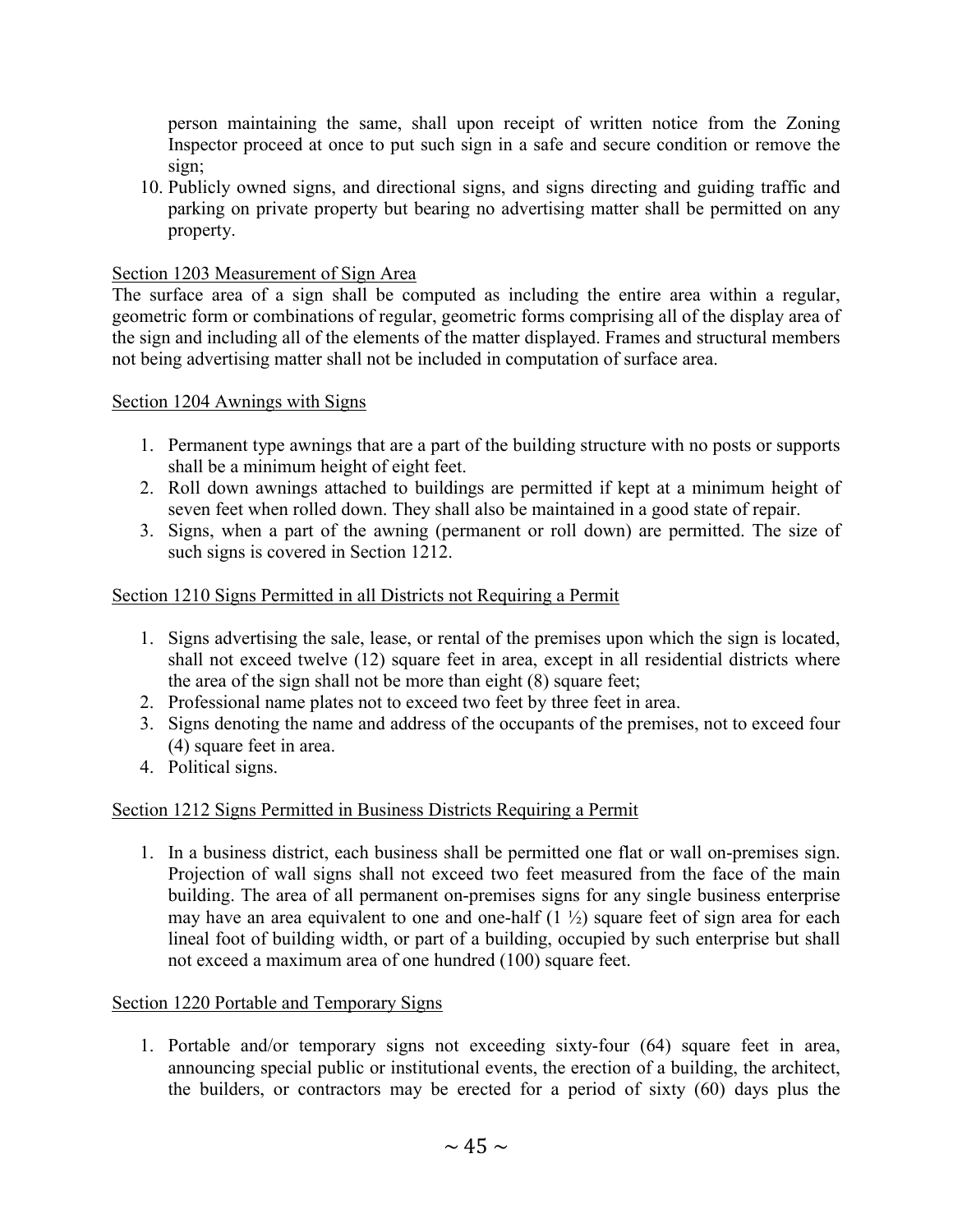construction period. Such temporary signs shall conform to the general requirements listed in Section 1202, the setback requirements in Sections 1240-1241 and, in addition, such other standards deemed necessary to accomplish the intent of this Article as stated in Section 1200.

2. Special Displays-special decorative displays used for holidays, festivals, public demonstrations or promotion of civic, welfare or charitable purposes, when authorized by the Zoning Inspector, on which there is no commercial advertising are permitted provided the Village is held harmless for any damage resulting therefrom.

#### Section 1221 Free Standing Signs

Free standing on-premises signs not over thirty (30) feet in height, having a maximum total sign area of one hundred (100) square feet per display area and located not closer than twelve (12) feet to any adjoining lot line may be erected. Free standing signs shall have a minimum height of eight feet to the bottom of the sign.

#### Section 1230 Political Signs

No political sign shall be posted more than forty-five (45) days before an election in any place nor in any manner that is destructive to public property upon posting or removal. All candidates for public office, their campaign committees, or other persons responsible for the posting on public property of campaign material shall remove such material within one week following election day.

#### Section 1240 Sign Setback Requirements

Except as modified in Sections 1241-1244, on-premises signs where permitted shall be set back from the established right-of-way line of any thoroughfare at least eight (8) feet. No off-premises sign shall be erected in front of the required setback line for the appropriate zoning district unless granted by the Board of Zoning Appeals.

#### Section 1241 Increased Setback

For every square foot by which any on-premises sign exceeds fifty (50) square feet, the setback shall be increased by one-half (1/2) foot but need not exceed one hundred (100) feet.

#### Section 1244 Special Yard Provisions

On-premises signs where permitted shall be erected or placed in conformity with the side and rear yard requirements of the district in which located except that in any residential district, onpremises signs shall not be erected or placed within twelve (12) feet of a side or rear lot line. If the requirement for a single side yard in the appropriate zoning district is more than twelve (12) feet, the latter shall apply.

#### Section 1260 Violations

In case any sign shall be installed, erected, constructed, or maintained in violation of any of the terms of this ordinance, the Zoning Inspector shall notify in writing the owner or lessee thereof to alter such sign so as to comply with this ordinance. Corrective action must be taken within thirty (30) days and completed within sixty (60) days. Failure to comply with any of the provisions of this Article shall be deemed a violation and shall be punishable under Section 350 of this ordinance.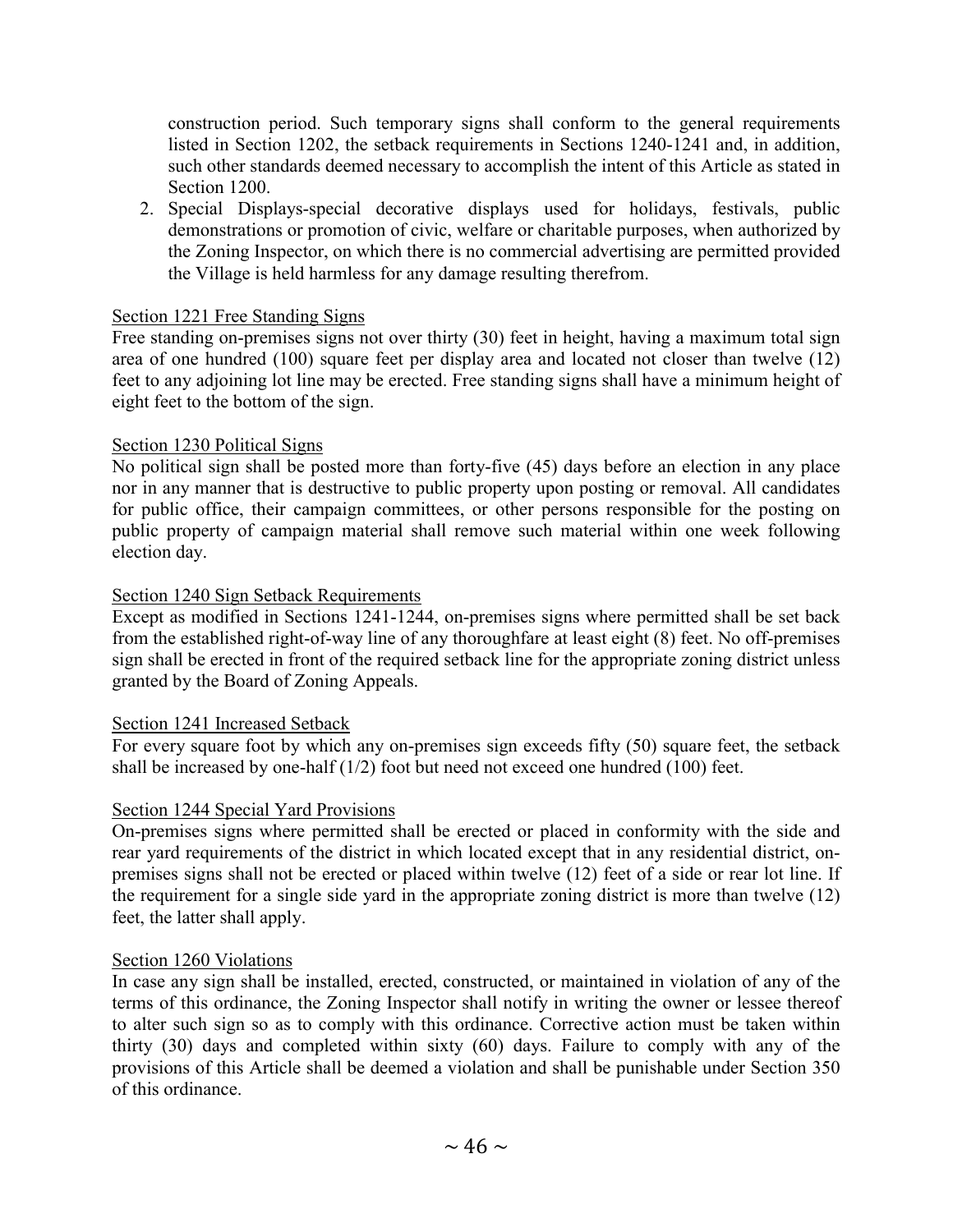#### ARTICLE XIII MOBILE HOME PARKS

#### Section 1300 Location of Mobile Home Parks

A new mobile home park shall not be permitted in any district upon adoption of this ordinance.

#### Section 1310 Existing Mobile Home Park

The existing mobile home park shall, upon adoption of this ordinance, be permitted only as a pre-existing non-conforming use. Further development of the park may, in spite of nonconforming provision found elsewhere in this ordinance, be permitted, but shall meet the following:

- 1. Mobile homes shall have a minimum floor area of six hundred (600) square feet using accepted industry measurement standards.
- 2. The mobile home's axle and wheels shall be removed and the home shall be places upon a permanent stand not less than ten (10) feet by fifty (50) feet. The stand shall be constructed of a minimum of six (6) inches of concrete and provide at least two tiedown rings.
- 3. The mobile home shall be skirted entirely enclosing the bottom section, within ninety (90) days after its placement. Skirting shall be constructed of vinyl, aluminum or other suitable material that is designed specifically for skirting.
- 4. The mobile home park shall be maintained in a condition satisfactory to the county health department at all times. It shall further meet the applicable requirements of Chapter 37-1- 27 of the Ohio Department of Health, Public Health Council under the authority of the Ohio Revised Code Section 3733 and as amended.

 $5/20/$  198/ ADOPTED

amary ATTEST:

 $198/$ APPROVED

mmission Village Heitor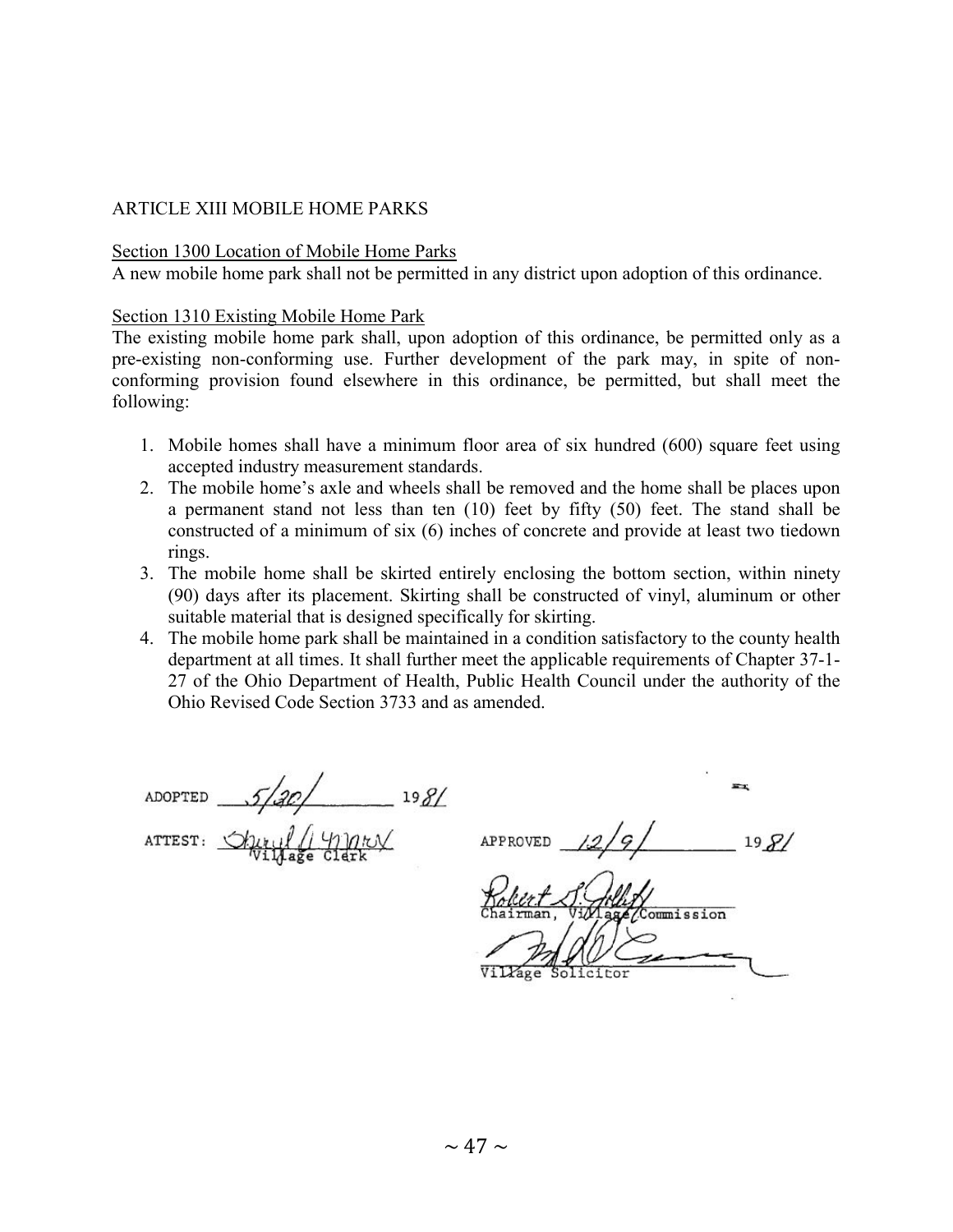Village Commission Village of Valley Hi, Ohio

Gentlemen:

ģ.

This is to certify that this is a true copy of the Zoning Ordinance as adopted and recommended by the Village Planning Commission.

This is being forwarded to you for your consideration and official adoption.

very truly yours, Chairman,

Village Planning Commission

 $\frac{1}{2}$  ,  $\frac{3}{2}$ 

 $5/20/8/$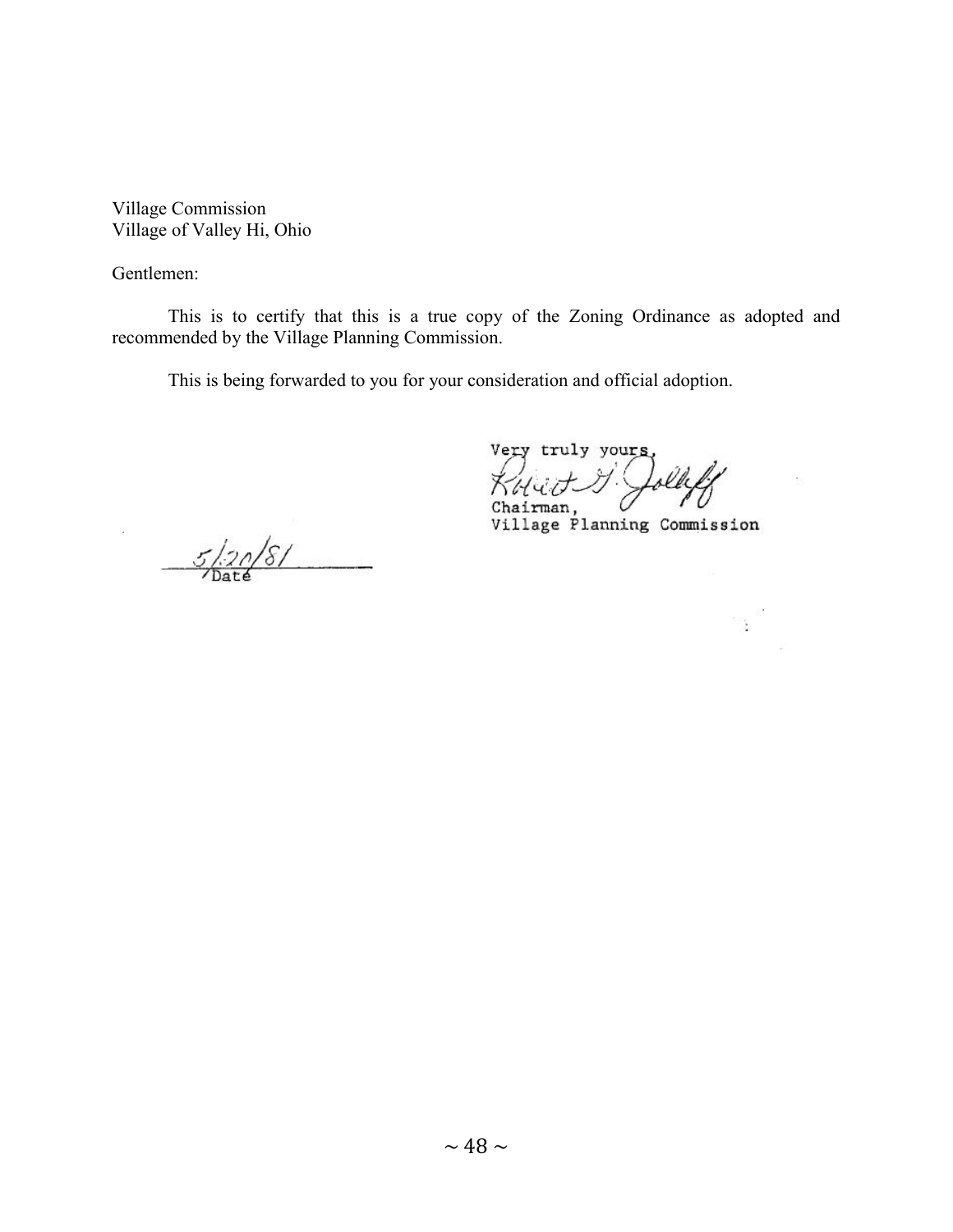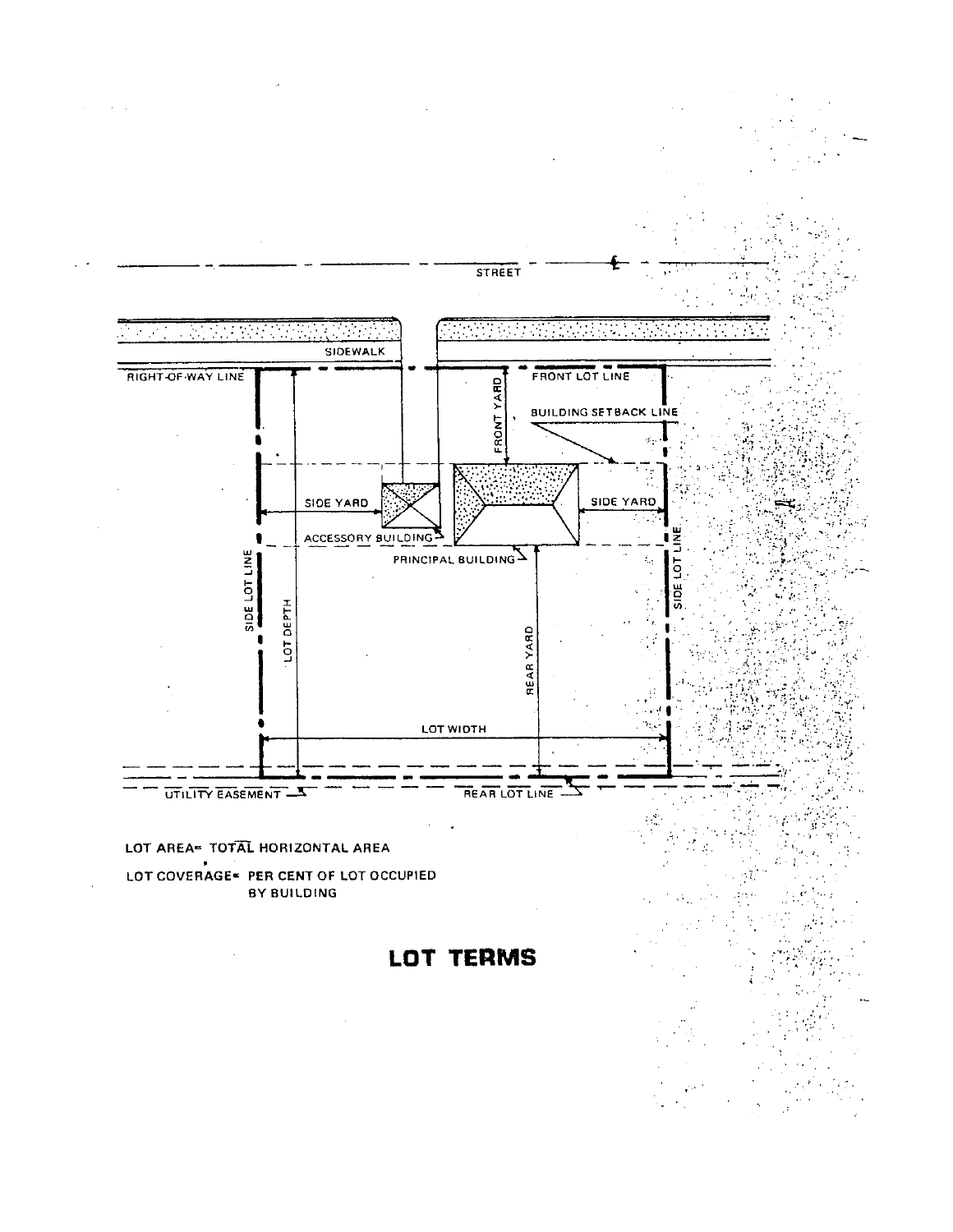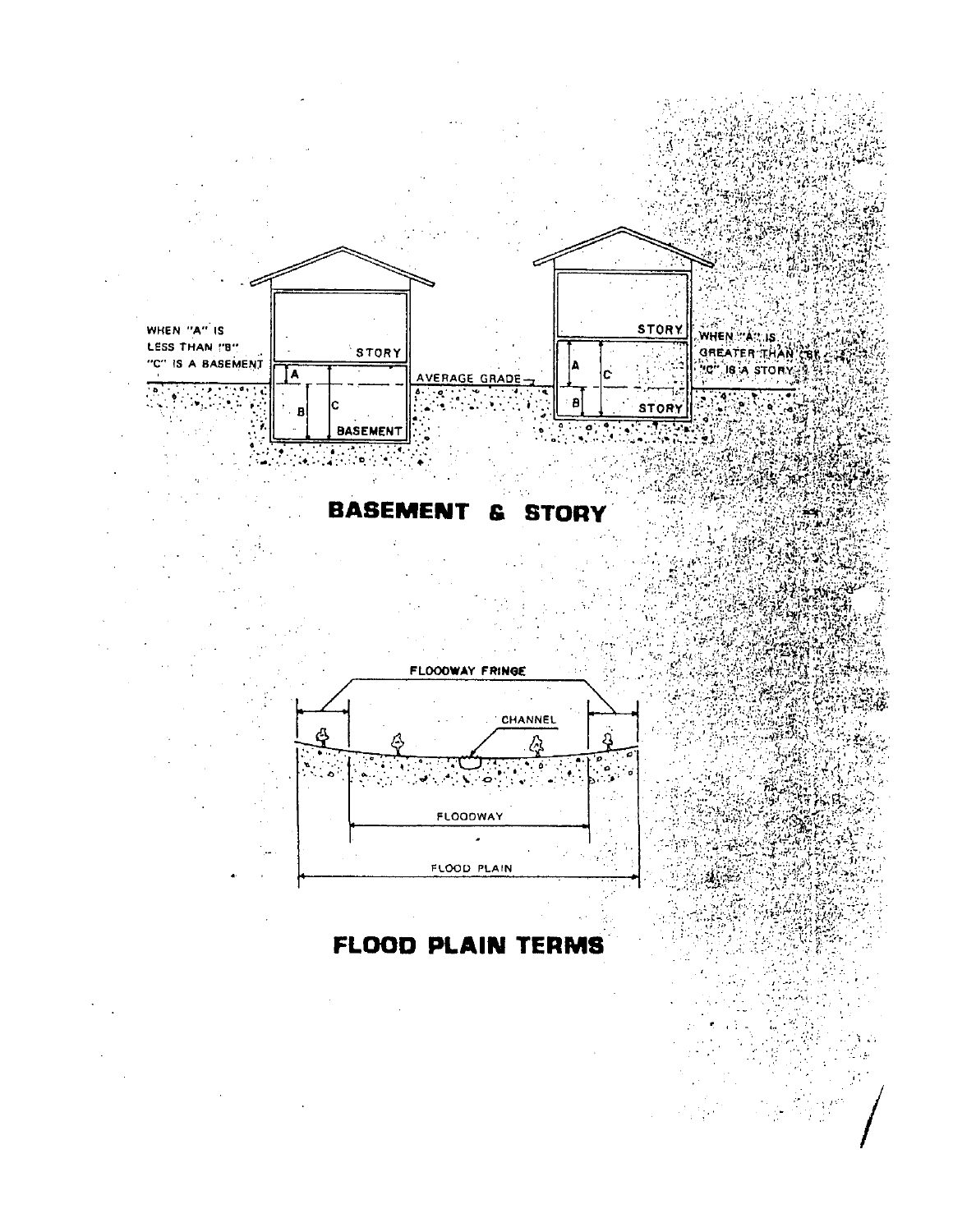

÷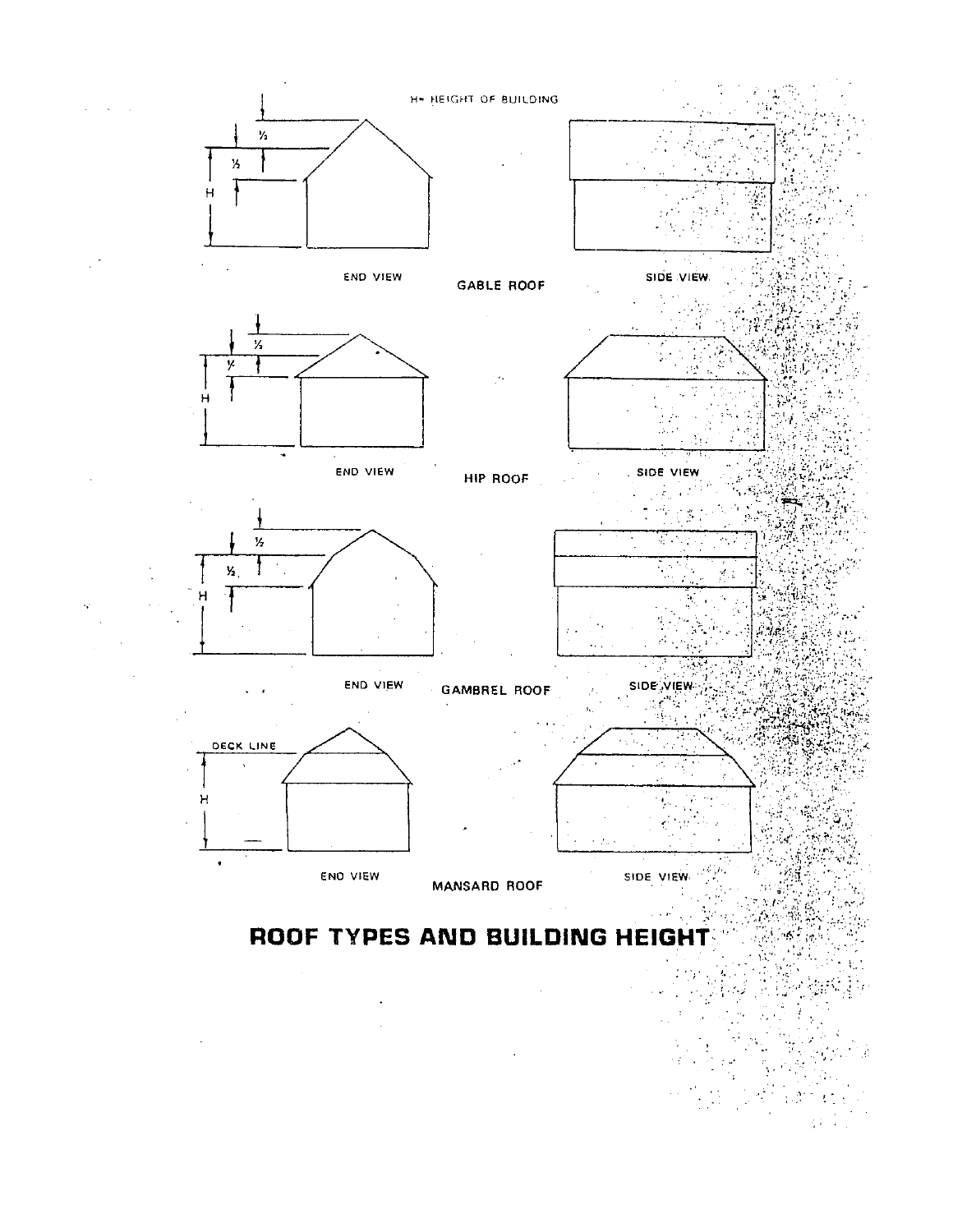

# TYPES OF LOTS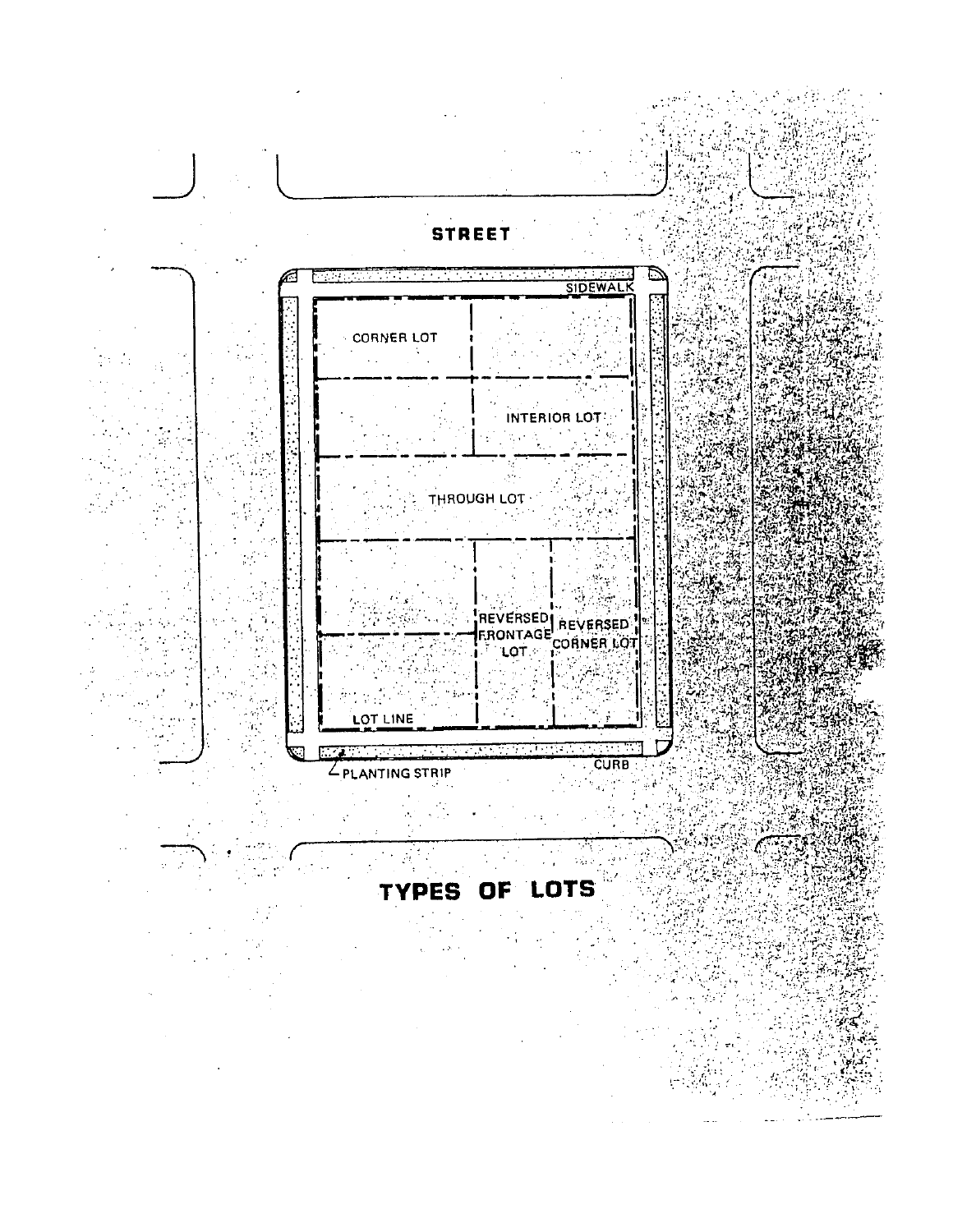| <b>Zoning Districts</b>           | <b>Permitted Uses</b>                                                                                                                                                                                                  | <b>Conditional Uses</b>                                                                                                                                                          | <b>Minimum Lot Size</b>                  |                             |
|-----------------------------------|------------------------------------------------------------------------------------------------------------------------------------------------------------------------------------------------------------------------|----------------------------------------------------------------------------------------------------------------------------------------------------------------------------------|------------------------------------------|-----------------------------|
|                                   |                                                                                                                                                                                                                        | (Permitted upon                                                                                                                                                                  |                                          | (Square feet per household) |
|                                   |                                                                                                                                                                                                                        | issuance of permit With On-Site                                                                                                                                                  |                                          | <b>With Group or</b>        |
|                                   |                                                                                                                                                                                                                        | by Board of                                                                                                                                                                      | <b>Sewage</b>                            | <b>Central Sewage</b>       |
|                                   |                                                                                                                                                                                                                        | <b>Zoning Appeals)</b>                                                                                                                                                           | <b>Treatment</b>                         | <b>Treatment</b>            |
| R-1 Low Density Residential       | Single family dwelling,<br>Public and quasipublic<br>uses                                                                                                                                                              | Home occupation, Personal<br>services, Public service<br>facility                                                                                                                | See Other Provisions<br>and Requirements | 10,800                      |
| R-2 Medium Density Residential    | Single family dwelling,<br>Multi-family dwelling,<br>Public and quasipublic<br>uses                                                                                                                                    | Home occupation, Personal See Other Provisions<br>services, Public service<br>facility                                                                                           | and Requirements                         | 10,800                      |
| R-3 High Density Residential      | Multi-family dwelling,<br>Public and quasipublic<br>uses                                                                                                                                                               | Home occupation, Mobile<br>Home Park (permitted only<br>as non-conforming pre-<br>existing uses subject to<br>Article 13 and in<br>conformance with Ohio<br>Revised Code 5733.00 | See Other Provisions<br>and Requirements | 2,700                       |
| <b>B-1 Recreactional Business</b> | Commercial & Non-<br>commercial recreation,<br>Offices, Club, Transient<br>lodgings, Eating & Drinking<br>establishments, Personal<br>services, Shopping retail,<br>Service businesses, Public<br>and quasipublic uses | Public service facility<br>n/a                                                                                                                                                   |                                          | 7,500                       |
| <b>B-2 Local Business</b>         | Service business, Drive-in<br>business, Convenience<br>retail, Shopping retail,<br>Offices, Personal services,<br>Printing & Publishing,<br>Public and quasipublic<br>uses                                             | Public service facility                                                                                                                                                          | n/a                                      | none                        |
| <b>R-V Recreational Vehicle</b>   | Recreational vehicles, Non-public service facility<br>commercial recreation                                                                                                                                            |                                                                                                                                                                                  | n/a                                      | 3,200                       |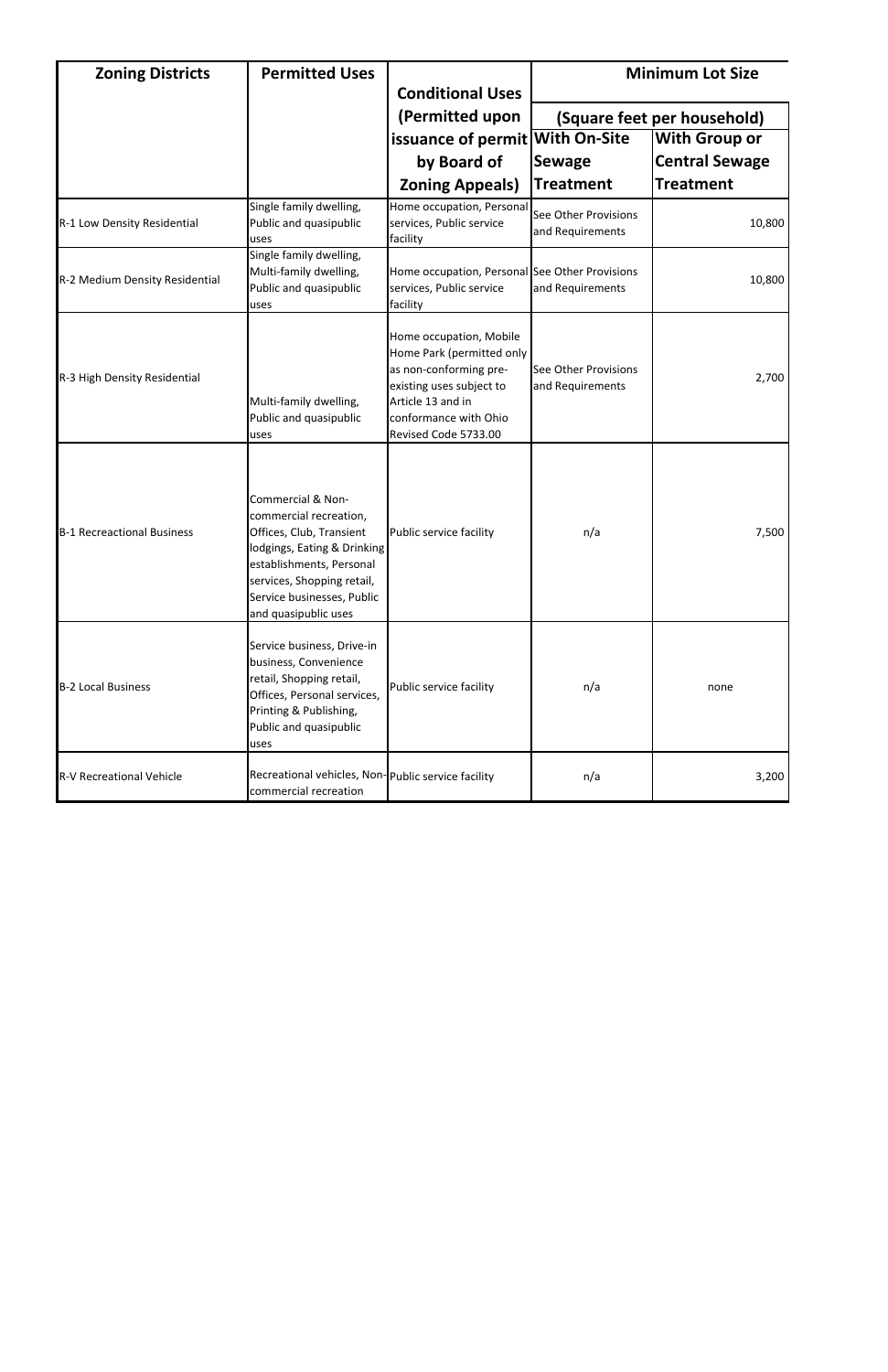|                 | <b>Maximum</b><br><b>Percentage of Lot</b>       |                                                | <b>Maximum Height of</b>   |      |              | <b>Minimum Yard Dimensions (in ft)</b> |                               |      |
|-----------------|--------------------------------------------------|------------------------------------------------|----------------------------|------|--------------|----------------------------------------|-------------------------------|------|
|                 | to be Occupied                                   | <b>Minimum</b><br><b>Floor Area</b><br>(Sq ft) | <b>Principal Buildings</b> |      |              | <b>Side Yards</b>                      |                               |      |
| Width<br>(feet) | (Principal and<br><b>Accessory</b><br>buildings) |                                                | <b>Stories</b>             | Feet | <b>Front</b> | One<br>side<br>yard                    | <b>Total</b><br>side<br>yards | Rear |
| 80              | 25%                                              | 1,200                                          | 2.5                        | 35   | 25           | 8                                      | 20                            | 25   |
| 80              | 25%                                              | 800 Single, 600<br>Multi                       | 2.5                        | 35   | 25           | $\overline{a}$                         | 10                            | 25   |
| 80              | 25%                                              | 600                                            | $\mathbf{3}$               | 40   | 25           | 10                                     | 25                            | 25   |
| 50              | 50%                                              | none                                           | $\mathbf{3}$               | 40   | 30           | none                                   | none                          | 20   |
| none            | 100%                                             | none                                           | $\mathbf{3}$               | 40   | 30           | none                                   | none                          | none |
| 40              | 25%                                              | none                                           | n/a                        | n/a  | 20           | 5                                      | 10                            | 15   |